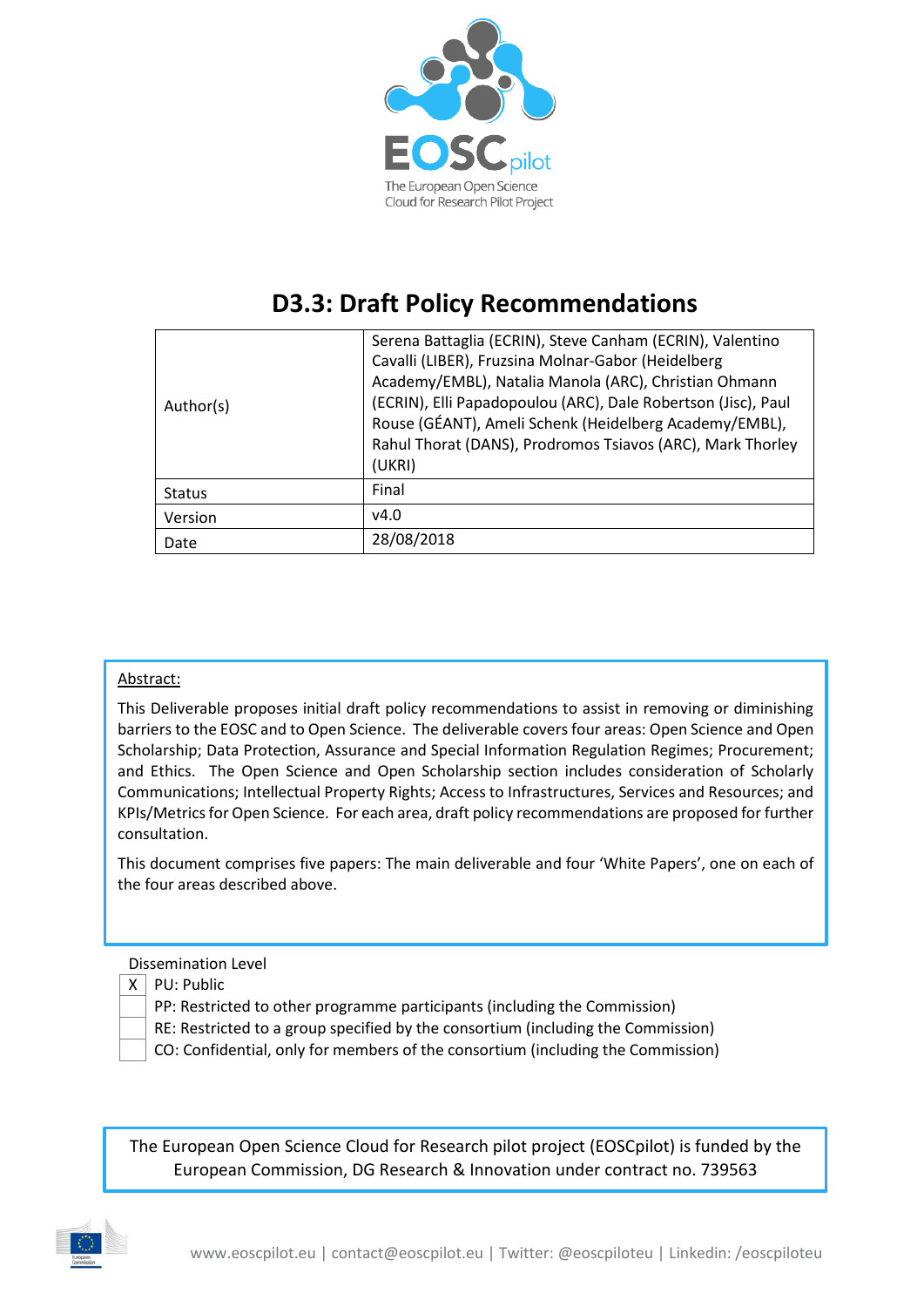| <b>Document identifier: EOSCpilot -WP3-D3.3</b> |                                                                                                                                                                                                                                                                                                                                                                                 |
|-------------------------------------------------|---------------------------------------------------------------------------------------------------------------------------------------------------------------------------------------------------------------------------------------------------------------------------------------------------------------------------------------------------------------------------------|
| Deliverable lead                                | <b>Jisc</b>                                                                                                                                                                                                                                                                                                                                                                     |
| Related work package                            | WP3                                                                                                                                                                                                                                                                                                                                                                             |
| Author(s)                                       | Serena Battaglia (ECRIN), Steve Canham (ECRIN),<br>Valentino Cavalli (LIBER), Fruzsina Molnar-Gabor (<br>Heidelberg Academy/EMBL), Natalia Manola (ARC),<br>Christian Ohmann (ECRIN), Elli Papadopoulou<br>(ARC), Dale Robertson (Jisc), Paul Rouse (GÉANT),<br>Ameli Schenk (Heidelberg Academy/EMBL), Rahul<br>Thorat (DANS), Prodromos Tsiavos (ARC), Mark<br>Thorley (UKRI) |
| Contributor(s)                                  | Vicky Chico (Uni of Sheffield), Michaela Mayrhofer<br>(BBMRI)                                                                                                                                                                                                                                                                                                                   |
| Due date                                        | 30/04/2018                                                                                                                                                                                                                                                                                                                                                                      |
| Actual submission date                          | 28/08/2018                                                                                                                                                                                                                                                                                                                                                                      |
| Reviewed by                                     | Per Oster, Kevin Ashley                                                                                                                                                                                                                                                                                                                                                         |
| Approved by                                     | <b>Brian Matthews</b>                                                                                                                                                                                                                                                                                                                                                           |
| Start date of Project                           | 01/01/2017                                                                                                                                                                                                                                                                                                                                                                      |
| Duration                                        | 24 months                                                                                                                                                                                                                                                                                                                                                                       |

# **Versioning and contribution history**

| <b>Version</b> | <b>Date</b>               | <b>Authors</b>                                        | <b>Notes</b>                                             |
|----------------|---------------------------|-------------------------------------------------------|----------------------------------------------------------|
| 0.1            | 30/01/2018                | Dale Robertson                                        | document<br><b>Set</b><br>up<br>skeleton/structure       |
|                | 09/03/2018-<br>30/03/2018 | <b>Rahul Thorat</b>                                   | Contributions<br>to<br>Chapter<br>(Open<br>4<br>Science) |
|                | 26/03/2018                | <b>Paul Rouse</b>                                     | First draft of Chapter<br>6 (Procurement)                |
|                | 01/04/2018                | Christian Ohmann, Steve Canham, Michaela<br>Mayrhofer | Draft of<br>Chapter 7<br>(Ethics)                        |

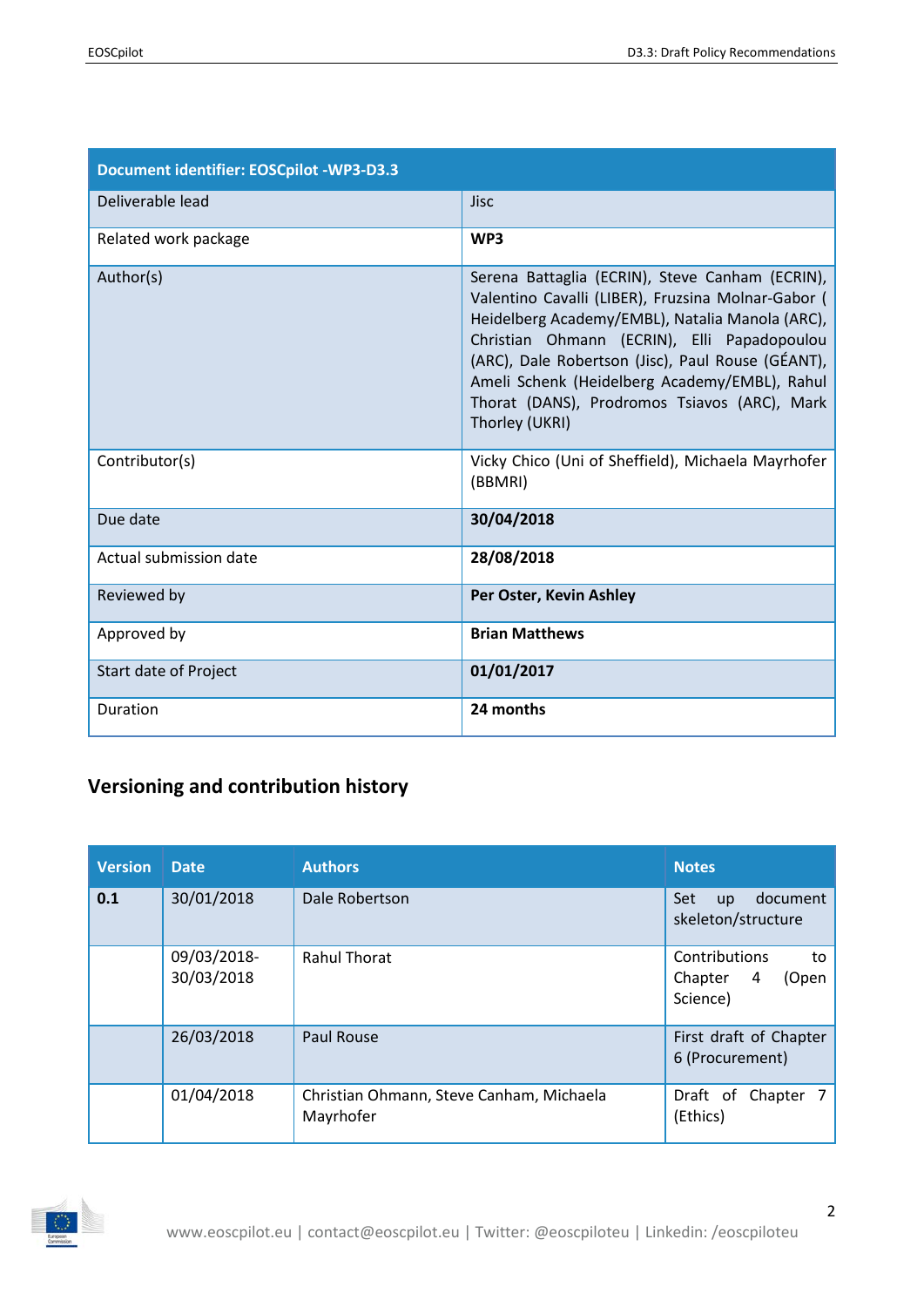|     | 23/04/2018 | Dale Robertson, Elli Papadopoulou         | Draft of Section 4.3<br>(Access Policies)                                                                                                             |
|-----|------------|-------------------------------------------|-------------------------------------------------------------------------------------------------------------------------------------------------------|
|     | 23/04/2018 | Fruzsina Molnar-Gabor, Laura Kaffenberger | Draft of Chapter 5<br>(Data Protection)                                                                                                               |
|     | 24/04/2018 | Dale Robertson                            | Edits to Chapter 6<br>(Procurement)                                                                                                                   |
| 2.0 | 25/04/2018 | Dale Robertson                            | Restructuring D3.3 to<br>retain draft policy<br>recommendations in<br>and transfer<br>D3.3<br>supporting<br>argumentation to 4<br><b>White Papers</b> |
|     | 26/04/2018 | Dale Robertson                            | <b>Editing Access Policies</b><br>section to produce<br>draft<br>summary<br>version                                                                   |
|     | 27/04/2018 | Dale Robertson                            | Edits to Procurement<br>section to produce<br>draft<br>summary<br>version                                                                             |
|     | 29/04/2018 | <b>Steve Canham</b>                       | Edits to Ethics section<br>produce<br>draft<br>to<br>summary version                                                                                  |
|     | 30/04/2018 | Paul Rouse                                | Edits to Procurement<br>summary section                                                                                                               |
|     | 01/05/2018 | Dale Robertson                            | <b>Methodology Chapter</b>                                                                                                                            |
|     | 02/05/2018 | Dale Robertson, Elli Papadopoulou         | Draft of Introduction<br>Chapter                                                                                                                      |
|     | 02/05/2018 | Dale Robertson, Elli Papadopoulou         | Draft of Conclusions/<br><b>Next Steps Chapter</b>                                                                                                    |
|     | 02/05/2018 | Dale Robertson                            | Executive<br>Summary<br>draft                                                                                                                         |
|     | 04/05/2018 | Elli Papadopoulou, Valentino Cavalli      | Inserted<br>draft<br>of<br><b>KPIs/Metrics</b><br>and<br>Incentives/Rewards<br>Chapter                                                                |
|     | 08/05/2018 | Dale Robertson                            | Edits<br>to<br>Access<br>Policies section                                                                                                             |

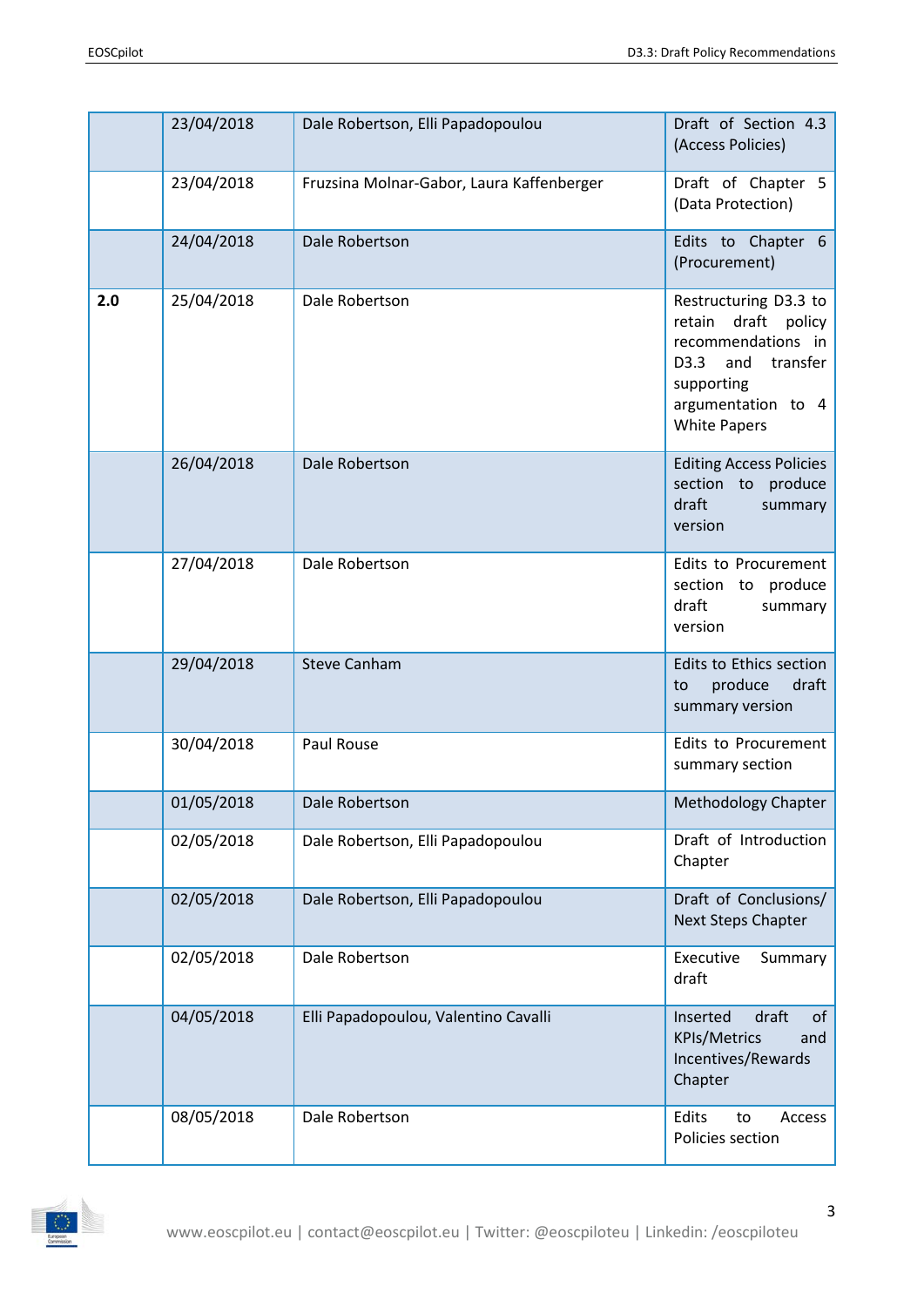|     | 09/05/2018                | <b>Prodromos Tsiavos</b>                                                | <b>IPR</b> section                                                                                                    |
|-----|---------------------------|-------------------------------------------------------------------------|-----------------------------------------------------------------------------------------------------------------------|
|     | 09/05/2018                | Elli Papadopoulou                                                       | Scholarly<br>Summary<br>Communications<br>section                                                                     |
| 3.0 | 15/05/2018-<br>21/06/2018 | All                                                                     | Incorporating<br>feedback<br>reviewer<br><b>tables</b><br>0f<br>and<br>recommendations                                |
| 4.0 | 22/06/2018-<br>16/08/2018 | Elli Papadopoulou, Dale Robertson, Natalia<br>Manola, Prodromos Tsiavos | Exec<br>Summary,<br>Introduction,<br>Methodology,<br><b>Conclusions</b><br>and<br>Open<br>summary<br>Science chapters |

*Copyright notice:* This work is licensed under the Creative Commons CC-BY 4.0 license. To view a copy of this license, visit [https://creativecommons.org/licenses/by/4.0.](https://creativecommons.org/licenses/by/4.0)

*Disclaimer:* The content of the document herein is the sole responsibility of the publishers and it does not necessarily represent the views expressed by the European Commission or its services.

While the information contained in the document is believed to be accurate, the author(s) or any other participant in the EOSCpilot Consortium make no warranty of any kind with regard to this material including, but not limited to the implied warranties of merchantability and fitness for a particular purpose.

Neither the EOSCpilot Consortium nor any of its members, their officers, employees or agents shall be responsible or liable in negligence or otherwise howsoever in respect of any inaccuracy or omission herein.

Without derogating from the generality of the foregoing neither the EOSCpilot Consortium nor any of its members, their officers, employees or agents shall be liable for any direct or indirect or consequential loss or damage caused by or arising from any information advice or inaccuracy or omission herein.

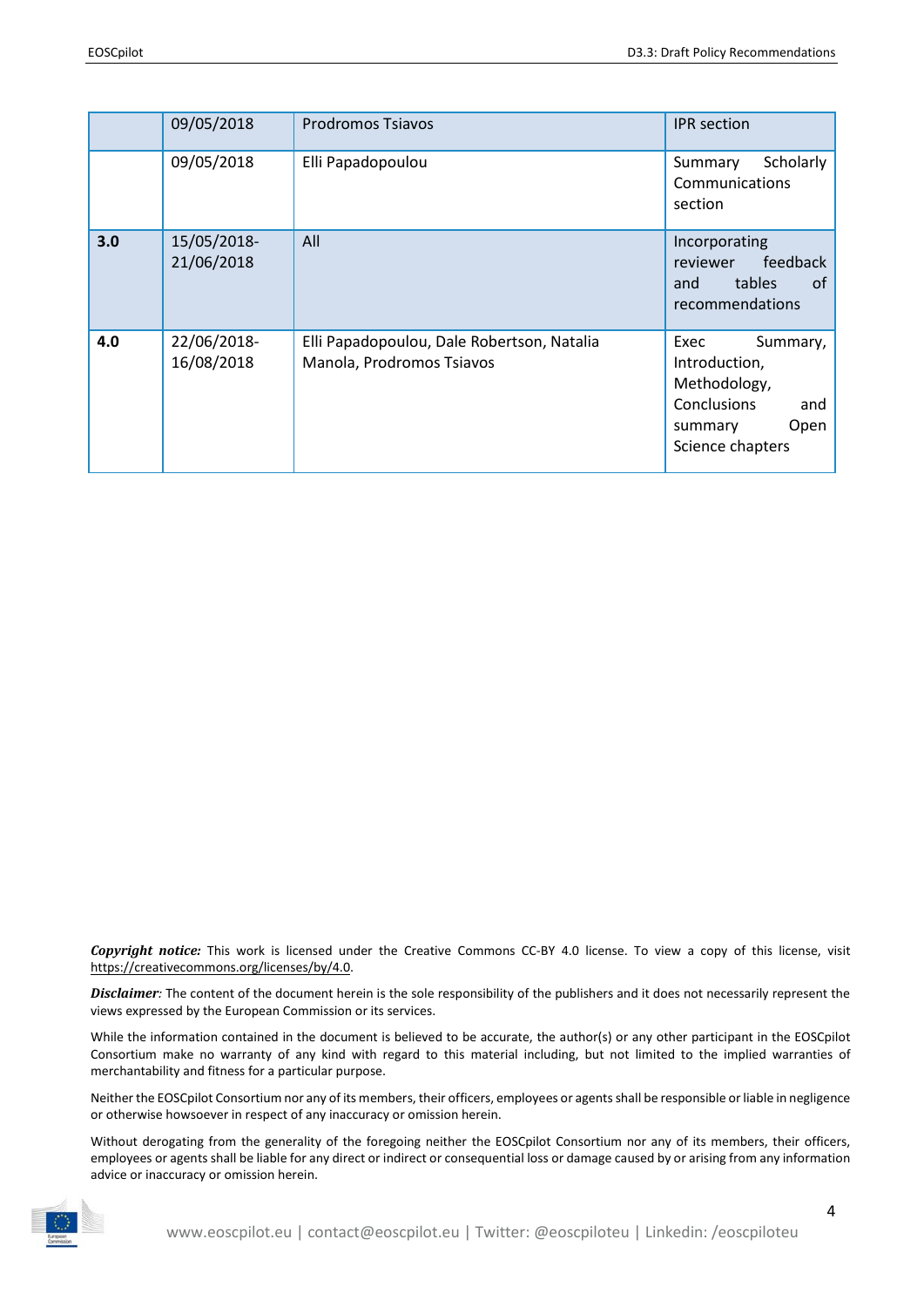# **TABLE OF CONTENTS**

| 1. |        |                       |                                                                                           |  |  |
|----|--------|-----------------------|-------------------------------------------------------------------------------------------|--|--|
| 2. |        |                       |                                                                                           |  |  |
| 3. |        |                       |                                                                                           |  |  |
|    | 3.1.   |                       |                                                                                           |  |  |
|    | 3.2.   |                       |                                                                                           |  |  |
|    | 3.2.1. |                       |                                                                                           |  |  |
|    | 3.2.2. |                       |                                                                                           |  |  |
|    | 3.2.3. |                       |                                                                                           |  |  |
|    | 3.3.   |                       |                                                                                           |  |  |
|    | 3.3.1. |                       | Policy Recommendations for Infrastructures and Services in the EOSC 15                    |  |  |
|    | 3.3.2. |                       | Policy Recommendations for Open Science Research Outputs in the EOSC 15                   |  |  |
|    | 3.3.3. |                       |                                                                                           |  |  |
|    | 3.3.4. | the EOSC 18           | Policy Recommendations for Research Impact Assessment and Open Science Monitoring in      |  |  |
|    | 3.4.   |                       |                                                                                           |  |  |
| 4. |        |                       |                                                                                           |  |  |
|    | 4.1.   |                       |                                                                                           |  |  |
|    | 4.2.   |                       | The General Data Protection Regulation: Applicability, Accountability and Constraints  20 |  |  |
|    | 4.3.   |                       |                                                                                           |  |  |
|    | 4.4.   |                       |                                                                                           |  |  |
| 5. |        |                       |                                                                                           |  |  |
|    | 5.1.   |                       |                                                                                           |  |  |
|    | 5.2.   |                       |                                                                                           |  |  |
|    | 5.3.   |                       |                                                                                           |  |  |
|    | 5.4.   |                       |                                                                                           |  |  |
|    | 5.5.   |                       |                                                                                           |  |  |
|    |        |                       |                                                                                           |  |  |
|    | 6.1.   |                       |                                                                                           |  |  |
|    | 6.2.   |                       |                                                                                           |  |  |
|    | 6.3.   |                       |                                                                                           |  |  |
|    |        |                       |                                                                                           |  |  |
| 7. |        |                       | DRAFT POLICY RECOMMENDATIONS - IMPLICATIONS FOR STAKEHOLDERS  31                          |  |  |
|    | 7.1.   |                       |                                                                                           |  |  |
|    | 7.2.   |                       |                                                                                           |  |  |
|    | 7.3.   |                       |                                                                                           |  |  |
|    | 7.4.   |                       |                                                                                           |  |  |
| 8. |        |                       |                                                                                           |  |  |
|    |        | <b>WHITE PAPER 1.</b> |                                                                                           |  |  |
|    |        | <b>WHITE PAPER 2.</b> | DATA PROTECTION, ASSURANCE, SPECIAL REGIMES AND PROPERTY RIGHTS 108                       |  |  |
|    |        | <b>WHITE PAPER 3.</b> |                                                                                           |  |  |
|    |        | <b>WHITE PAPER 4.</b> |                                                                                           |  |  |

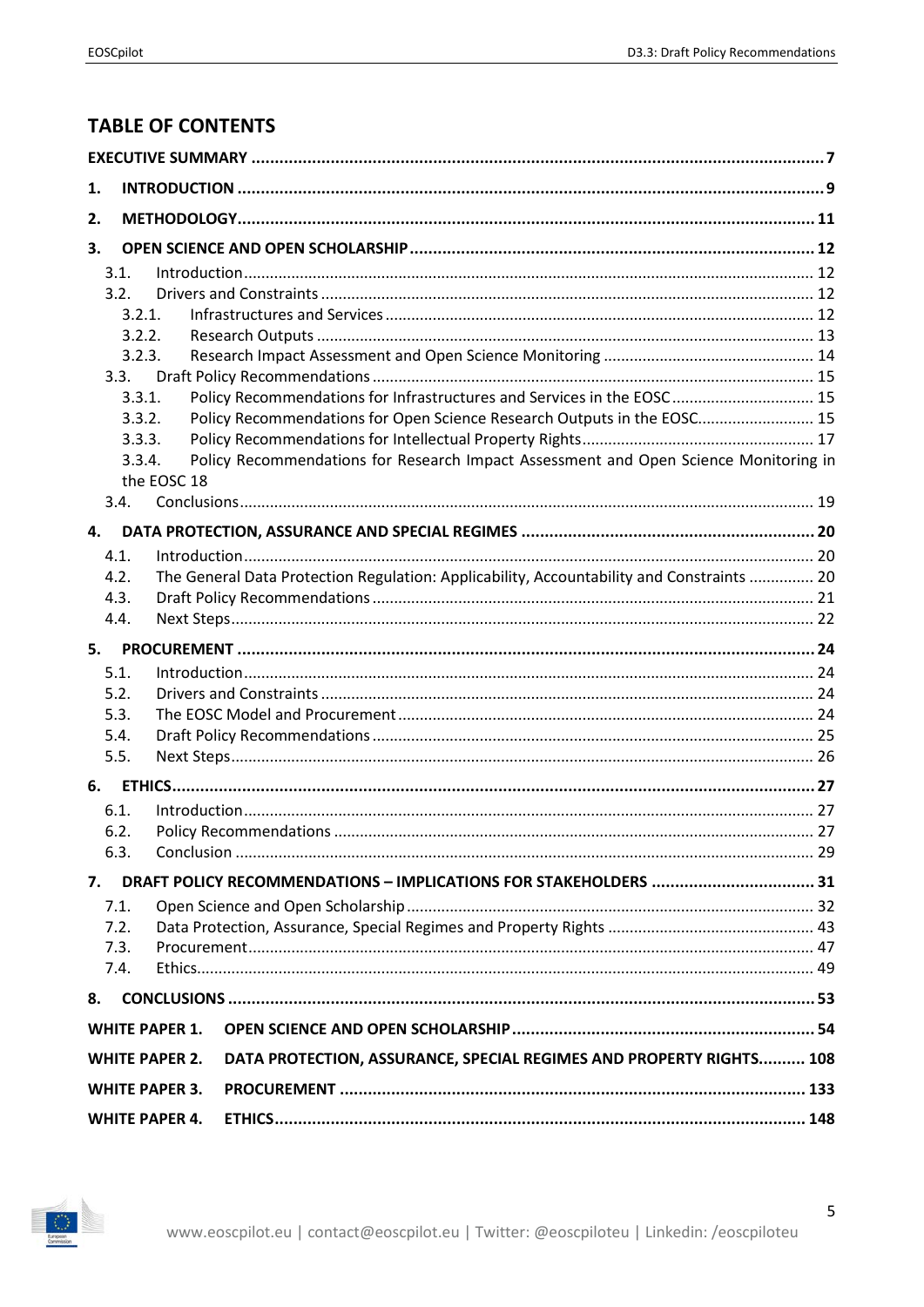## **LIST OF FIGURES**

Figure 1 – [Different Levels of Commitment to Ethical \(and Legal\) Issues Possible Within EOSC....................](#page-27-0) 28

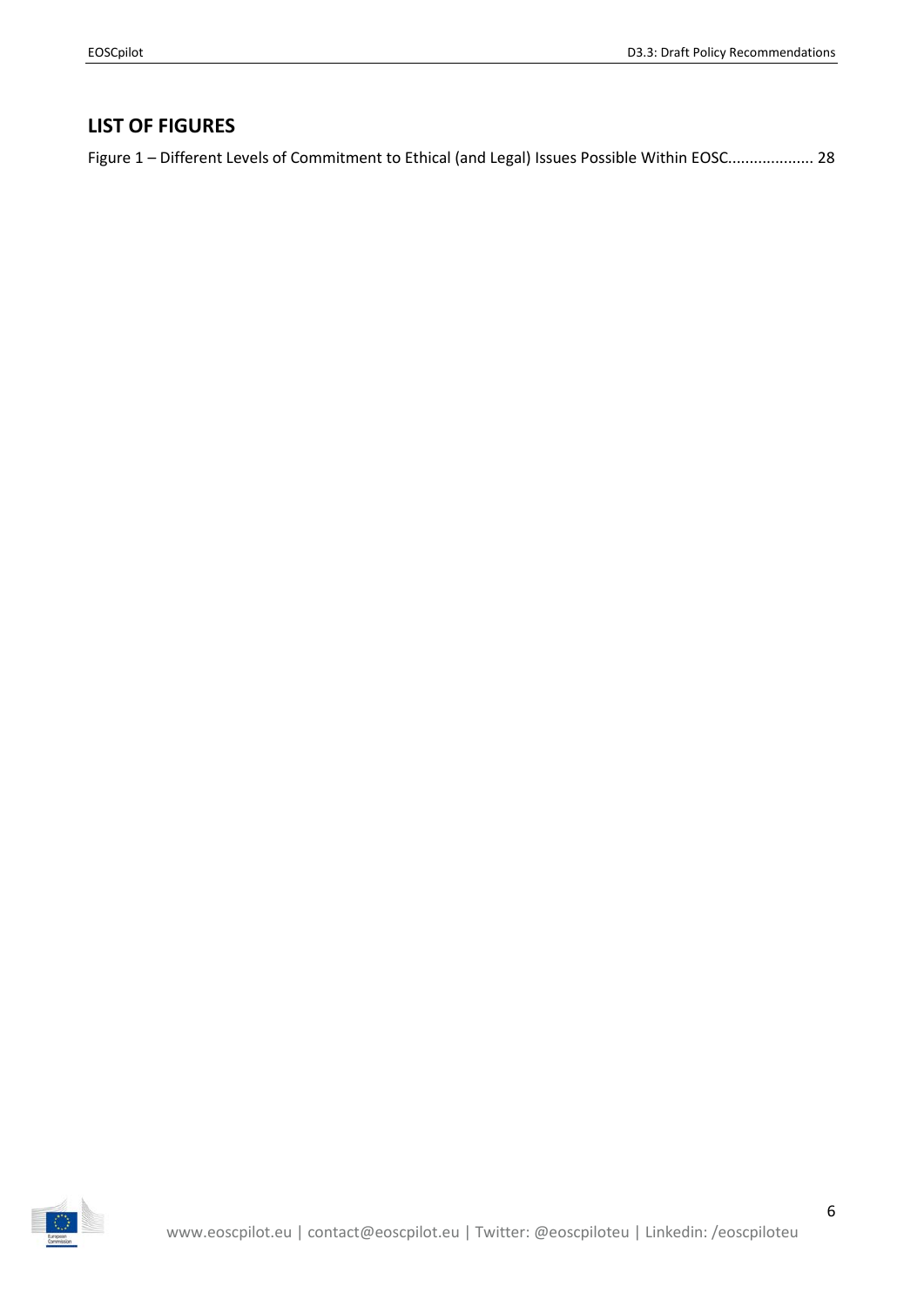## <span id="page-6-0"></span>**EXECUTIVE SUMMARY**

This Deliverable presents draft policy recommendations aimed at addressing strategic and operational challenges to the establishment of an EOSC which will provide a trusted, open environment for the scientific community for storing, sharing and reusing scientific data and results.

The recommendations aim to establish the policy environment necessary for the effective access to, operation and use of the EOSC by lowering barriers to interaction with the EOSC while encouraging its use and enabling the free flow and re-use of data, skills and services, and facilitating access to research infrastructures, since these form EOSC's main components.

The work comprises of four subtasks - **Open Science and Open Scholarship**, **Data Protection, Procurement** and **Ethics**. The Open Science and Open Scholarship area covered Scholarly Communications, Intellectual Property Rights, Access Policies, Metrics and Incentives. Based on a consideration of drivers and constraints in each policy area to identify issues and opportunitiesfor the EOSC, the recommendations aim to help define and achieve good practice in the EOSC. They have been drafted during a period in which the EOSC concept and model have been in the process of being defined, and in which Open Science policy in particular has also been evolving rapidly. The work has drawn on EC policy documents relating to the EOSC; deliverables already published by the EOSCpilot project on EOSC governance, architecture, Rules of Participation and interoperability; the EOSCpilot Science Demonstrator projects; views and requirements expressed by stakeholders in workshops and interviews; and the knowledge and expertise of the T3.1 team.

The draft recommendations recognise some of the opportunities the EOSC presents, to act proactively in several areas and achieve high standards for data sharing, ensure clear guidelines for ethical behaviour, thereby reconciling the requirements of the GDPR with FAIR data in a coherent OS policy framework for Europe which also facilitates EU member states in their policy-making role.

The Open Science and Open Scholarship recommendations are broadly in line with the EC's updated Recommendation on Access to and Preservation of Scientific Data and with the recommendations of the OSPP, HLEG EOSC and FAIR Data Expert Group. The D3.3 draft recommendations recognise the need for stakeholder groups to work together to define clear standards of conduct and outputs in the area of Open Science, for minimal agreed sets of standards for data, metadata and protocols, for certification and assurance, and for moves towards openness and consistency in infrastructures' access policies; for a comprehensive IPR framework encompassing ownership, rights clearance and management; and for embedding Open Science in the evaluation ofresearchers, promoting and supporting next generation metrics and supporting the recommendations with policy services such as an Open Science Monitor and Registry for the EOSC.

The Data Protection recommendations suggest defining the purpose of all data recording and processing and applying a concept of tiered consent whilst monitoring for developments in implementation of the GDPR in member states, supported by training in data protection and implementation of automated solutions such as privacy-by-design and privacy-by-default solutions, data tagging and a personalized policy catalogue to provide assurance.

The Procurement recommendations recognise that the Procurement Directive 2014/24/EC is likely to apply to the EOSC for purchasing of services, particularly in cases where purchasers are publicly funded. It is suggested that stakeholders consider exploiting aggregated procurement in the EOSC to realise cost efficiencies. The Directive also imposes criteria to be satisfied before organisations can share resources within EOSC. This may limit the scope of services to those in the public interest, or the governance amongst the organisations sharing may need to conform to Directive requirements.

In the area of Ethics it is recommended that the EOSC, its users and providers demonstrate ethical practices, that an EOSC Ethics and Legal Advisory Board is established to coordinate task groups to address specific issues relating to ethics, and that ethics training and outreach activities are conducted.

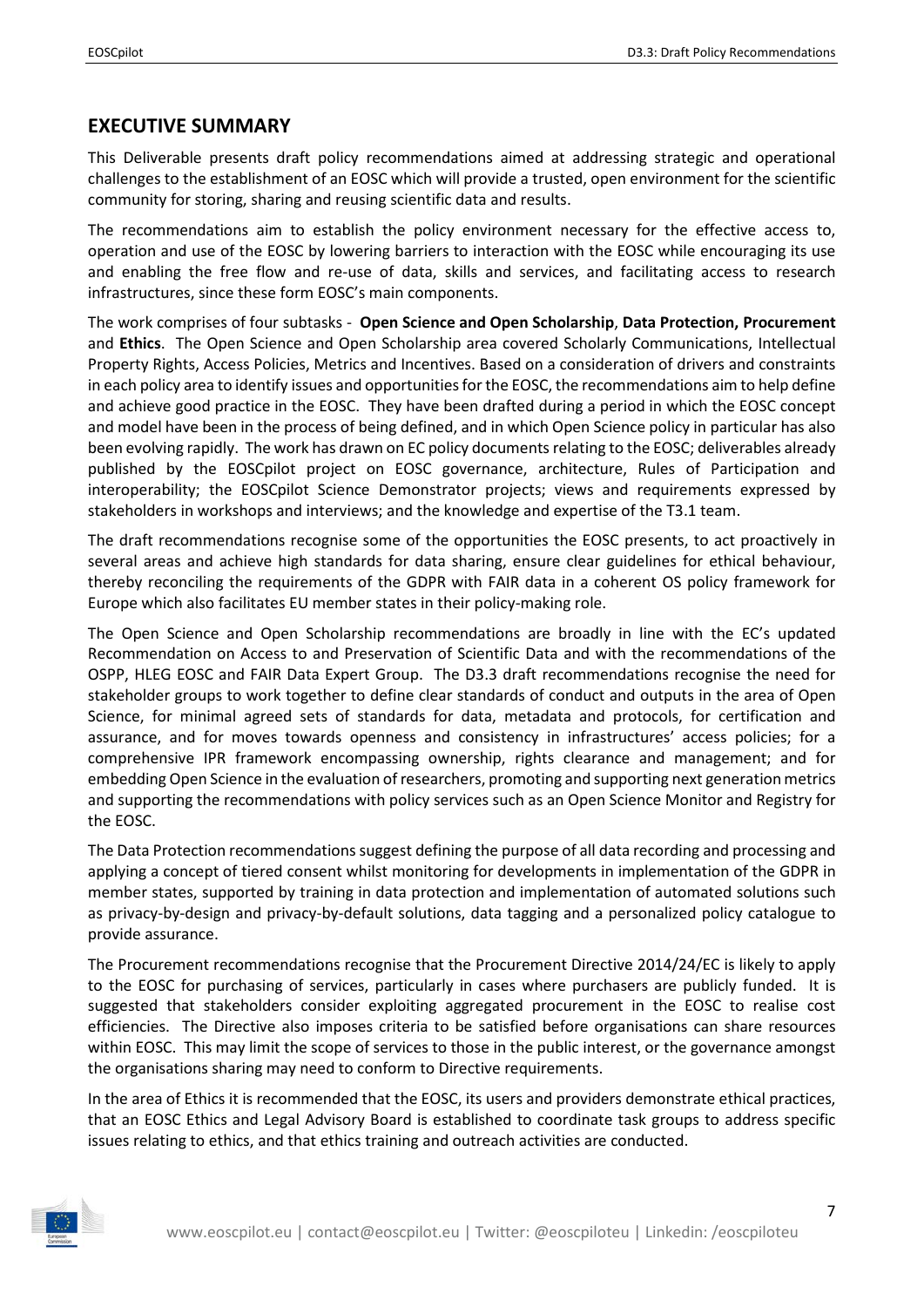The draft policy recommendations presented here will be the subject of further consultation: within the EOSCpilot project, discussion will take place about the proposed policies' interaction with the draft Rules of Participation, the draft Governance Framework, the draft EOSC Business Model and the proposed EOSC architecture; more generally, consultation will take place with a range of EOSC stakeholders to gather input on their views on the draft recommendations proposed in this Deliverable and discuss with them to formulate a set of final policy recommendations for presentation in Deliverable D3.6. Liaison will also take place with Task 3.2 to ensure the policy recommendations, where possible, will lead to machine-readable policies which can be used by the Open Science Policy Registry and Monitor.

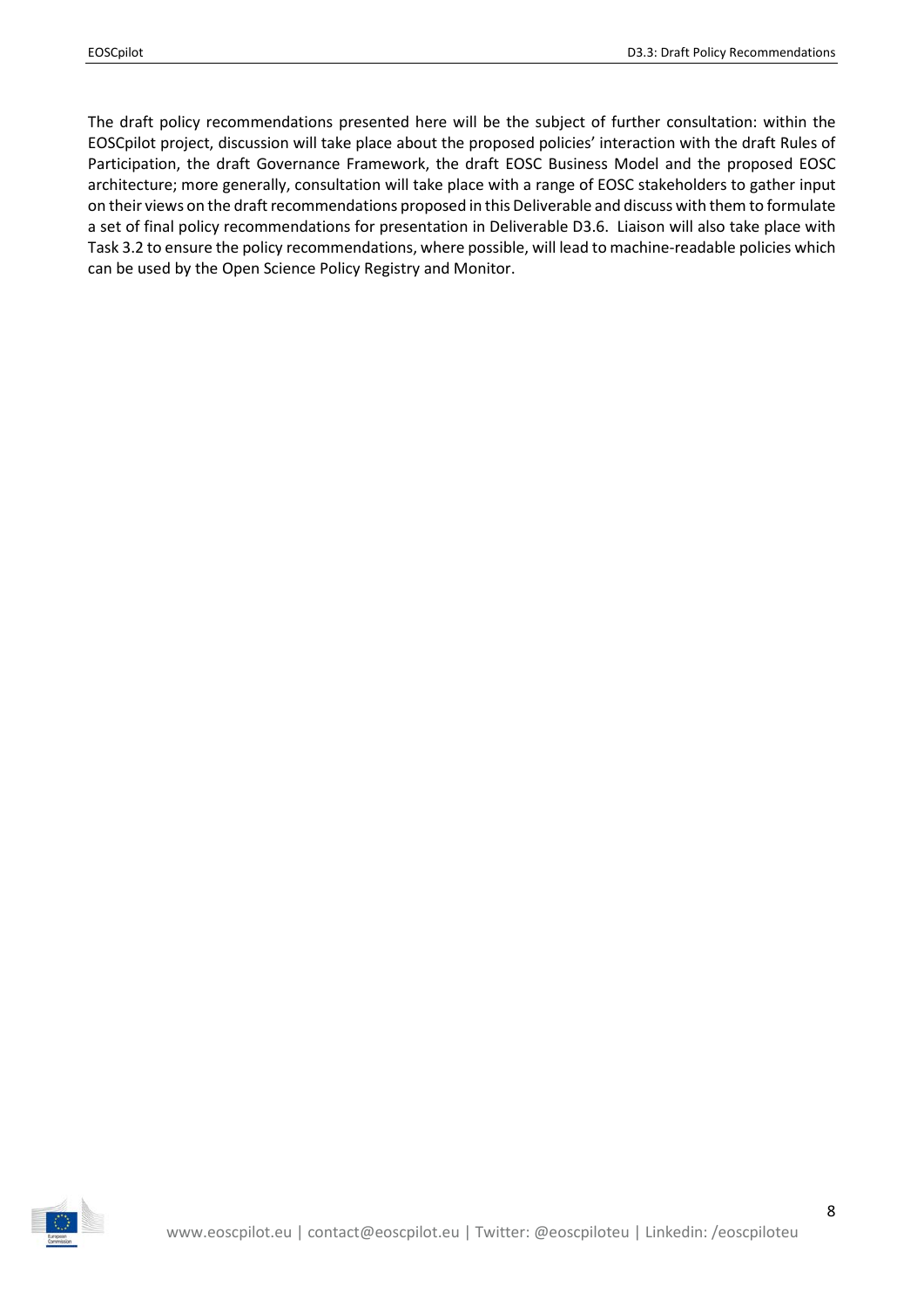# <span id="page-8-0"></span>**1. INTRODUCTION**

The EOSCpilot project supports the first phase in the development of the European Open Science Cloud (EOSC) as described in the EC Communication on the European Cloud Initiative<sup>[1](#page-8-1)</sup>. The project contributes to the development of European open science policy and best practice and aims to achieve an important step towards building a dependable and accessible environment where outputs from publicly funded research are appropriately open and there are clear incentives and rewards for the sharing of data, software and other research outputs.

Work Package 3 of the EOSCpilot project aims to establish the policy environment required for the effective access to, operation and use of the EOSC, by lowering the barriers to interaction with the EOSC and where possible helping to encourage its use.

WP3 achieves this by organising the work into six separate Deliverables. The first of these, D3.1, Policy Landscape Review, published in January [2](#page-8-2)018<sup>2</sup>, conducted a high-level review of the European policy landscape relevant to the European Open Science Cloud, touching upon macro-policy issues of EU directives, laws and regulations to highlight the policy corpus of the EOSC and prioritise the policy areas in need of immediate action. The deliverable identified four areas in which policy actions are required: infrastructures and services, data, skills and procurement. It also provided six high-level recommendations which are detailed in Box 1 for ease of reference.

Deliverable 3.3 follows on from the work of D3.1 to propose draft policy recommendations intended to support the implementation of the EOSC. Recommendations and, in some cases, suggestions for their implementation, primarily target the EOSC Governance and Rules of Participation as well as the key stakeholder groups who will be interacting with the EOSC, i.e. at funders/ministries, Research Infrastructures (RIs) and e-infrastructures, funders/ministries, and research producing organisations (RPOs) for policy actions which will facilitate the creation of the European Open Science Cloud. The Deliverable addresses each of the four areas identified in D3.1, although skills are also the focus of WP7 of EOSCpilot, and in addition the Ethical dimension of the EOSC is addressed.

The draft policy recommendations presented here will be the subject of wide consultation with stakeholders to validate them and produce a set of Final Policy Recommendations in Deliverable D3.6. The draft recommendations presented here in D3.3 are therefore subject to change as a result of further feedback to be gathered in the coming months.

The work of D3.3 will be followed by a further phase of work, which will be described in Deliverable D3.6 (Final Policy Recommendations), in which the draft policy recommendations will be discussed and validated with a range of stakeholders. The draft policy recommendations presented here in D3.3 are therefore subject to be altered as a result of further feedback to be gathered in the coming months.

In parallel with this work, Task 3.2 of WP3 has produced a first specification for an Open Science Policy Monitor (D3.2), which could in due course be developed into a core EOSC service. Supporting this is ongoing work towards D3.5 (Open Science Policy Toolkit) and D3.4 (Open Science Policy Registry) which aim to specify, respectively, tools and a policy registry which may be used to supply the Monitor with machine-readable policy information. The policy recommendations developed by Task 3.1 help to inform the work of Task 3.2 and, taken together, the final policy recommendations and specifications for automated policy services are expected to provide a significant contribution to the definition of the EOSC model.

In the chapters which follow in this report, Chapter 2 describes the methodology deployed. Chapters 3-6 then summarise the work undertaken and present the draft policy recommendations by topic. The work is divided into the areas of Open Science and Open Scholarship (Chapter 3); Data Protection, Assurance and Special Regimes (Chapter 4); Procurement (Chapter 5); and Ethics (Chapter 6). The Open Science and Open Scholarship chapter is further subdivided into four topics: Scholarly Communications, Intellectual Property

<span id="page-8-2"></span><span id="page-8-1"></span><sup>2</sup> https://eoscpilot.eu/content/d31-policy-landscape-review



 <sup>1</sup> COM(2016)178 final https://eur-lex.europa.eu/legal-content/en/TXT/?uri=CELEX%3A52016DC0178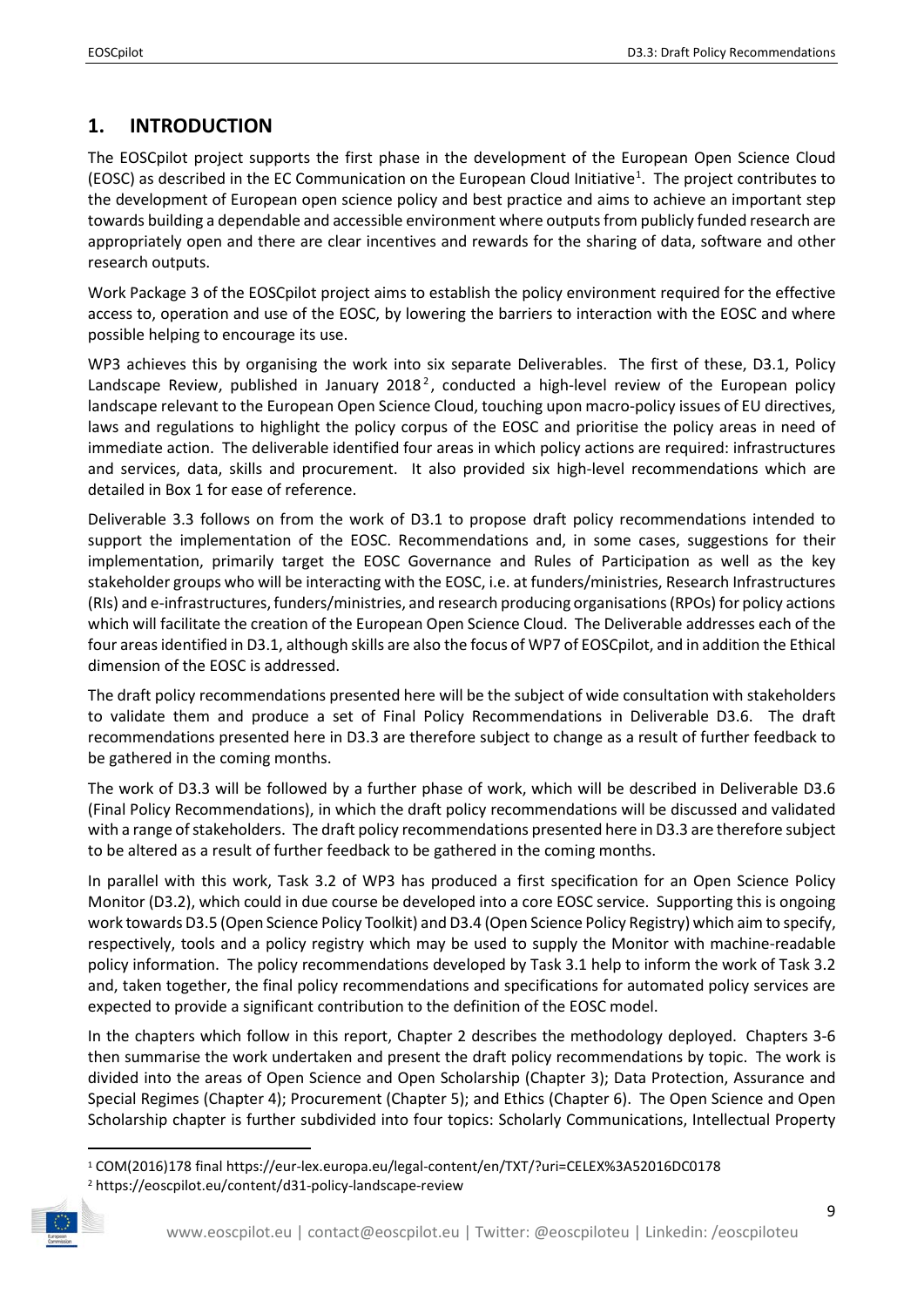Rights, Access Policies, and Metrics and Incentives. For each of these areas, the main drivers and constraints to achieving the EOSC have been considered, the relevant landscape and information sources have been reviewed and discussed, and draft policy recommendations are proposed. The detail of this work is contained in four supporting White Papers. D3.3 itself in Chapters 3-6 contains a brief summary of the work for each area, and presents the full list of draft policy recommendations. The reader is referred to the White Papers for the supporting information behind the proposed policy recommendations. The White Papers can be found at:

• Open Science and Open Scholarship: [https://eoscpilot.eu/content/d33-Draft-Policy-](https://eoscpilot.eu/content/d33-Draft-Policy-Recommendations-White-Paper-1-Open-Science)[Recommendations-White-Paper-1-Open-Science](https://eoscpilot.eu/content/d33-Draft-Policy-Recommendations-White-Paper-1-Open-Science)

• Data Protection, Assurance and Special Regimes: [https://eoscpilot.eu/content/d33-Draft-Policy-](https://eoscpilot.eu/content/d33-Draft-Policy-Recommendations-White-Paper-2-Data-Protection)[Recommendations-White-Paper-2-Data-Protection](https://eoscpilot.eu/content/d33-Draft-Policy-Recommendations-White-Paper-2-Data-Protection)

• Procurement: [https://eoscpilot.eu/content/d33-Draft-Policy-Recommendations-White-Paper-3-](https://eoscpilot.eu/content/d33-Draft-Policy-Recommendations-White-Paper-3-Procurement) **[Procurement](https://eoscpilot.eu/content/d33-Draft-Policy-Recommendations-White-Paper-3-Procurement)** 

• Ethics[: https://eoscpilot.eu/content/d33-Draft-Policy-Recommendations-White-Paper-4-Ethics](https://eoscpilot.eu/content/d33-Draft-Policy-Recommendations-White-Paper-4-Ethics)

Chapter 7 presents the full list of draft policy recommendations in table form with indications of the implications and impacts per for stakeholder groups. Conclusions are drawn in Chapter 8.

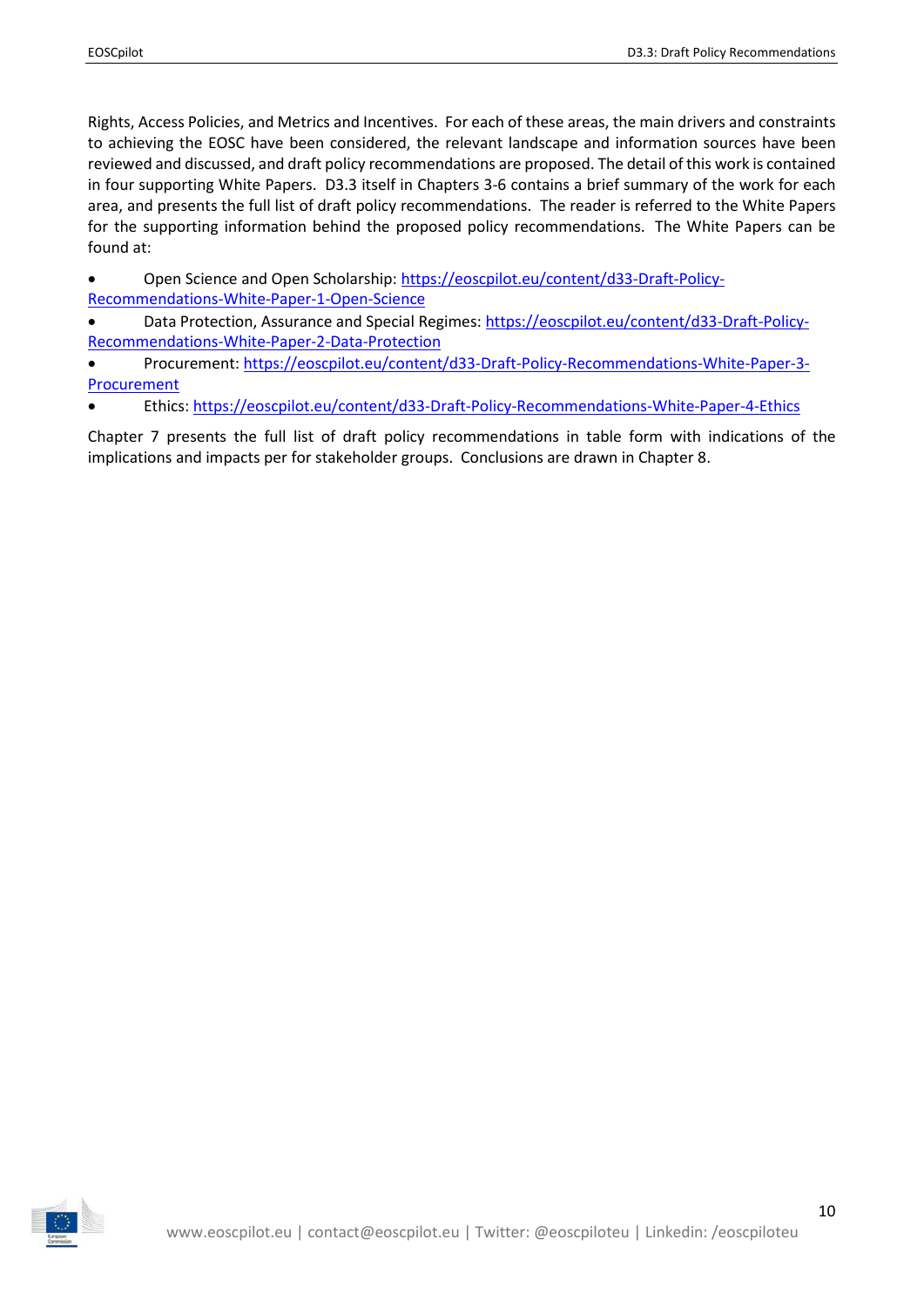## <span id="page-10-0"></span>**2. METHODOLOGY**

The work of D3.3 involved building on the policy landscape review work conducted for D3.1. The recommendations from D3.1 are given in Box 1. The work was performed in four subtasks, addressing respectively Open Science and Open Scholarship, Data Protection, Procurement and Ethics. The four subtasks approached their work separately, albeit with frequent meetings to discuss and coordinate, and the methodologies deployed by each team differed in accordance with their needs. Some activities were, however, common to the four subtasks. The reports of the EOSCpilot Science Demonstrators, for example, were analysed for issues and experience of relevance to the policy areas under study.

Policy Workshops were held at the first EOSC Stakeholders Forum, 28-29 November 2017 in Brussels, and at the EOSCpilot All Hands event, 8-9 March 2018 in Pisa. Both these workshops used interactive survey software to gather input from the audience during the workshop, supplemented with discussions. Structured interviews with SD representatives and policy experts from ministries and research infrastructures were conducted from November to January based on a policy questionnaire. Desk research work continued throughout to gather and analyse relevant sources of information, with great effort concentrating also in staying up-to-date with trends and achievements that were happening in parallel to this work. The approaches used are described and referenced in the four respective White Papers which support D3.3.

Liaison with the Rules of Participation team (WP 2) took place during the preparation of D3.3. A dedicated workshop was held at the All Hands meeting in Pisa discussing the draft Governance Framework, the draft Rules of Participation and the draft Policy Recommendations.

The information gathered from these activities was used by each team to develop draft policy recommendations, which were then further analysed to identify their implications and impacts for four stakeholder groups, namely the EOSC governance/Rules of Participation, Funders/Ministries, Research Producing Organisations and Research Infrastructures. The latter three groups are the explicit targets of the policy engagement work of WP3; the EOSC governance and/or Rules of Participation are inevitably targeted or implicated by many of the draft recommendations.

The overall picture formed by the recommendations from the four subtasks taken together is discussed in the Conclusions section in Chapter 8. The Conclusions are of necessity preliminary, given the formative nature of the EOSC itself, the rapidly changing policy backdrop against which some areas of the draft policy recommendations have been formulated, and most of all the draft nature of the recommendations themselves, which will now be the subject of consultation to validate, amend and improve them. Further liaison will also take place with the Rules of Participation team as the policies and RoP should complement one another. Final policy recommendations will be presented in Deliverable D3.6.

#### **Box 1: D3.1 Recommendations**

- 1. Produce consistent policies at the EU, member state and institutional level.
- 2. Standardise interactions at the organisational and institutional (micro) level.
- 3. Focus on the interactions with the four parts of the quadruple helix, particularly the interactions with industry, where the greatest inefficiencies currently exist.
- 4. Focus on interactions with platforms (particularly in sharing economy context), in order to maximise value, protect data ownership and portability and avoid vendor lock-in.
- 5. Automate the application of policies supporting open science by increasing openness and supporting data protection by design and default, as well as data sovereignty for the user.
- 6. Support the development of the e-Infrastructures services that could use the EU GDPR as a competitive advantage.

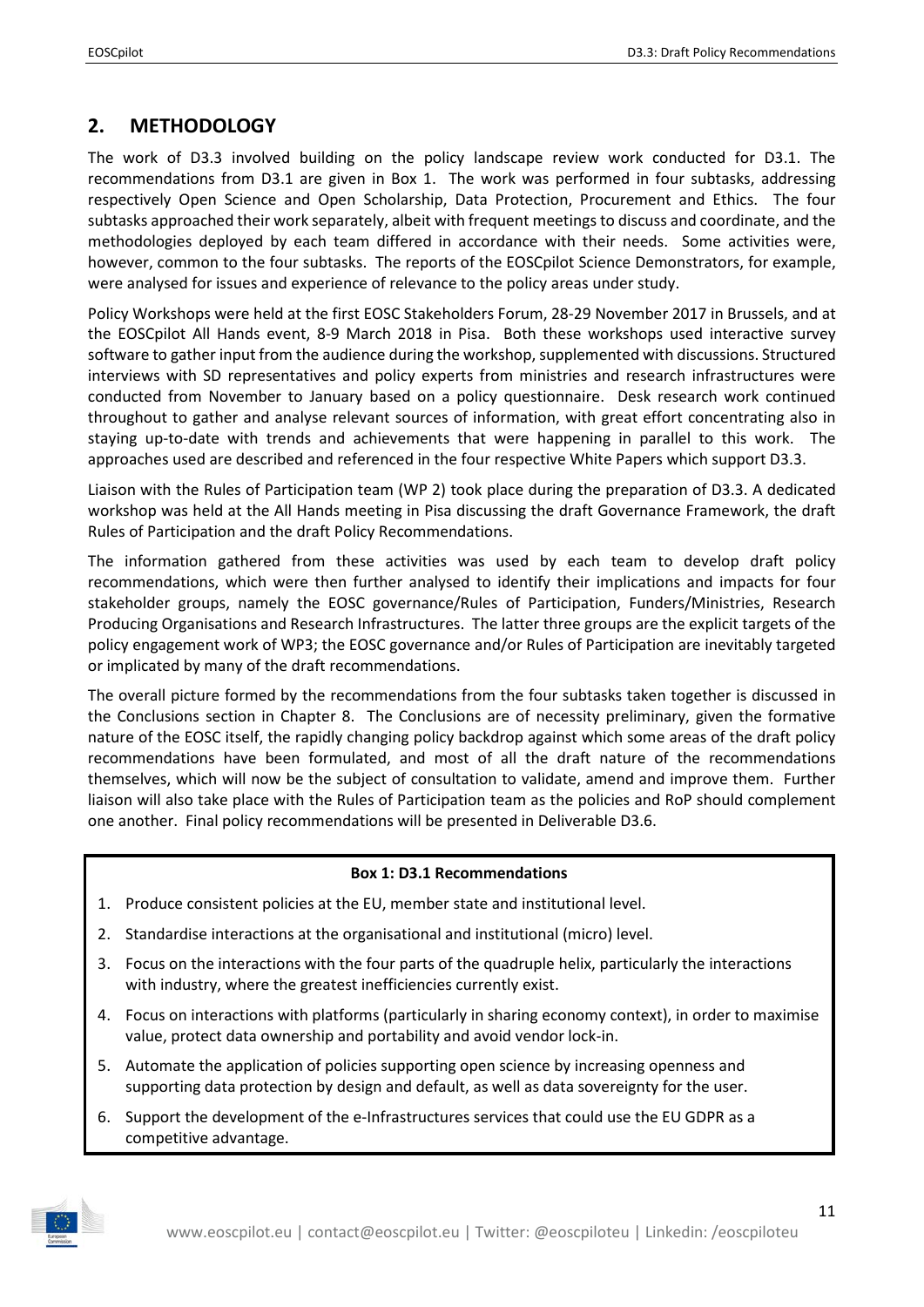# <span id="page-11-0"></span>**3. OPEN SCIENCE AND OPEN SCHOLARSHIP**

## <span id="page-11-1"></span>**3.1. Introduction**

Encouraging and supporting the practice of Open Science is a key part of achieving the aims of the EOSC and it is only through coherent policies, that such an effort could be achieved. Open Science (OS) is an umbrella term declaring elements of "open" in the way that research is performed, connected and disseminated in a research lifecycle to facilitate re-use. Many have attempted to unfold these components but results vary in correlation to the approach that is followed. However, there is common ground between the majority of such approaches, regardless of the way in which they are interpreted, including Open Access to publications, Open and FAIR Research data, Open Educational Resources, Research Collaboration artefacts (open peer review, open data citation, open workflows, open methodologies, etc.) and Citizen Science activities.

This section provides an overview of policy recommendations relevant to Open Science and Open Scholarship, focusing on requirements relating to:

- **open infrastructures and services** which will be connected and federated through the EOSC,
- **research outputs** which will be produced in this trusted European Open Science environment, and
- practices of **monitoring** OS trends, demands and impact, following the new ways in which research is being performed and evaluated, so that progress is ensured in the EOSC.

The draft policy recommendations target the EOSC Governance/Rules of Participation, Funders/Ministries, Research Producing Organisations (RPOs), Research Infrastructures and policy makers as the actors which would adopt and implement them. They were drawn from thorough examination of key drivers and constraints to the free flow of data in relation to Open Science and Open Scholarship, taking into consideration practices reflecting the entire life-cycle of the research process. This revealed the numerous issues and variables potentially influencing the implementation and take-up of the EOSC.

The draft policy recommendations for Open Science consider the areas of Scholarly Communications, Intellectual Property Rights, Access to infrastructures, services and other resources and Metrics, Rewards and Incentives.

## <span id="page-11-2"></span>**3.2. Drivers and Constraints**

Full information on the consideration of the drivers and constraints and the resulting draft recommendations is contained in the supporting White Paper for Open Science which is available at [https://eoscpilot.eu/content/d33-Draft-Policy-Recommendations-White-Paper-1-Open-Science.](https://eoscpilot.eu/content/d33-Draft-Policy-Recommendations-White-Paper-1-Open-Science) What follows is a brief summary.

Examination of drivers and constraints revealed key issues that Open Science and Open Scholarship policy in the EOSC should address. Requirements are divided in areas concerning infrastructures and services, research processes and outputs as well as recommendations for research evaluation and monitoring in the EOSC.

#### <span id="page-11-3"></span>**3.2.1. Infrastructures and Services**

**Services** facilitate and often drive research lifecycle activities in the development and uptake of the EOSC. Together with supporting **infrastructures** that are connected to the EOSC, either as service suppliers or service consumers, they effectively become the vehicle for converging technical and legal requirements for resources/data exchange and interoperability and have the capability to significantly improve the uptake of open science.

Open Science constraints related to infrastructures and services are mostly the result of three types of factors:

• knowledge-related issues ranging from lack of awareness of the existence of certain infrastructures to the lack of expertise required for using such infrastructures, especially when coming from different

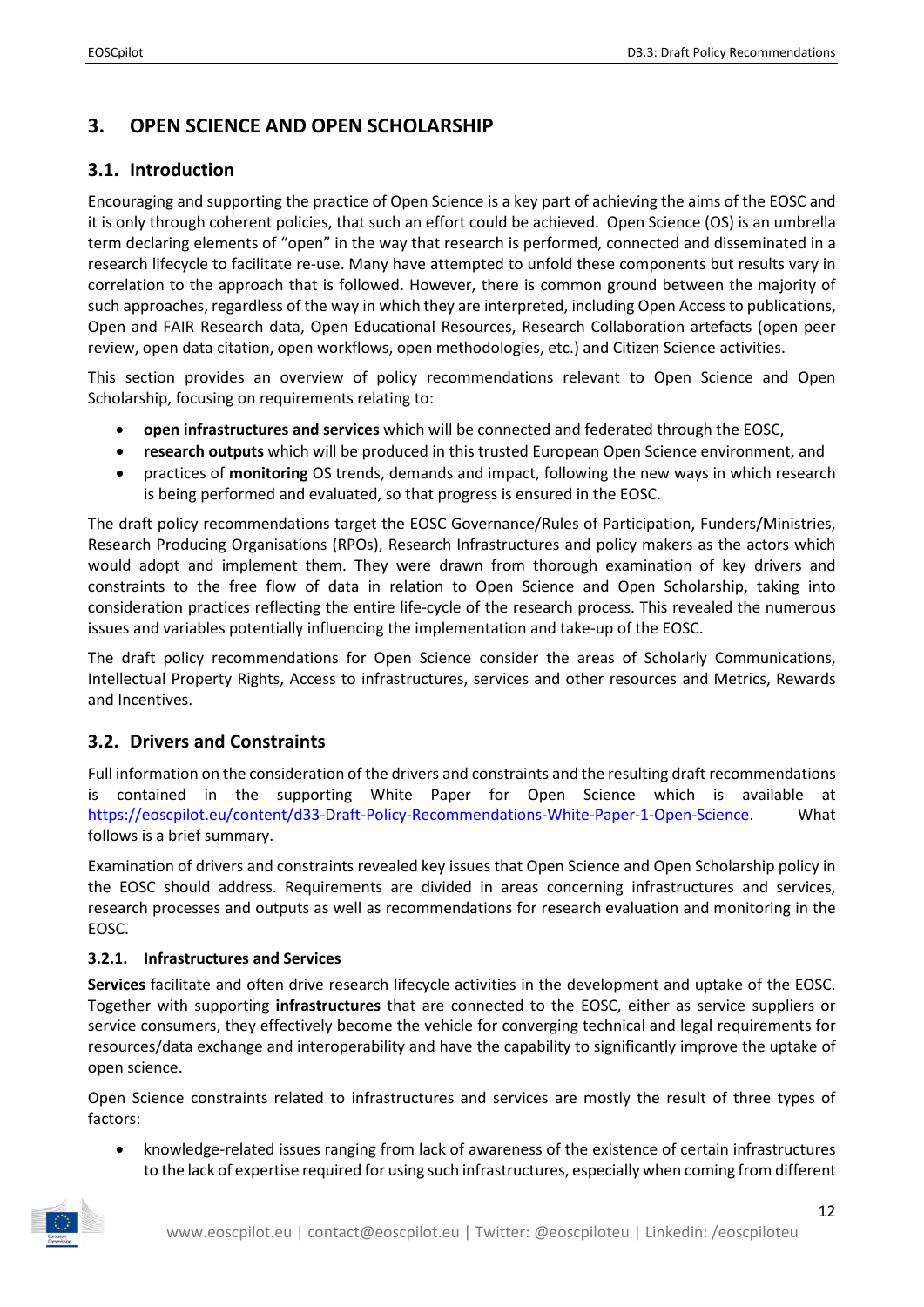disciplines. This siloed knowledge effectively hinders free access to infrastructures across borders, sectoral or geographical

- fragmentation in technology, such as the lack of a single access point for all digital infrastructures or the lack of interoperability between infrastructures
- inconsistency in access, rules and conditions which unnecessarily increases the access costs and subsequently curtails open access use of infrastructures.

A substantial proportion of the drivers contributing to openness in terms of infrastructures and services are found in the form of central policies, both at the Member State and the EU level.

Such initiatives may be seen as top-down. However, there is a consistent effort for them to reflect user needs, wider cultural and societal needs as well as other considerations such as cost/ benefit ratio and the rise of citizen science. Research infrastructures, e-Infrastructures and other services and resources have developed access policies and data procedures and policies as part of the technical, legal and organisational frameworks within which they operate. Particularly for Research Infrastructures, the European Charter for Access to Research Infrastructures defines three different access modes: excellence-driven, market-driven and wide, and recommends that access to any RI may be regulated according to one of these or any combination of them.

The vision for the European Open Science Cloud includes supporting and furthering Open Science, the ongoing transition to collaborative working in research, and the achievement of substantial and sustainable knowledge sharing. The EOSC is envisaged as a federated environment for scientific data sharing and re-use, based on existing and emerging elements in the member states, to accelerate and support the transition to more effective open science and open innovation. This naturally provides a driver towards harmonisation in the policies and rules of infrastructures, services and other resources participating in the EOSC, particularly those infrastructures which are accessed virtually, access to which is likely in future to be through the EOSC.

#### <span id="page-12-0"></span>**3.2.2. Research Outputs**

The sharing of **research outputs** is perhaps the point where Open Science is manifested with the greatest possible intensity. The Open Science and Open Scholarship activity focused around Scholarly Communication, FAIR data principles, Data Stewardship and IPR issues. Scholarly communication is mostly performed within the context of Research Producing Organisations (RPOs). RPOs - libraries in particular - are key facilitators of open science, as they instruct students, young researchers and faculty in their research conduct and contribute to researcher empowerment through information handling and digital literacy. Researchers, especially early career researchers, have rapidly recognised the benefits of un-paywalled research as an important contribution to their primary goals of research excellence and impact. FAIR developments promise to enhance sharing of data-sets with short- and long-term provisions. Public funding bodies and Ministries (as second-level funding bodies for Open Science), play a key role in the way scholarly communication is performed and in how it evolves over time.

A service or data(set) being FAIR (i.e. Findable, Accessible, Interoperable, Reusable) does not directly imply that it is also open. In this regard there is also some discussion about "levels" of legal openness , which relate to IPR ownership and licensing, confidentiality issues, trade secrets etc. Similarly, Open does not necessarily mean FAIR. Many datasets, trainings and services are open without being FAIR .

This OPENness vs. FAIRness discussion has introduced some ambiguity on the (technical) features that need to be added to FAIR data/services/infrastructures. Furthermore, proper metadata, citation and accessibility of accompanying software are necessary to make data useful to prospective users. This is often encountered in the medical field when accessing patient health history (unstructured, undocumented records) or in humanities where working on already existing data constitutes a large part of the research itself.

**Open Access (OA)** and **Research Data Management (RDM)** policies on the institutional level in Europe had been primarily developed as the result of the need to increase access to research and quality of scientific work but also as a direct outcome of public funders' mandates or response to specific regulatory and policy

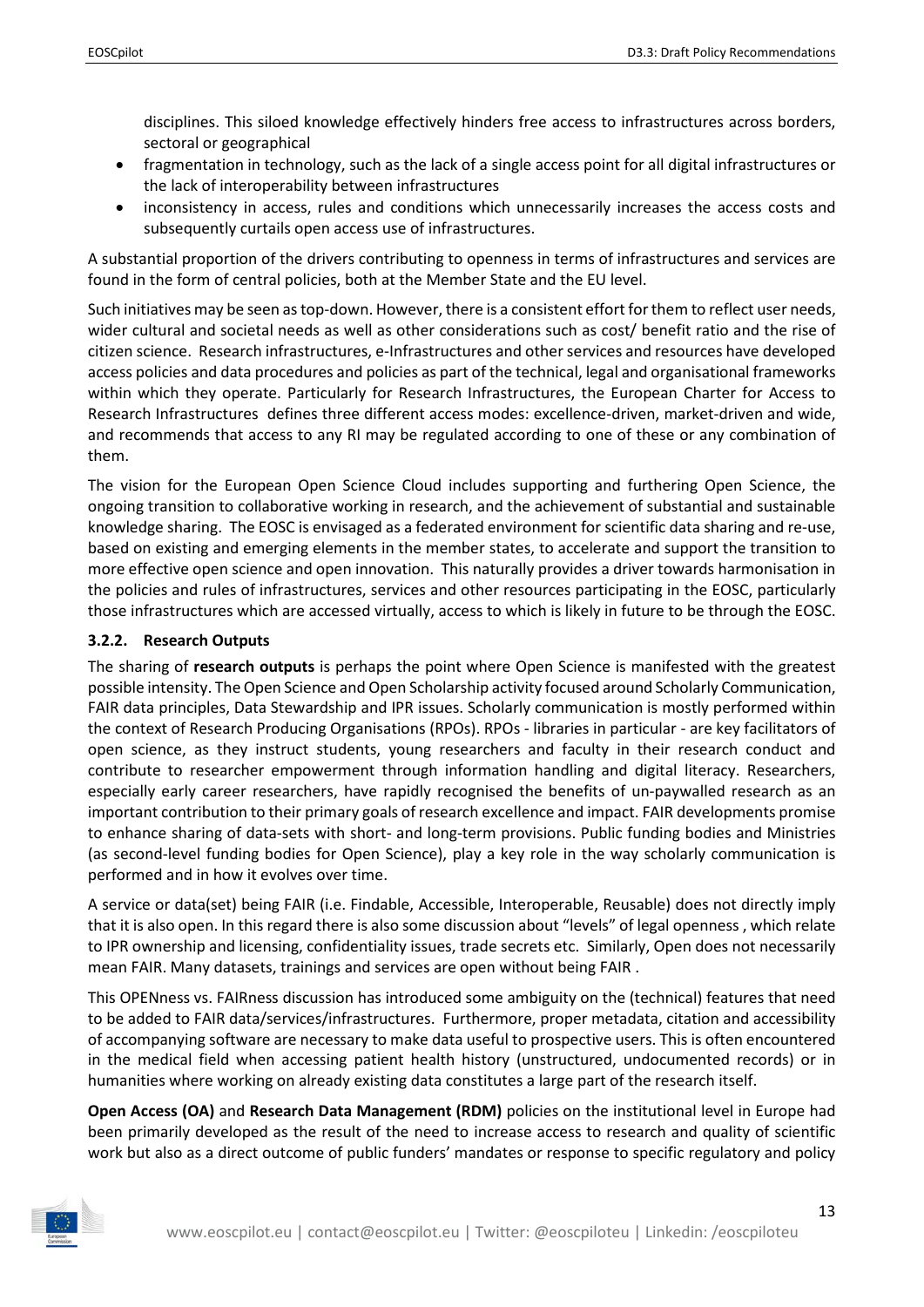interventions such as EU Recommendations (Access to and Preservation of Scientific Information, 2012<sup>[3](#page-13-1)</sup>), Directives (PSI 2013<sup>[4](#page-13-2)</sup>, INSPIRE<sup>[5](#page-13-3)</sup>), Regulations (GDPR<sup>[6](#page-13-4)</sup>, Regulation proposal for the free flow of non-personal data<sup>[7](#page-13-5)</sup>) and/or guidelines/prerequisites of specific financial programmes. These policies have as a clear goal the increase of free flow of knowledge, also known as the 5<sup>th</sup> Freedom, across the European Union and reflect core European concerns involving a combination of issues, such as re-use of Public Sector Information, ethics and data protection, intellectual property rights.

Similar considerations have been at the heart of the strategy and operations of public funders (both ministries and funding agencies) as well as private entities which fund research and support excellence.

However, these categories of stakeholders require additional guidance and support regarding more detailed aspects of implementing Open Access, such as costs related to managing, opening access to and preserving research outputs (e.g., Article Publishing charges - APCs or storage fees<sup>[8](#page-13-6)</sup>). Another crucial aspect involves the ways in which acknowledgment to the funder may be provided, as well as how compliance with funding conditions - particularly regarding open science - is monitored and implemented.

IPR policies are a crucial component of the Open Science and Open Scholarship ecosystem: they set the key rules for the ownership of most of the digital assets and they regulate the flow of such assets both within the organisations producing the research and between RPOs and other stakeholders (government, business, general audience). In that sense, they may constitute major drivers, but also key constraints in the development of Open Science. IPR policies are deployed to address issues in relation to the acquisition, management and exploitation of intangible assets on which IPR subsists, and to produce value, either in monetary or non-monetary terms.

#### <span id="page-13-0"></span>**3.2.3. Research Impact Assessment and Open Science Monitoring**

**Research assessment** is at the core of Open Science, as it shapes researchers' behaviours, and guides them on how to communicate-disseminate-share their work. Policy monitoring is effectively a compliance measure. In the Open Access movement, there have been mechanisms showing the benefits of OA publishing and current state-of-the-art in following OA principles. With current policy moves embracing Open Science, the need to develop a mechanism which supports national OS uptake, trends and compliance with OS policies has already been recognised and addressed in national European Research Area (ERA) strategies. The ambition of the European Open Science Cloud is to contribute to leveraging open and FAIR practices and build the infrastructure to allow a step change in the practice of Open Science in Europe, parameters which the EOSCpilot Open Science Monitor has built upon.

Metrics are being used and often misused in an increasingly pervasive way in the evaluation of research. Universities' global ranking is in some respects based on inaccurate data and arbitrary indicators [9](#page-13-7) . Promotions and career progress within universities are often based on h-index and the number of a researcher's articles in high-impact factor journals. Overall there is a bias on the use of quantitative metrics to evaluate research, which significantly affects researchers' careers, blurring the discussion on indicators and metrics with the discussion on career incentives and rewards.

<span id="page-13-1"></span> <sup>3</sup> <https://eur-lex.europa.eu/legal-content/EN/TXT/PDF/?uri=CELEX:32012H0417&from=EN>

<span id="page-13-2"></span><sup>4</sup> <https://eur-lex.europa.eu/legal-content/EN/TXT/PDF/?uri=CELEX:32013L0037&from=FR>

<span id="page-13-3"></span><sup>5</sup> <https://eur-lex.europa.eu/legal-content/EN/TXT/PDF/?uri=CELEX:32007L0002&from=EN>

<span id="page-13-4"></span><sup>6</sup> <https://eur-lex.europa.eu/legal-content/EN/TXT/PDF/?uri=CELEX:32016R0679&from=EN>

<span id="page-13-5"></span><sup>7</sup> [http://europa.eu/rapid/press-release\\_IP-18-4227\\_en.htm](http://europa.eu/rapid/press-release_IP-18-4227_en.htm)

<span id="page-13-6"></span><sup>&</sup>lt;sup>8</sup> Most of the data repositories limit free storage of researchers' datasets to a certain amount of bytes which they have predefined (e.g., [Zenodo](http://about.zenodo.org/policies/) or [Dryad\)](https://datadryad.org/pages/payment). Check also:<https://www.nature.com/sdata/policies/repositories>

<span id="page-13-7"></span><sup>&</sup>lt;sup>9</sup> The Leiden Manifesto for Research Metrics https://www.nature.com/polopoly\_fs/1.17351!/menu/main/topColumns/topLeftColumn/pdf/520429a.pdf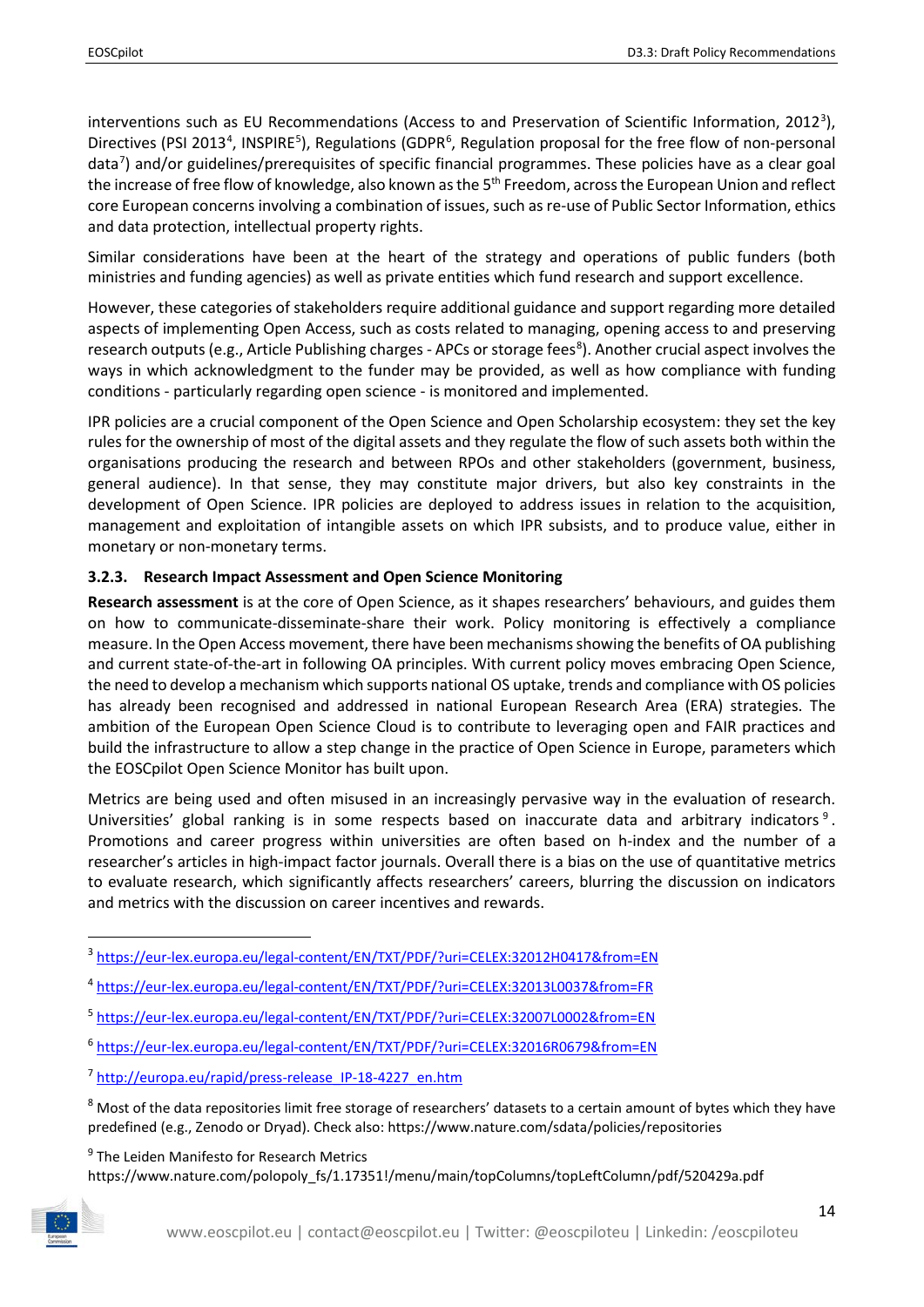Measuring of open science currently targets organisations (funders, RPOs, projects) and it is about practices and compliance to policy. The lack of an agreed framework including indicators, processes, services/APIs and trusted data sources has been a key limitation for systematic adoption.

Drivers for effective monitoring of research impact and open science centre around the understanding of the environment (e.g., new indicators, new ways to measure them), their adoption at various decision-making levels (funding, RPO), and the definition of an interoperable framework of trusted services and data.

## <span id="page-14-0"></span>**3.3. Draft Policy Recommendations**

The draft policy recommendations for Open Science and Open Scholarship are proposed as a result of the analysis of the drivers and constraints and are presented in Chapter 7. They assume a minimum capacity from the side of the stakeholder implementing them and are addressed to the key EOSC stakeholders, as mentioned above, who (i) need to produce and implement coherent and consistent Open Science and Open Scholarship policies, (ii) are part of the EOSC Governance, and (iii) are able to contribute to the EOSC's overall vision and mission.

#### <span id="page-14-1"></span>**3.3.1. Policy Recommendations for Infrastructures and Services in the EOSC**

1. Develop a Charter for Access to EOSC Infrastructures, Services and Other Resources

A charter including ground rules, key principles and basic self-commitments would allow different stakeholders taking part in EOSC to have a clear understanding of their rights and obligations with respect to access.

2. Adopt the AARC framework for enabling an interoperable AAI infrastructure

Use of single sign on/login services (or interoperable ones) for the entirety of the spectrum of EOSC services is essential for reducing transaction costs and encouraging use of EOSC infrastructures and services. An AARC framework will provide an incentive both to users and service providers and thus aggregate offer (services) and demand (users) and increase the utility of EOSC.

3. Adopt a minimum metadata schema and limited number of APIs to be considered as standard for services, infrastructures and other resources in the EOSC Service Catalogue

A minimum metadata schema for services (e.g. as defined by eInfraCentral) and a limited number of APIs will allow to have a concise and manageable set of services and thus encourage the development of linked services to those of the EOSC Service Catalogue.

4. Adopt and measure user acknowledgement of use of or contribution to research results of EOSC services, infrastructures and other resources

Acknowledgement of use of or contribution to research results will provide incentives to researchers and at the same time provide a solid metric on which RPOs may build additional metrics, services and incentives schemes.

5. Develop an Evaluation and Ranking of Openness Maturity of EOSC services, infrastructures and other resources

The development of a maturity capability-like model for ranking and evaluating openness of EOSC services will provide a quick and easy-to-use way of assessing the openness of the EOSC ecosystem both for the individual researcher and a research performing organisation. Such system of evaluation and ranking could operate as a signal of openness for the researcher and as an incentive for the RPO, especially if different forms of funding are attached to such an evaluation system.

#### <span id="page-14-2"></span>**3.3.2. Policy Recommendations for Open Science Research Outputs in the EOSC**

6. Adopt a minimal set of standards for data/metadata and exchange protocols

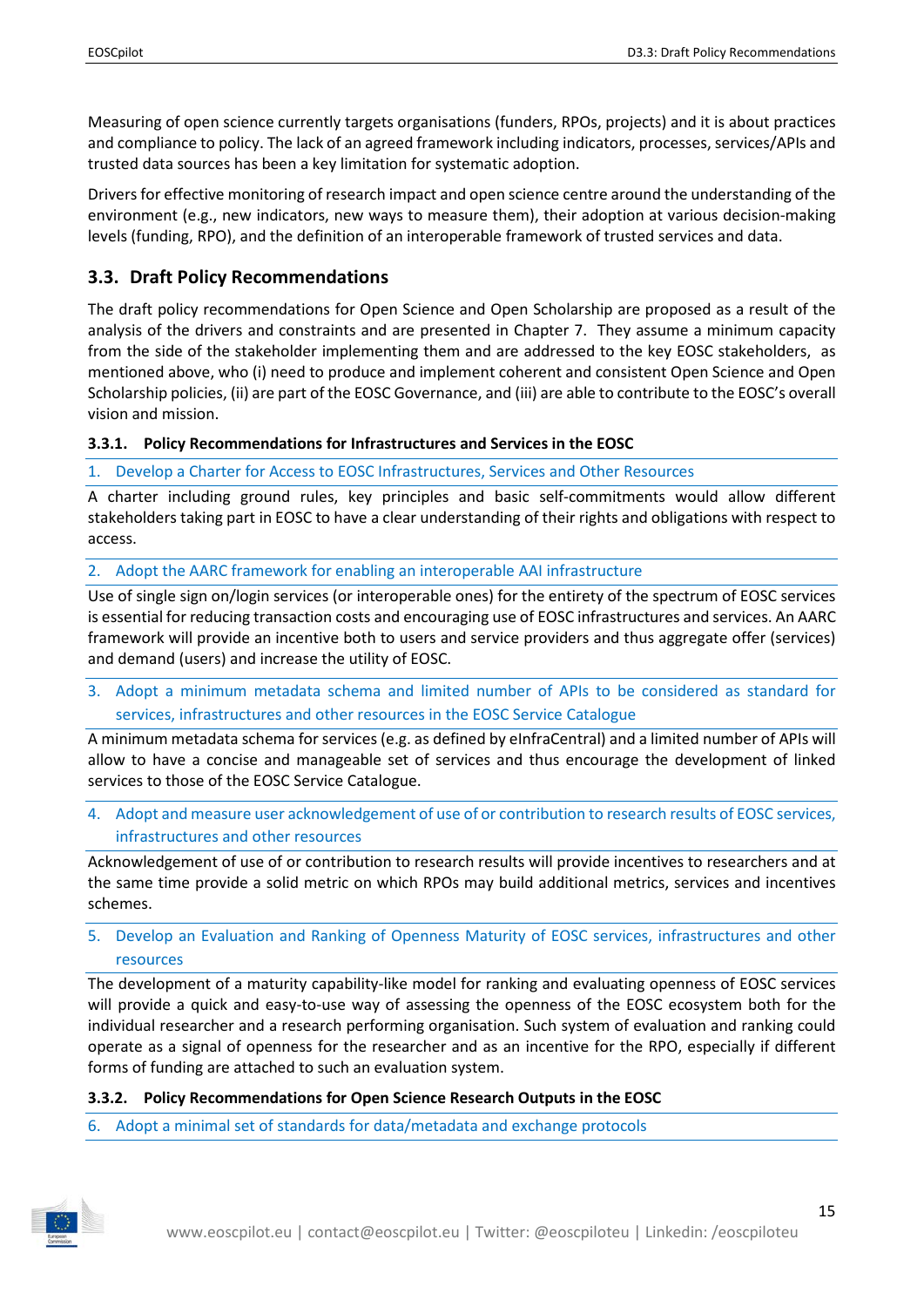Such standards should be based, where possible, on existing global and widely adopted standards. For example, these could be standards for interoperability (e.g. protocols), for metadata exchange (machine readability), for vocabularies, for file formats etc.

#### 7. Reduce regulatory complexity for researchers

In the course of their research activities researchers are frequently obliged to take into consideration an increasingly wide range of regulations (from copyright and data protection, to special data regimes, ethics rules etc). In this context, it is necessary that the regulatory complexity is reduced either through the codification and simplification of the relevant legislation or through the use of tools and toolkits (including guides and training) to support them in their compliance work.

#### 8. Develop and adopt a European Open Science Concordat

Provide leadership and clarity around openness-by-default by jointly detailing an Open Science code of conduct for every beneficiary involved in the research process, from authors to data stewards to repository managers, including the requirement for all research outputs to be appropriately open (as open as possible, as closed as necessary), FAIR and citable.

#### 9. Encourage the development of an EOSC TDM (Text and Data mining) Policy Framework

TDM is becoming the basis for an increasing number of types of research activities, however the regulatory and policy framework surrounding its use remain unclear so we should create a comprehensive policy framework for TDM -based research output, covering commercial and non-commercial use and re-use.

#### 10. Develop principles for long-term data stewardship enabling curation, provenance and quality

Long term stewardship is a composite and complex activity including a number of more specific activities, such as curation, provenance and quality assurance. It is necessary that best practices are developed, documented and then presented in a comprehensive form as a code of conduct including the most important principles and practices.

#### 11. Use community accepted standards and conventions.

Best practices as developed and accepted by the relevant scientific communities are necessary to achieve the objectives of the EOSC. Hence it is necessary to describe, codify and disseminate such practices to reduce transaction costs and ensure EOSC is used by all involved communities.

#### 12. Standardise costs types of Open Science (OA, RDM, Preservation, etc) at all levels

There is immediate need to standardize all types of costs ranging from subscriptions (eg big deals) and costs related to OA and RDM e.g., APCs (peer review process and data stewardship), to storage and services capabilities requirements (e.g., storage costs per Giga- or Tera- Bytes of datasets). Such standardisation will allow a better understanding of their operation (e.g. through meaningful comparisons), to the benefit of the individual researcher and the RPO.

#### 13. Make DMPs a requirement and develop consistent (i.e. aligned) requirements for DMPs

Include machine-readability, versioning, linking to infrastructures and registries. Mandate DMP deposition in a certified repository or CRIS system, link with the research data to which they relate, and update during the lifetime of the research project so they are "live" documents.

#### 14. Encourage the use of unique and persistent digital identifiers

Unique and persistent digital identifiers based on global, sustainable and community-governed solutions are necessary to support openness, FAIRness and citability of all research outputs and to provide the basis for mechanisms to assess compliance with Open Science policies.

15. Ensure that infrastructures, services and other resources supplied through the EOSC provide assurance, for example by developing accreditation or certification schemes

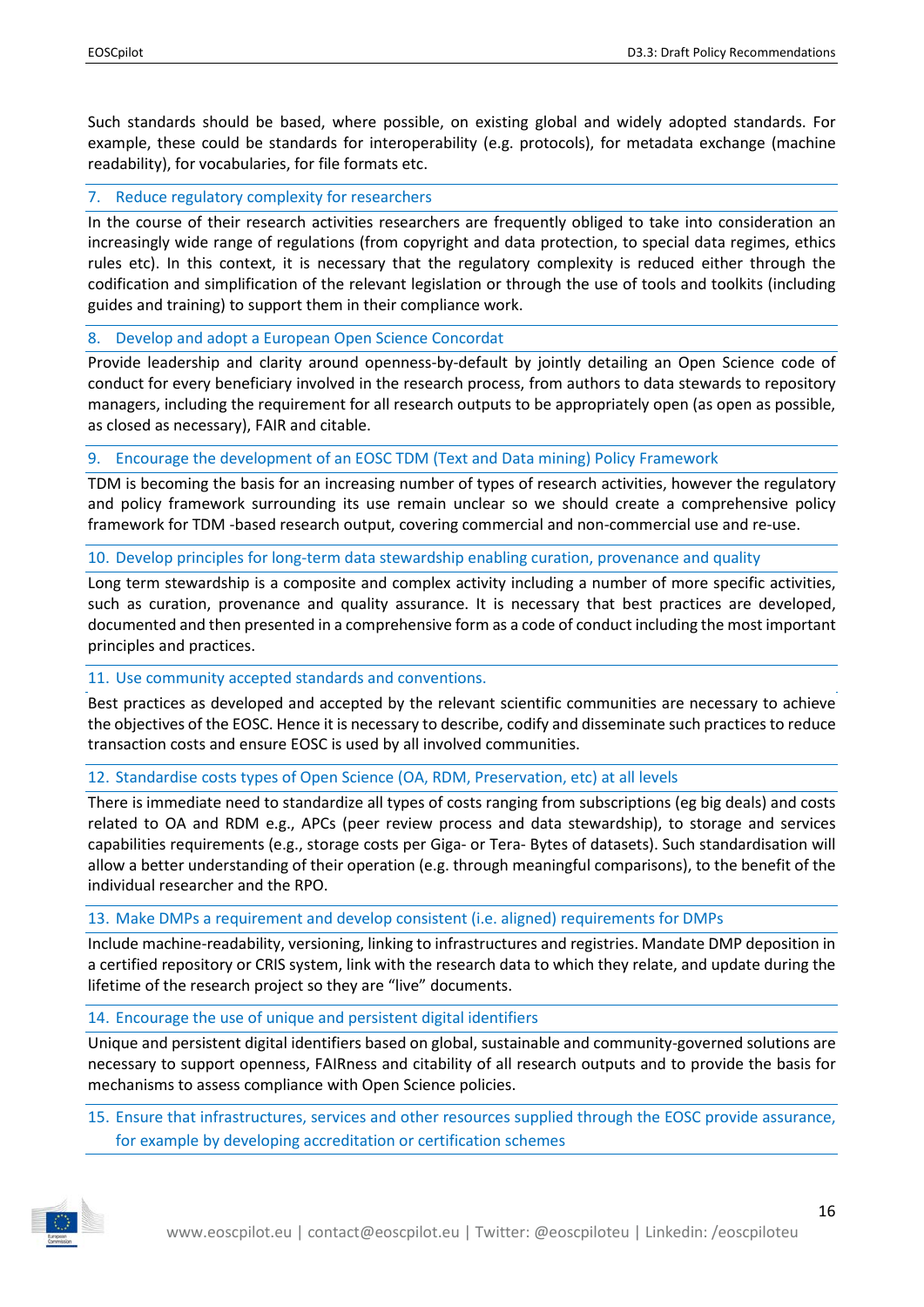Such assurance is necessary to increase trust in the EOSC and encourage the open release of content by all involved stakeholders. Provide assurance:

- to users, that their research outputs are open, FAIR and citable;
- to the EOSC for the purposes of FAIR data governance and compliance monitoring.

#### 16. Develop, support and promote an EOSC Skills and Capability Framework as a common reference point

Provision of the necessary skills to support and further advance open science is a necessary condition for the further development of the EOSC ecosystem. The description of the necessary competencies and skills for RDM is a good first step in this direction and may be further complemented by additional specification of the skills necessary for ensuring that research outputs are appropriately open, FAIR and citable

#### <span id="page-16-0"></span>**3.3.3. Policy Recommendations for Intellectual Property Rights**

This section provides an outline of the main policy themes and recommendations falling under the IPR umbrella. It aims at a comprehensive, yet concise, approach addressing the main challenges related to IPR that are identified in previous sections. The recommendations concern different types of IPR policies, that follow the life-cycle of an intangible asset (identification, clearance, sharing, management, dissemination). In the core of our approach is the reduction of any unnecessary transaction costs throughout the life cycle of the research process in a way that supports the vision and practice of open science.

#### 17. Coordinate Open Access and IPR reutilisation in a comprehensive and coherent IPR framework

The issue of IPR and open science, particularly open access, are often presented as antithetical or incompatible. There is limited merit in such an approach. Different forms of IPR exploitation relate to open licensing in a limited fashion only and, mostly, have to do with the choice of time when the protected material is to be released, especially in relation to patents. In addition, IPR exploitation policies are closely related to questions of rights registration and enforcement.

#### 18. Have proper IPR documentation when releasing or accessing a research resource

Rights documentation is a crucial part of any IPR policy, as it allows all involved stakeholders to have an accurate understanding of the rights status of different assets in different stages of their life-cycle (registration, sharing, licensing). Documentation should cover at least the (a) type of IPR, (b) ownership of rights, and (c) licensing of resources.

Such documentation should normally exist on the resource itself (e.g. ownership and copyright notices on a document), in the meta-data of the resource file (e.g. in the meta-data of .doc file), and in the repository metadata.

Where resources are offered through a web service (e.g. an API), the API documentation should also include the terms and conditions (TCs) or Terms of Service (ToS) under which they are offered.

Both licences and ToS/ TCs have to be stored in a permanent URI. They also have to follow a clear versioning system and contain a versioning history (versions/date). To the extent possible, a change of version shall be communicated to the recipients of the service (e.g. registered users) or made visible through a public website.

#### 19. Clear IPRs before sharing them over e-Infrastructures/ Research Infrastructures

Rights clearance is a precondition for sharing any research output or resource and ensuring this happens before the introduction of the resource in a shared environment will substantially reduce research transaction costs and risks.

#### 20. Provide coherent and consistent IPR ownership policies

One of the greatest challenges in comprehensive IPR policies for all types of organisations is the introduction of clear ownership and rights registration policies. Such policies allow all levels and types of participants in a research process to have a clear understanding of their rights regarding their contribution in a specific creative process.

#### 21. Have a clear access and rights management regime

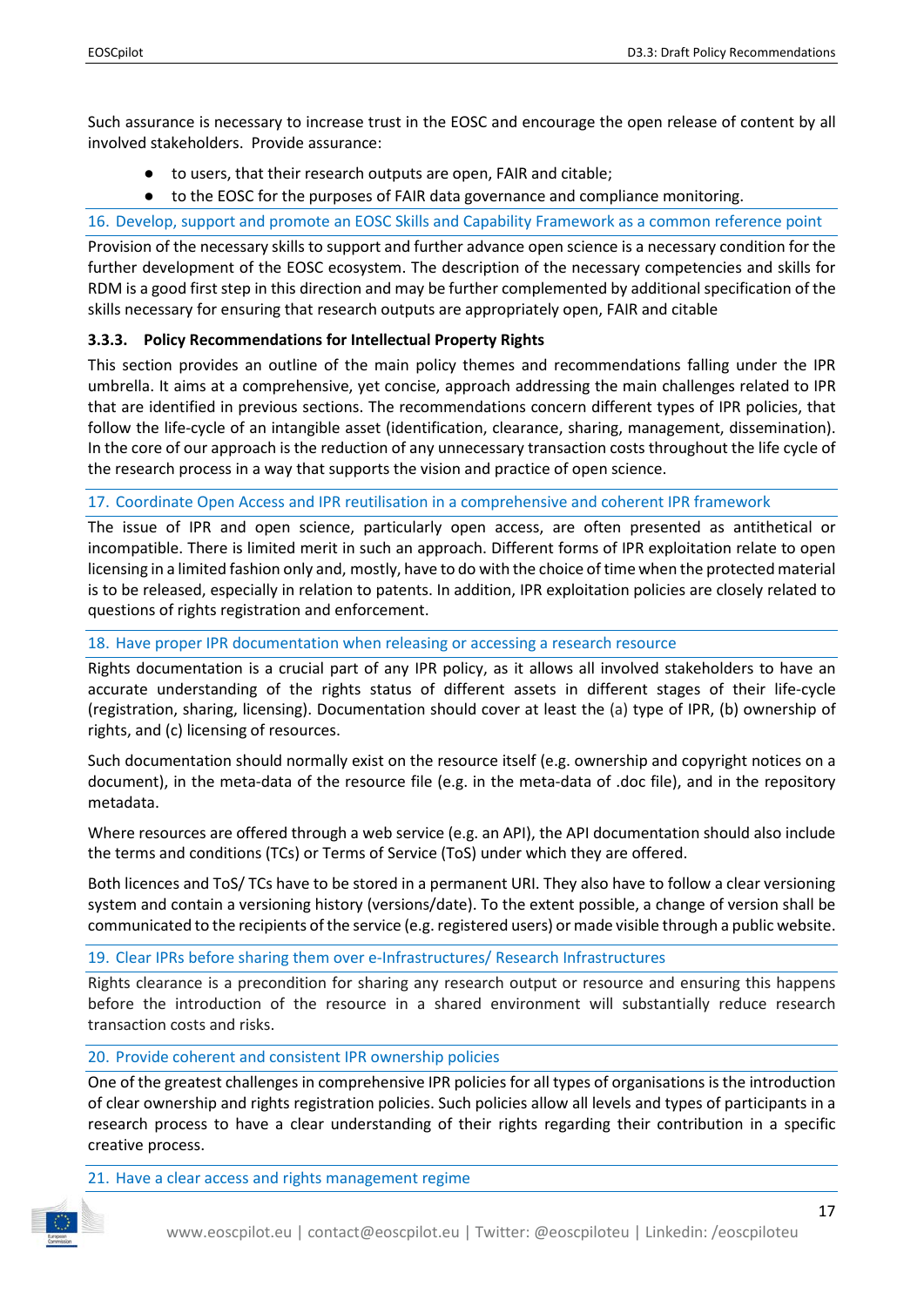Rights management within a research environment, by and large, relates to the access rights that different levels and types of staff have on research results and services. This needs to be in accordance with all the aforementioned points and provide a coherent framework both for reducing potential risks and for ensuring no unnecessary exclusion of persons or institutes requiring access to resources is in place.

#### 22. Ensure that licensing policies accommodate different types of value production

Licensing schemes are necessary both in relation to the establishment of any type of collaboration related to resources and services and in relation to exploitation of resources in a broader value chain including such resources. The relevant stakeholders should make provision to have in place policies both for collaboration and the exploitation/dissemination of resources.

#### 23. Introduce Open Access enforcement policies and mechanisms

Enforcement policies should address three issues: first, how the organisation is to monitor the implementation/application of the licence agreements it grants in relation to its own assets; second, how it is to respond to infringements of its licences and/ or IPR in general; and third, how it is going to respond to infringements that take place through the services/assets it provides to third parties.

24. Devise and deploy open patent systems along the existing patent systems and support the use of open data for assessing the state of the art in a patent ecosystem.

Piloting open patents in specific industry sectors with high R&D costs, a high regulatory burden or high equipment costs could substantially contribute to the support of open science. In addition, the use of open data to improve state of the art searches and position research in the patent landscape will substantially increase the value return for RPOs and SMEs. Finally, collaboration between EOSC and the European Patent Academy to find and facilitate links between Open Science and increase access to the state of the art, could reduce patent costs allowing SMEs to take part in the innovation ecosystem on equal terms to bigger organisations.

#### <span id="page-17-0"></span>**3.3.4. Policy Recommendations for Research Impact Assessment and Open Science Monitoring in the EOSC**

- 25. Adopt the recommendation of the OSPP Working Group on Rewards and embed Open Science in the evaluation of researchers at all stages of their career
- − Open Science must become part of recruitment criteria, career progression and grant assessment procedures for researchers
- ERA policies and roadmaps, as well as relevant national policies need a revision through the lens of Open Science and to be appropriately adapted to support Open Science
- − Mechanisms should be put in place at the European level to encourage and incentivise researchers' participation in Open Science, primarily by funders
- − Assessment of researchers should be structured to encompass all aspects of their achievements including Open Science. The OS-CAM multi-dimensional approach can be instrumental in this more structured evaluation of researchers.

#### 26. Promote and support Open Next Generation Metrics infrastructure

As with the recommendation of the EC HLEG on Next Generation Metrics, «*Next generation metrics should be underpinned by an open, transparent and linked data infrastructure»* to address the collection and processing of underlying data. Develop and promote unique, unambiguous, persistent, verified, open, global identifiers; agreed standard data formats; and agreed standard data semantics.

#### 27. Develop and operate Open Science Monitoring as an integral core service of EOSC

Develop an OS monitoring framework, indicators for measuring all aspects of OS, data to use, how to collect data, etc. This framework must meet the consensus of national infrastructures, RIs, EU as well as international bodies, who will have local monitoring instances. Moreover, the framework must be:

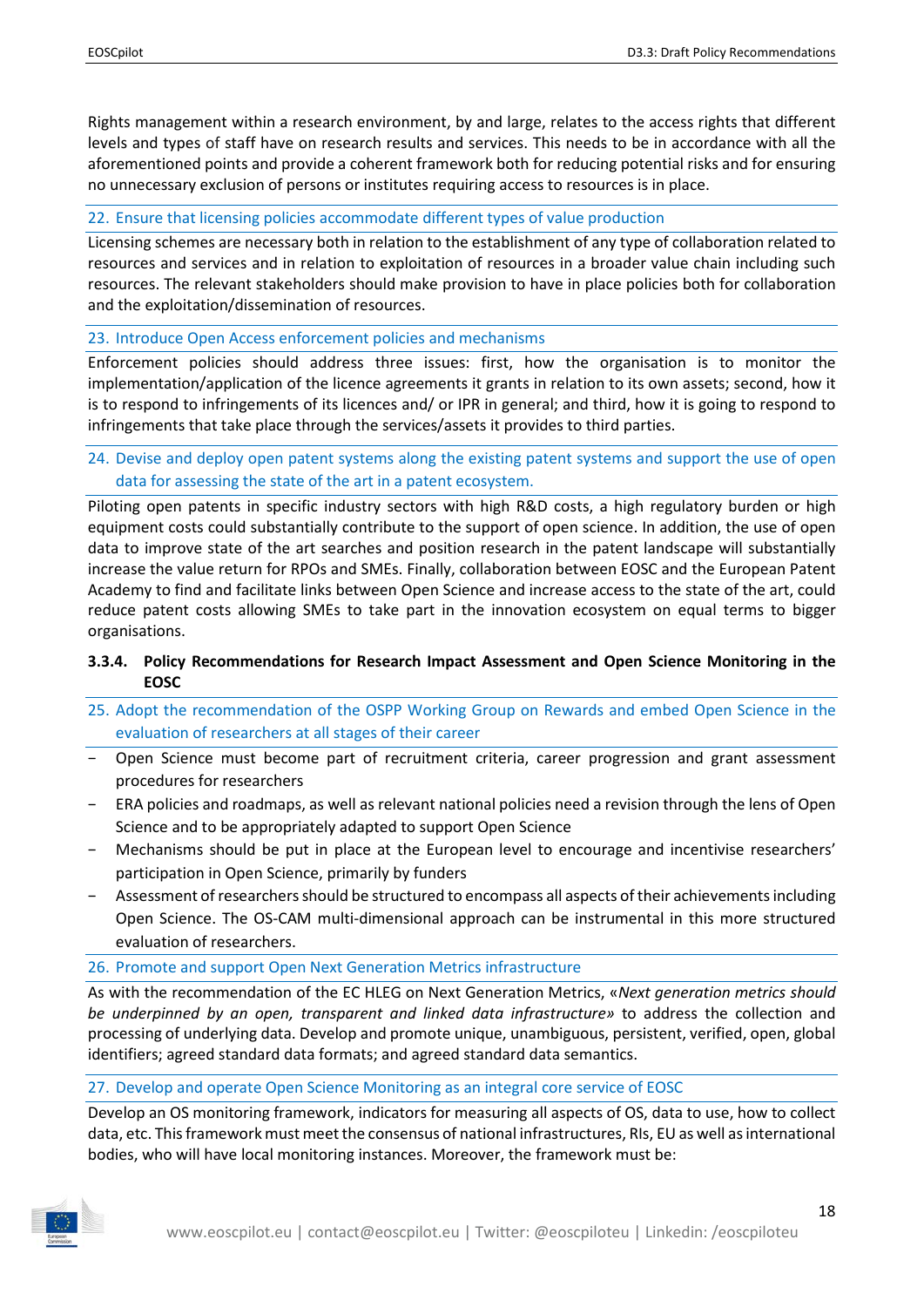- − **Open, Accessible and Interoperable.** Develop open, web-accessible and distributed instances with well-defined APIs and exchange formats for raw data, indicators and results
- **Reproducible.** Use of open data sources/resources to ensure transparency and reproducibility
- − **Secure.** Provide appropriate security measures by defining and employing appropriate security policies around authorisation and authentication of research administrator actions, data protection and safeguarding of the integrity of the data
- − **Reliable.** Exhibit a reliable online presence, without down-time or undocumented changes
- − **Extensible.** Account for dynamically changing application contexts, i.e., new types of data, new indicators
- − **Scalable.** Handle very large amounts of requests, as well as simultaneous execution of tasks and processes such as monitoring, visualizing, exporting and so on.

#### 28. Develop and maintain a machine-readable Open Science Registry for EOSC

Develop a set of OS policy models and accompanying structures.

#### <span id="page-18-0"></span>**3.4. Conclusions**

The consideration of Open Science in the context of the EOSC goes beyond Open Access to publications and data sharing to also address the needs of issues around openness and interoperability of infrastructures and services which support Open Science OS practices throughout the whole research lifecycle. Responsible monitoring of performance and uptake of Open Science in the EOSC is addressed for its potential to encourage and improve Open Science practices, to support the development of a sustainable and welloperated open research environment in Europe. The proposed policy recommendations are expected to assist stakeholders in coherent Open Science policy making in the context of the EOSC, contributing to the digital economy and achieving growth through opening research.

The next phase of work will consider recent Open Science policy proposals of relevance as well as reaching out to stakeholders and related initiatives such as the EC's Expert Groups and other EOSC projects as part of the exercise to validate the draft policy recommendations proposed here.

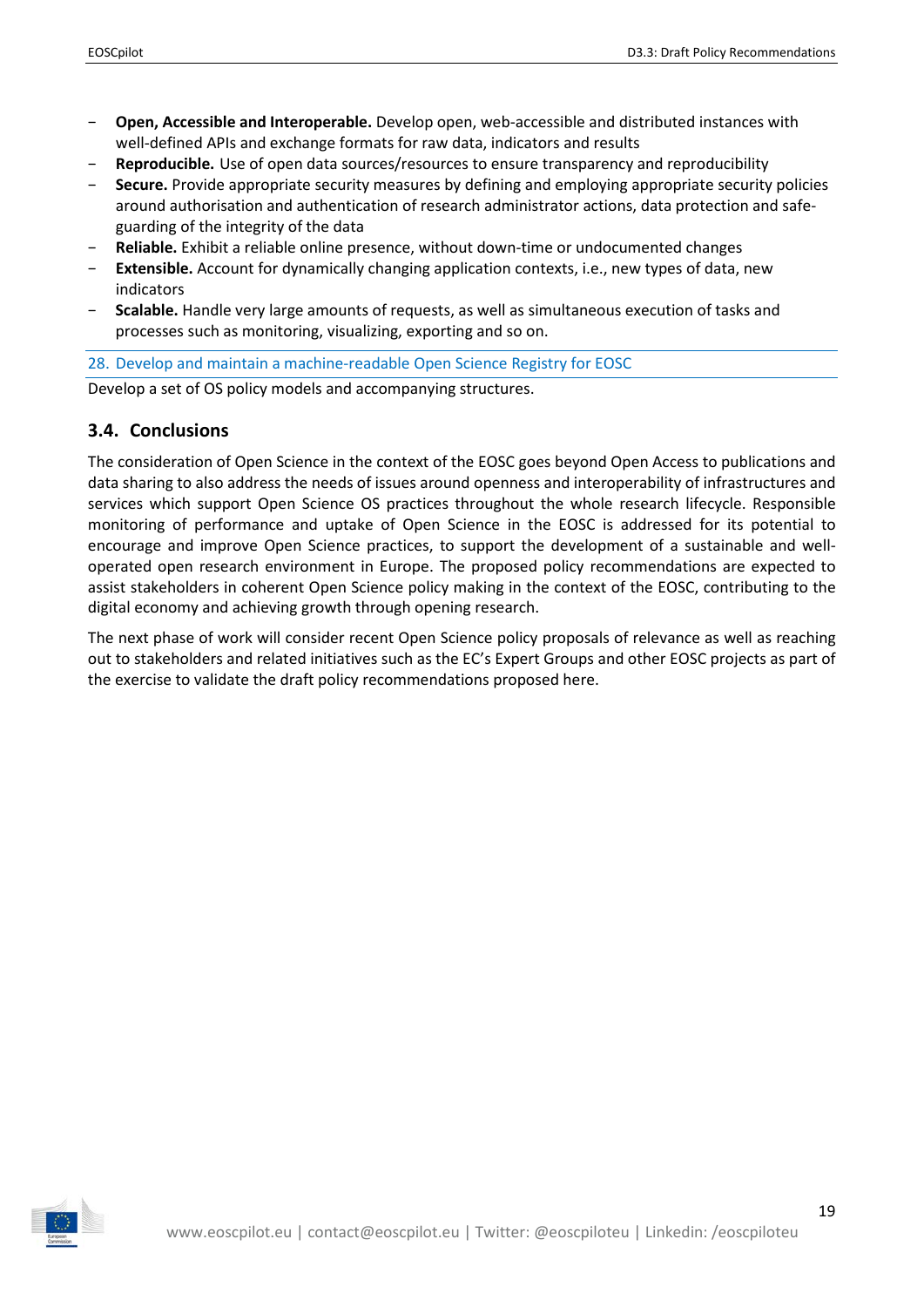# <span id="page-19-0"></span>**4. DATA PROTECTION, ASSURANCE AND SPECIAL REGIMES**

## <span id="page-19-1"></span>**4.1. Introduction**

This section presents a summary of policy recommendations for data protection. The Data Protection regime in Europe has two objectives: on the one hand to protect the individual from the unlawful processing of her data and on the other hand to encourage free flow of data across the EU. Similarly, while EOSC aims to foster open science, it still needs to ensure that the rights of individual data subjects be respected, resulting in constraints on all areas of research in which personal data is processed. The General Data Protection Regulation (GDPR) is the most important piece of data protection legislation for EOSCpilot as it is directly binding for all member states<sup>[10](#page-19-3)</sup> of the European Union and aims to harmonise differing national legal systems.

GDPR is a new piece of legislation and its overall impact will need to be continuously assessed as individual member states proceed with its implementation. GDPR both places constraints on scientific research and offers solutions for alleviating those constraints, and as such should be closely examined to determine the actions necessary for greater harmonisation of data protection at the EU level. The recommendations in this section are therefore naturally of a more legal character than those in other sections of the document.

The section starts with a brief outline of the provisions of the GDPR that are relevant to the field of science and research and then presents draft policy recommendations.

For a more in-depth analysis please refer to the White Paper on Data Protection<sup>11</sup>.

## <span id="page-19-2"></span>**4.2. The General Data Protection Regulation: Applicability, Accountability and Constraints**

Put simply, GDPR requires researchers to first define what type of data is processed as well as the identity of the data controller/processor, then identify the legal basis for processing and ensure that personal data protection principles are observed throughout data processing.

The scope of GDPR is limited to personal data. Art. 9 introduces special categories of "personal data" including the processing of genetic data, biometric data for the purpose of uniquely identifying a natural person or data concerning health.

According to recital 26 the GDPR does not apply to anonymous data. It is however important to mention that anonymisation is not possible in some research areas, as for example genetic data is inherently assignable to individuals.

Art. 4 VII, VIII GDPR introduces the definitions of data controller and data processer. This distinction is crucial for compliance: The data controller is the principal party for responsibilities such as collecting consent, managing consent revocation and enabling data subjects' rights such as the right to access. A data subject who wishes to revoke consent for their personal data will therefore contact the data controller even if the respective data is stored on servers belonging to the data processor. Against this background, the EOSC's exact role in implementing data subjects' rights during data processing is still unclear.

The processing of personal data needs a legal basis, with Art. 6 GDPR providing an exhaustive list of such bases. Most relevant for scientific research are Art. 6 I (e) GDPR and Art. 6 I (a) GDPR. Art. 6 I f GDPR states that the controller's legitimate interest forms a basis for the processing of personal data. It is contestable if and what kind of research counts as a "legitimate interest" of the controller as research is not explicitly mentioned in Art. 6 I f GDPR or in the referring recital 47. Therefore, the focus should be on Art. 6 I (e) GDPR

<span id="page-19-4"></span><span id="page-19-3"></span><sup>11</sup> Available at https://eoscpilot.eu/content/d33-Draft-Policy-Recommendations-White-Paper-2-Data-Protection.



<sup>&</sup>lt;sup>10</sup> Paul de Hert, Vagelis Papakonstantinou, The new General Data Protection Regulation: Still a

sound system for the protection of individuals? Computer law & security review 32 (2016) 179–194, available at: [https://ac.els](https://ac.els-cdn.com/S0267364916300346/1-s2.0-S0267364916300346-main.pdf?_tid=8befb4aa-8d95-4644-9af7-91fcd7fdc4fd&acdnat=1523440358_b5d75862fb87a40a3378e8f478e82fee)[cdn.com/S0267364916300346/1-s2.0-S0267364916300346-main.pdf?\\_tid=8befb4aa-8d95-4644-9af7-](https://ac.els-cdn.com/S0267364916300346/1-s2.0-S0267364916300346-main.pdf?_tid=8befb4aa-8d95-4644-9af7-91fcd7fdc4fd&acdnat=1523440358_b5d75862fb87a40a3378e8f478e82fee)

[<sup>91</sup>fcd7fdc4fd&acdnat=1523440358\\_b5d75862fb87a40a3378e8f478e82fee](https://ac.els-cdn.com/S0267364916300346/1-s2.0-S0267364916300346-main.pdf?_tid=8befb4aa-8d95-4644-9af7-91fcd7fdc4fd&acdnat=1523440358_b5d75862fb87a40a3378e8f478e82fee)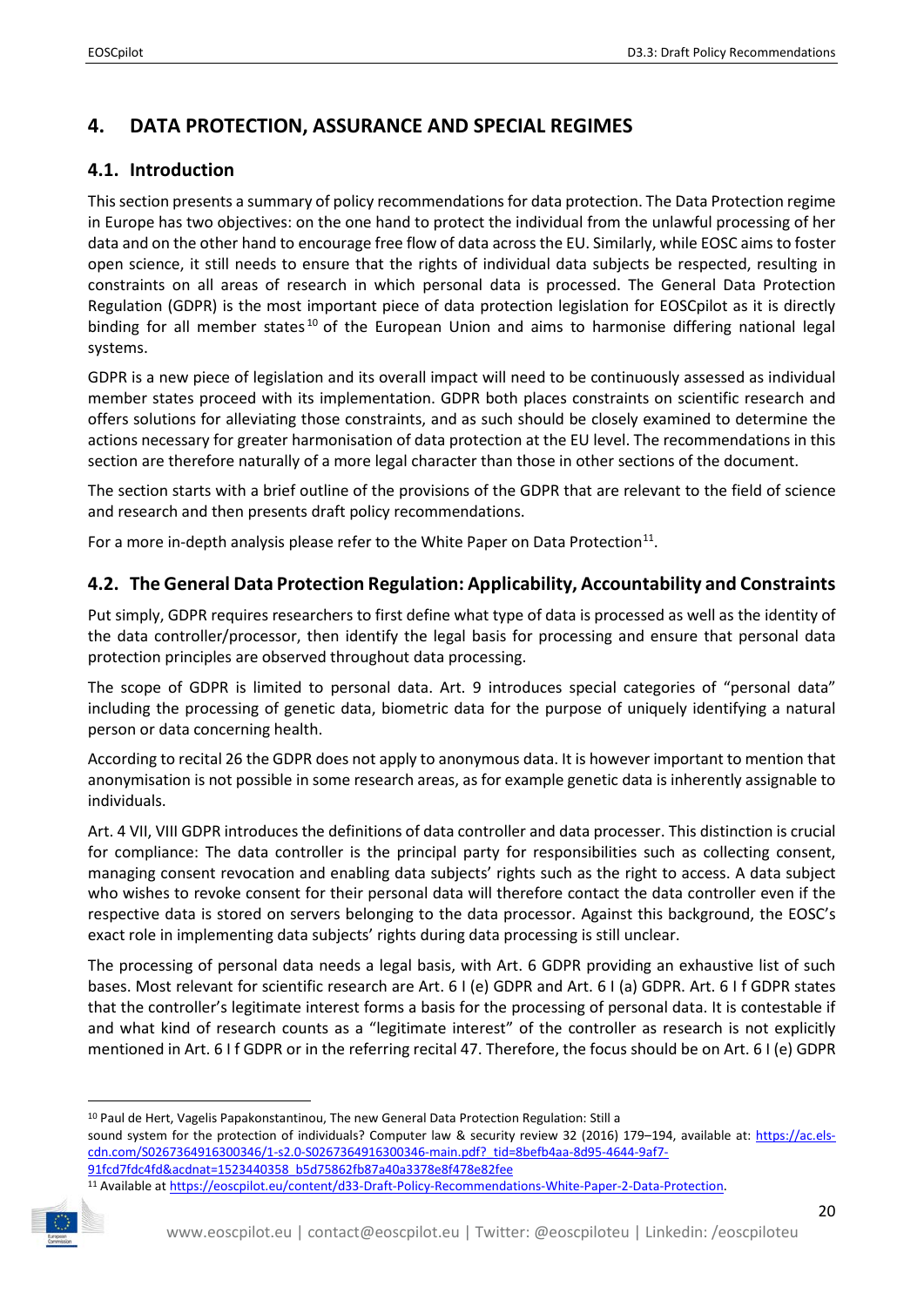and Art. 6 I 8 (a) GDPR. Furthermore Art. 9 II (j) GDPR in conjunction with Art. 89 GDPR constitutes a legal ground for processing special categories of personal data.

Art. 5 GDPR provides a list of principles relating to processing of personal data that need to be fulfilled regardless of the legal basis for said data processing.

Chapter III (Art. 12-22) of GDPR lists the rights of data subjects: the right of access, rectification, erasure (right to be forgotten) and right to restriction of processing. Furthermore, it requires the controller to inform the data subject of any change in the purpose of the data processing or in case of rectification, erasure or restriction of the data.

Opening clauses setting out processing requirements can be found in Art. 32, 35-37, 43 GDPR.

Moreover, Art. 89 GDPR remains a most crucial provision in identifying possible differences among member states with regard to processing of personal data for scientific research, as this norm applies when relying on the research exemption in Art. 9 2 (j) GDPR, as well as providing member states with their ability to derogate from certain rights granted under the GDPR where processing is for scientific purposes.

However, taking into account that the scope of action granted by Art. 89 GDPR to the member states is relatively large, scientific research is the area of GDPR implementation where harmonisation is most likely to be compromised. As some member states' implementing laws are still at the legislation stage, it is difficult to estimate what level of harmonisation will be achieved. Member states may also use the opening clauses later at any time when adopting special legislation. Consequently, the EOSC needs to find a way to deal with different levels of harmonisation and be adaptable and informed. Further questions arise from the unknown legal status of the EOSC itself, which might later influence its data protection policies.

Altogether, it is therefore a difficult challenge to strike a balance between open science, data reuse and crossdisciplinary research and an appropriate level of GDPR-compliant data protection. The policy recommendations for the EOSC aim to provide a basis for this balancing act.

### <span id="page-20-0"></span>**4.3. Draft Policy Recommendations**

DP1. Legal basis for data protection: consent and legitimate interest of controller

- i. Explain the purpose of all data recording and processing
- ii. Apply a concept of tiered consent (in compliance with "broad consent" of the GDPR)
- iii. Adapt privacy-by-design and privacy-by-default solutions (providing data subjects with a technological solution for consent withdrawal)

DP2. Opening clause of Art. 89 GDPR

- i. The EOSC should constantly monitor EU and member state legislation to:
- examine relevant changes in said legislation influencing data processing;
- raise awareness regarding potential difficulties arising from individual member state implementation of the GDPR based on its opening clauses as well as further emerging EU regulations.
- ii. Analyse how differing member-state data protection legislation arising from opening clauses may affect data processing for scientific research purposes;
- iii. Analyse whether there is room for further harmonisation in the context of the respective legislations;
- iv. Encourage harmonisation taking into account specific legal bases for data processing.
- DP3. Developing a user-friendly EOSC data protection policy

The following policy recommendations aim to make the EOSC more user-friendly:

i. Introduction of a special tag for the processing of data in the EOSC (as already done by some stakeholders). We recommend at least a differentiation between

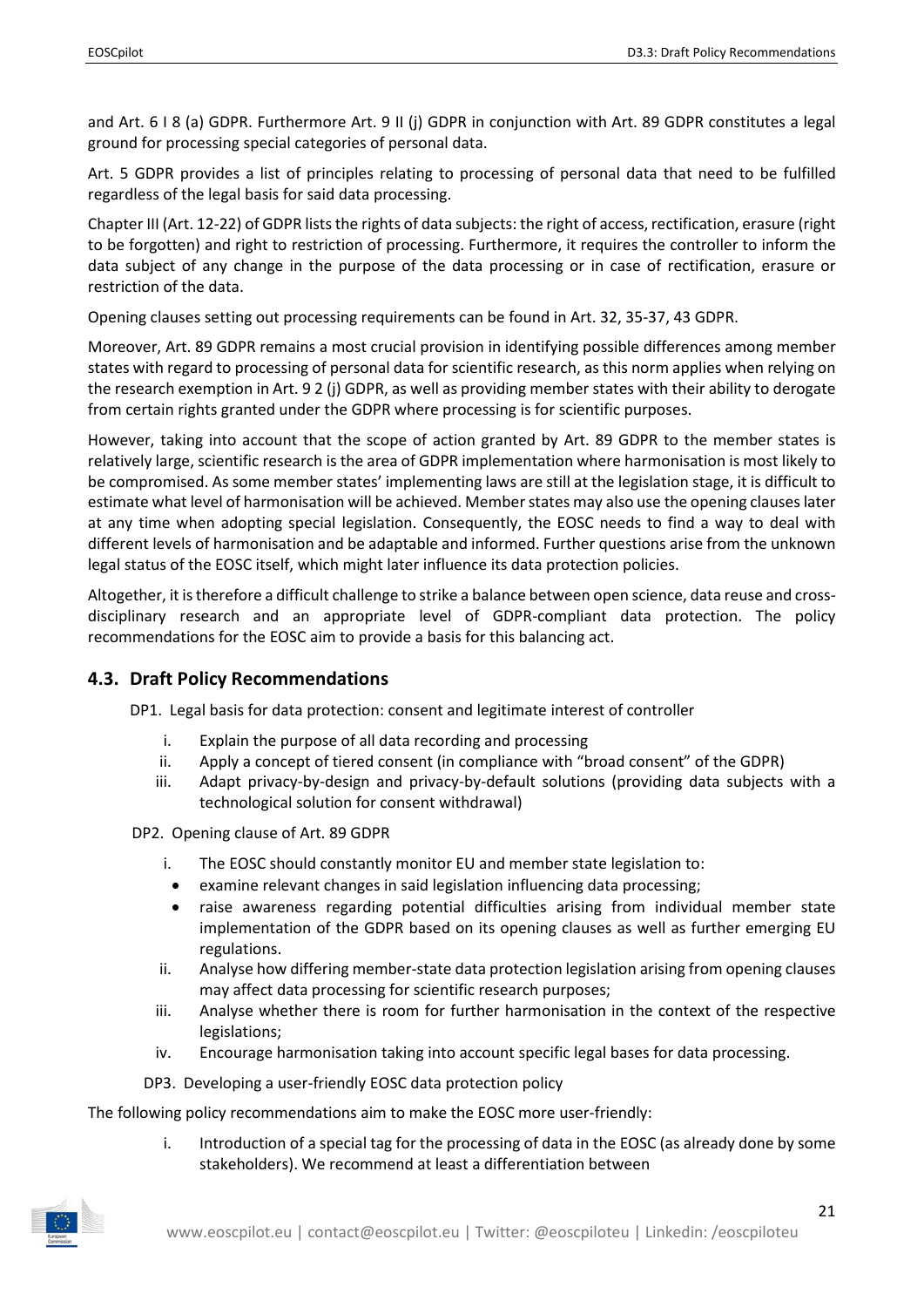- personal data
- special categories of personal data
- data to be processed under special conditions (e.g. the data of minors)
- ii. Introduction of special regimes to classify data according to the level of data protection constraints.

DP4. Education / consultation:

- i. GDPR training for the staff of research providing organisations and research infrastructures, with emphasis on communication of legal knowledge
- ii. GDPR training for data subjects (including data donors), with special focus on the rights of data subjects
- iii. Establishment of one single point of contact for data subjects (in case the EOSC has its own data protection officer, they may take up this role).
- DP5. Assurance:

We recommend a personal policy catalogue that could work in the following way: users would log in with their special profile and declare formally how personal data will be processed. The policy catalogue would then return individually applicable policy rights and obligations that are updated whenever a relevant change arises from new legislation or legal precedent. This should function as a protocol, fulfilling the documentation obligation and keeping users informed about all relevant legal changes.

### <span id="page-21-0"></span>**4.4. Next Steps**

Many questions related to data protection issues are connected to the as-yet unclarified legal status of the EOSC itself. Once this is clarified it will be possible to make further definite recommendations on how the EOSC should function against the backdrop of balancing the free flow of information and data protection. In addition, the EOSCpilot Science Demonstrator pilots are still ongoing and may provide further input which shapes the recommendations, based on their experience.

Until then, the next steps will be to regularly examine the legislative process of GDPR-implementation laws in member states and their relevance for the EOSC. Based on this, efforts will be taken to define and concretise the legal basis for data processing under EOSCpilot. Accordingly, controllers and processors should be given concrete advice, particularly about their responsibilities as laid down in Arts. 24, 26 and 28 GDPR. Specifically, recommendations on how (joint/dual) controller and processor responsibilities might be realised in large multinational projects will have to be developed. The differentiation between funders and ministries, research infrastructures, and research providing organisations as already developed will be of significant relevance here.

Moreover, Art. 89 GDPR remains a most crucial provision in identifying possible differences among member states with regard to processing of personal data for scientific research purposes. Said article, for example, must be drawn on where the derogation for scientific research as a legal basis applies (Art. 9 2 (j) GDPR). It also allows member states to derogate from certain rights granted under the GDPR where processing is for scientific research – so this might be where harmonisation is compromised. From this follows the need to further discuss Arts. 6 1 (a), (e) and (f) as well as Art. 9 2 (j) GDPR, taking Art. 89 (1) safeguards and Art. 89 (2) derogations into account as well, in order to expose further harmonisation issues.

The EOSC should be open to the world, as processing to third countries will be crucial for open and globalised science. The EU Commission is revising the current adequacy decisions, and relevant work promoting further legal bases for data transfers such as codes of conduct is on its way. However, data transfers to international organisations also count as third country transfers under the GDPR. As relevant international organisations are involved in the EOSC as RPOs, their data policy regimes will need to be integrated into EOSC policies.

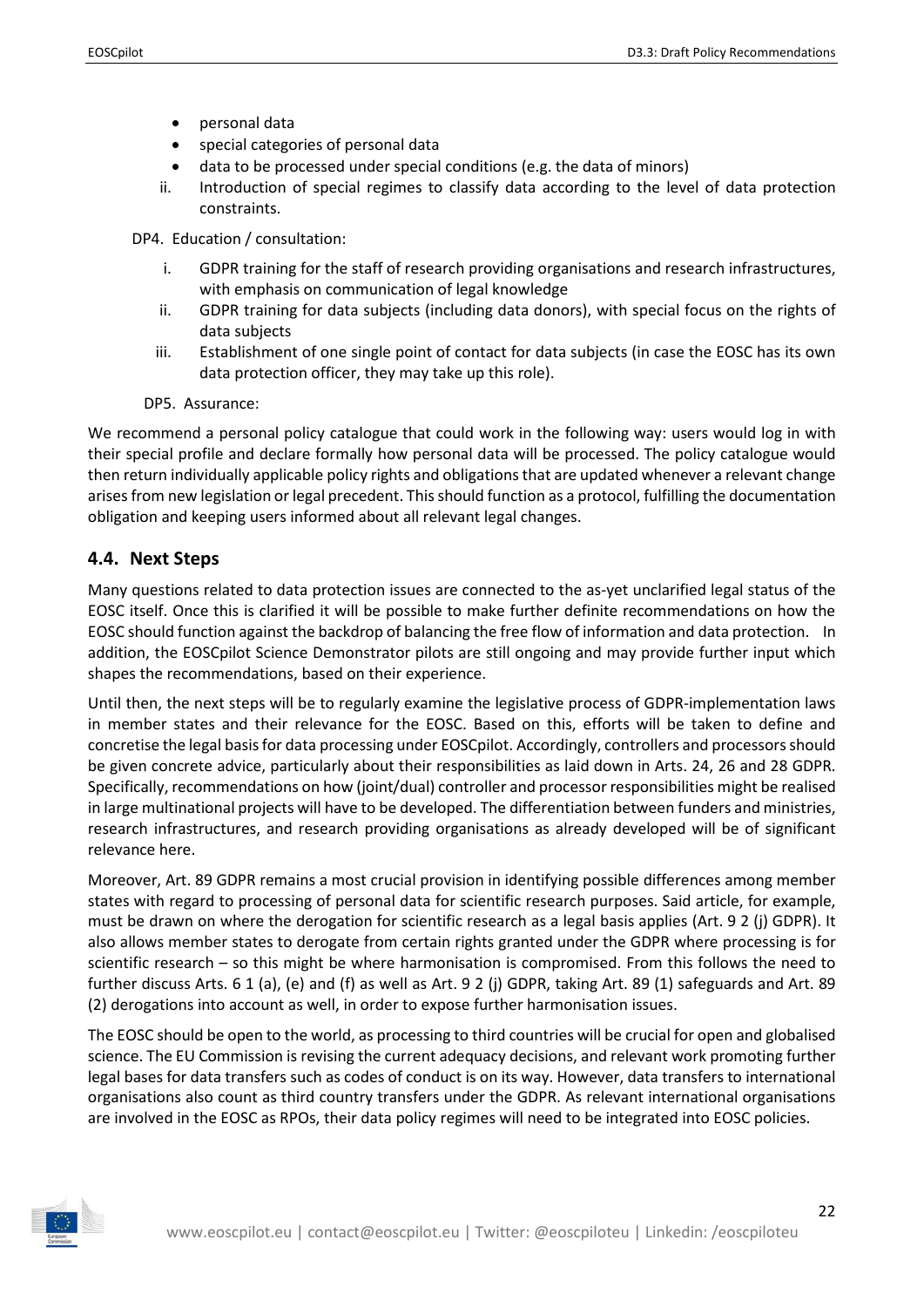Throughout these next steps, the EOSC should take advantage of the principles in Art. 5 GDPR to aid implementation. This way, policies developed by the EOSC will be well equipped to give guidance on the gradual set-up of a European research platform with special and harmonised data protection rules.

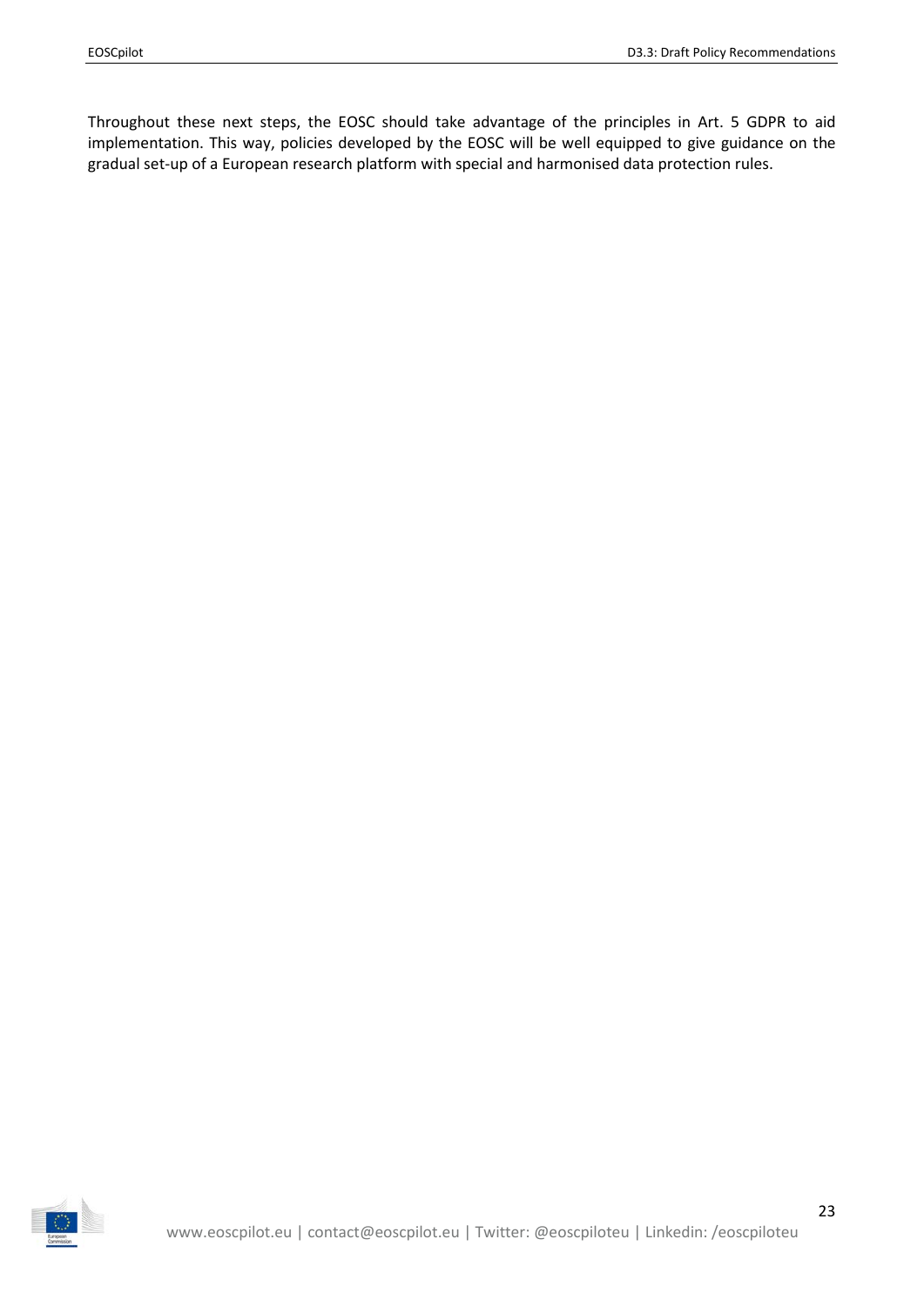# <span id="page-23-0"></span>**5. PROCUREMENT**

## <span id="page-23-1"></span>**5.1. Introduction**

Policy requirements have been gathered and reviewed to provide guidelines for the procurement of European Open Science Cloud Resources from the perspective of users, Research Producing Organisations, Research Infrastructures and e-Infrastructures. This section considers how Resources can be made available to the users whether they are from another user or a commercial company or indeed an arrangement of a "commons" in which services are maintained and sustained by collective actions of EOSC participants.

"Resources" in the context of the EOSC encompass a wide range of goods and services that could be considered within the EOSC service catalogue, including but not limited to cloud services - software or infrastructure, professional services and possibly other forms of intellectual property, eg data-sets.

In producing this Chapter, the findings from the Science Demonstrators in the EOSC Pilot project have been considered and input was gathered from attendees at the Policy Workshop held as part of the EOSCpilot Plenary event in Pisa in February 2018<sup>12</sup>. For more details please refer to the Procurement White Paper<sup>13</sup>.

## <span id="page-23-2"></span>**5.2. Drivers and Constraints**

The main drivers to performing procurement activity in the EOSC are the likely need to procure services, infrastructures or resources for a broader set of users than has been the case previously, because of the envisaged federated nature of the EOSC. Associated with this are the requirements to procure services or resources at great scale to meet the needs of some of the EOSC use cases (big data experiments in particular), and also economies of scale which could potentially be realised by procurement activity in the EOSC.

A particular driver is the desire of the research community to make use of cloud storage and compute facilities, many of which are provided by commercial suppliers.

The main constraint acting on the provision of services, infrastructures and resources in the EOSC is expected to be the terms of the EC Procurement Directive (2014/24/EC), discussed in detail below.

## <span id="page-23-3"></span>**5.3. The EOSC Model and Procurement**

The form, character and style for EOSC is developing to deliver on the EC's initial stated vision in April 2016 in its European Cloud Initiative Communication<sup>14</sup>. Some key characteristics that are emerging are:

- "1.7 million European researchers and 70 million professionals in science and technology a virtual environment with free at point of use, open and seamless services for…" (ECI Communication)
- "benefit from a EOSC that federates existing research data infrastructures"[15](#page-23-7) (EOSC Implementation Roadmap)
- "the consultation clearly and conclusively ruled out a centralised model of implementation as a valid option for the implementation of EOSC" (EOSC Implementation Roadmap)

The EC's Implementation Roadmap for the European Open Science Cloud proposes a possible model for EOSC:

"a pan-European federation of data infrastructures built around a federating core and providing access to a wide range of publicly funded services supplied at national, regional and institutional levels, and to complementary commercial services".

<span id="page-23-7"></span><span id="page-23-6"></span><sup>&</sup>lt;sup>15</sup> Implementation Roadmap for the European Open Science Cloud SWD(2018) 83 final



<span id="page-23-4"></span><sup>&</sup>lt;sup>12</sup> The report of the workshop's Mentimeter survey results is in the WP3 Repository

<span id="page-23-5"></span><sup>13</sup> Available at<https://eoscpilot.eu/content/d33-Draft-Policy-Recommendations-White-Paper-3-Procurement> <sup>14</sup> COM(2016)178 final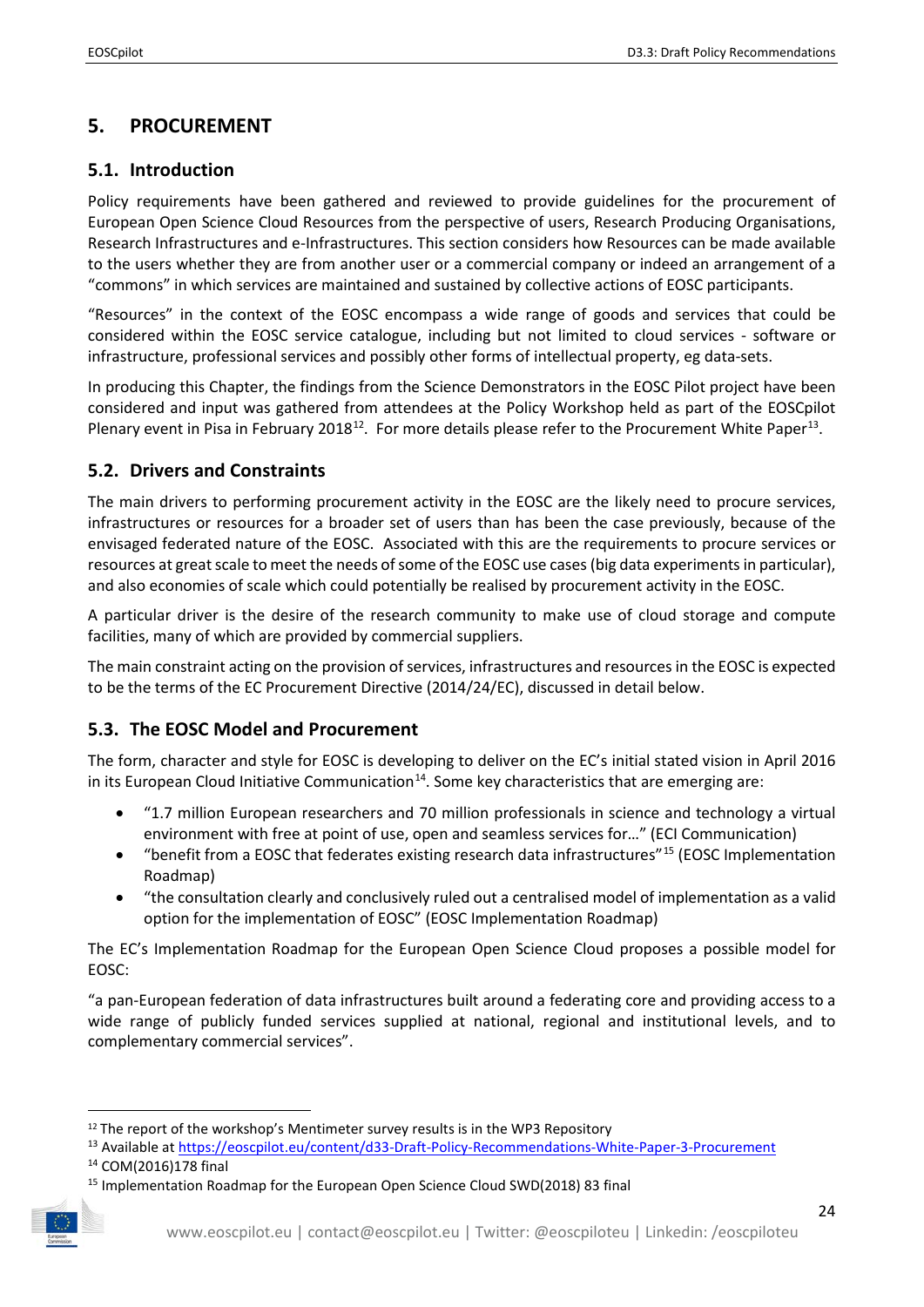To deliver an effective EOSC, access to such services will require procurement activity to establish the right contractual arrangements for users. The Procurement White Paper reports on the legislative constraints that will need to be satisfied when acquiring services in the EOSC. Suggestions are provided here as to how procurement can increase the value of the resources being offered and reduce the administrative overhead of accessing them.

## <span id="page-24-0"></span>**5.4. Draft Policy Recommendations**

Whilst the actors involved in EOSC may come from both public and private organisations it is a fact that EC Directive 2014/24/EC will be relevant as it obligates those from publicly funded bodies who wish to procure or provide services within the EOSC.

The Directive contains provisions which can be used to aid in the realisation of the stated aims of EOSC, namely framework agreements established on behalf of the EOSC user community to provide access to a range of complementary commercial services. Furthermore, there are mechanisms that allow for federations to occur and services to be shared amongst those federations.

Two main considerations, at this Pilot phase of EOSC, are highlighted for further consideration:

1. Funding

The Directive becomes relevant when contracts come into existence in EOSC - i.e. charges are to be levied by service providers - and there are no proprietary reasons why only one service provider could be selected, (this removing obligations to follow the Directive). The funding models for EOSC will determine if a contract exists for which procurement activity would be required. It is foreseeable that in instances where the services are not EC- or state-funded, and require payments from users, then procurement activity will be required. This may limit participation from some actors if they cannot respond to a public procurement due to their internal governance restrictions.

2. Private organisations

The involvement of private organisations adds an extra dimension to the characteristics of EOSC. It may be that there will be different service offerings, notably from private organisations, to EOSC users. The most significant consideration from Article 12 of The Directive is that co-operations in the public interest can only exist between public bodies. A private organisation will typically not have a statutory obligation/publicinterest task entrusted to it. Further analysis will be required of EOSC service providers, such as e-Infrastructure providers, to establish their character; if they wish to

- a. Recover fees for their services from users and
- b. do not have a proprietary service offering and
- c. are judged to be private organisations without a public interest obligation entrusted to them,

then they will be unable to provide services to the EOSC users without responding to a formal procurement exercise.

In summary, compliance with EC Directive 2014/24/EC on procurement is likely to be material to EOSC. In order to meet the objectives and aspirations at this date, two recommendations are proposed:

P1. The EOSC governance, RPOs and RIs should consider exploiting aggregated procurement in the EOSC. This should be undertaken in accordance with EC Directive 2014/14 (Procurement). The aggregated procurements could be carried out by organisations participating in EOSC or by EOSC itself if it has legal form and is a Contracting Authority.

P2. EOSC governance, funders/ministries, RPOs and RIs should be aware that in the context of the EOSC, organisations' governance arrangements should be recognised as a possible mechanism to allow for sharing resources where it makes sense to do so (e.g. forming a special-purpose vehicle). It may not be possible for

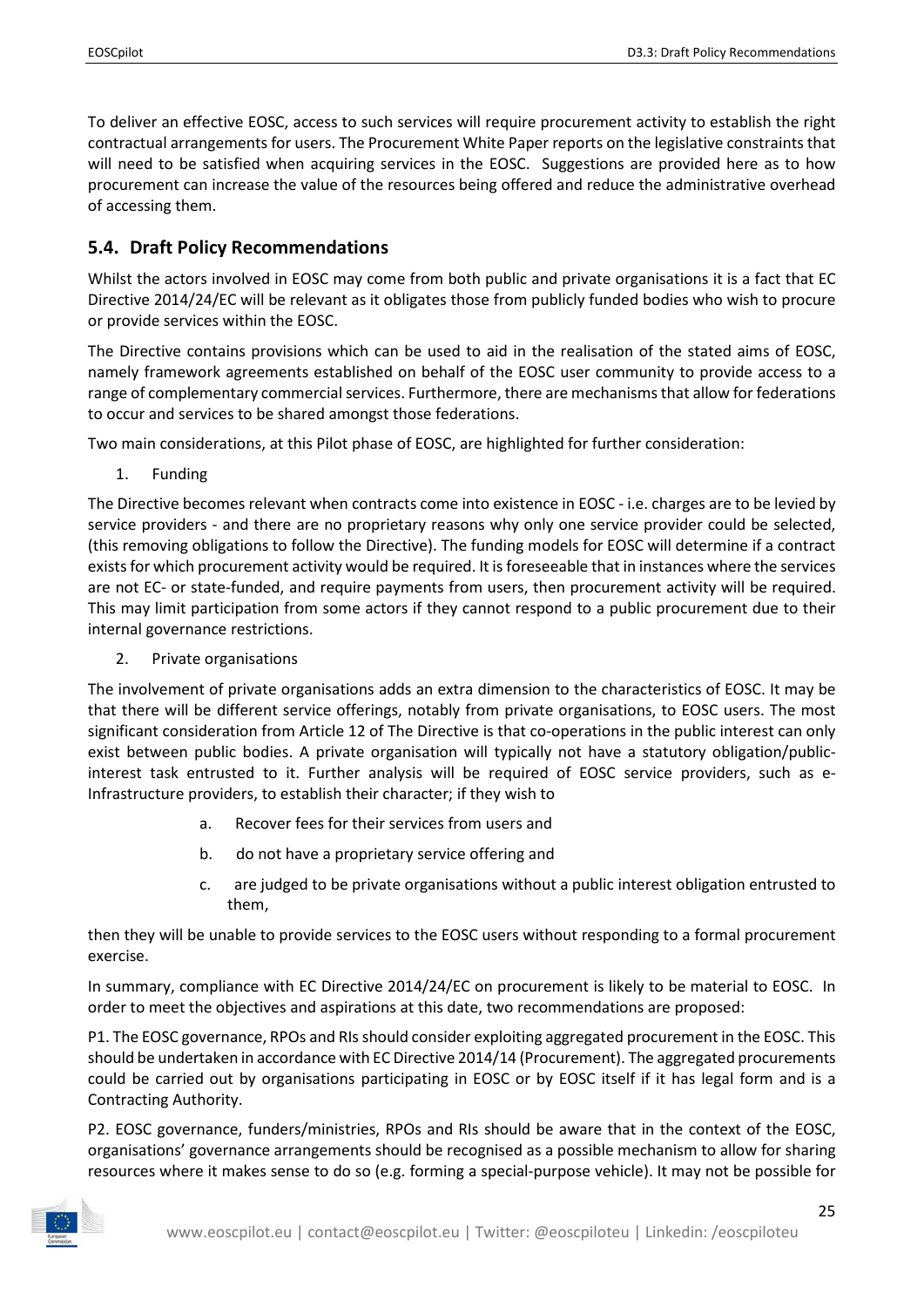one public entity to buy services from another public entity without a procurement in accordance with Directive 2014/24 (Procurement) unless certain governance conditions can be met.

*NB This is not relevant where the resources/services being provided/procured are unique, i.e. intellectual property*

## <span id="page-25-0"></span>**5.5. Next Steps**

These recommendations will be discussed further with EOSC stakeholders to gather further input on their suitability. Further work is also required to examine the situation of entities which have limitations on their ability to respond to public procurements exercises, and also to determine whether some potential EOSC service suppliers will only be able to provide services in response to a public call for competition.

In the next phase of work, Subtask 3.1.3 will collect further information from EOSCpilot WP5 (Services), from the Business Model subtask of WP2 and from other relevant activities in EOSCpilot about the emerging EOSC operational model, and also from experts about the character of likely EOSC service providers such as e-Infrastructures. This is to understand more clearly the likely purchasing needs of the EOSC programme, considering the full range of services and resources likely to be provided within it. Further consultation with stakeholders and experts including HelixNebula will also be performed to gather more input on requirements and to understand potential solutions for service provision and consumption in the EOSC.

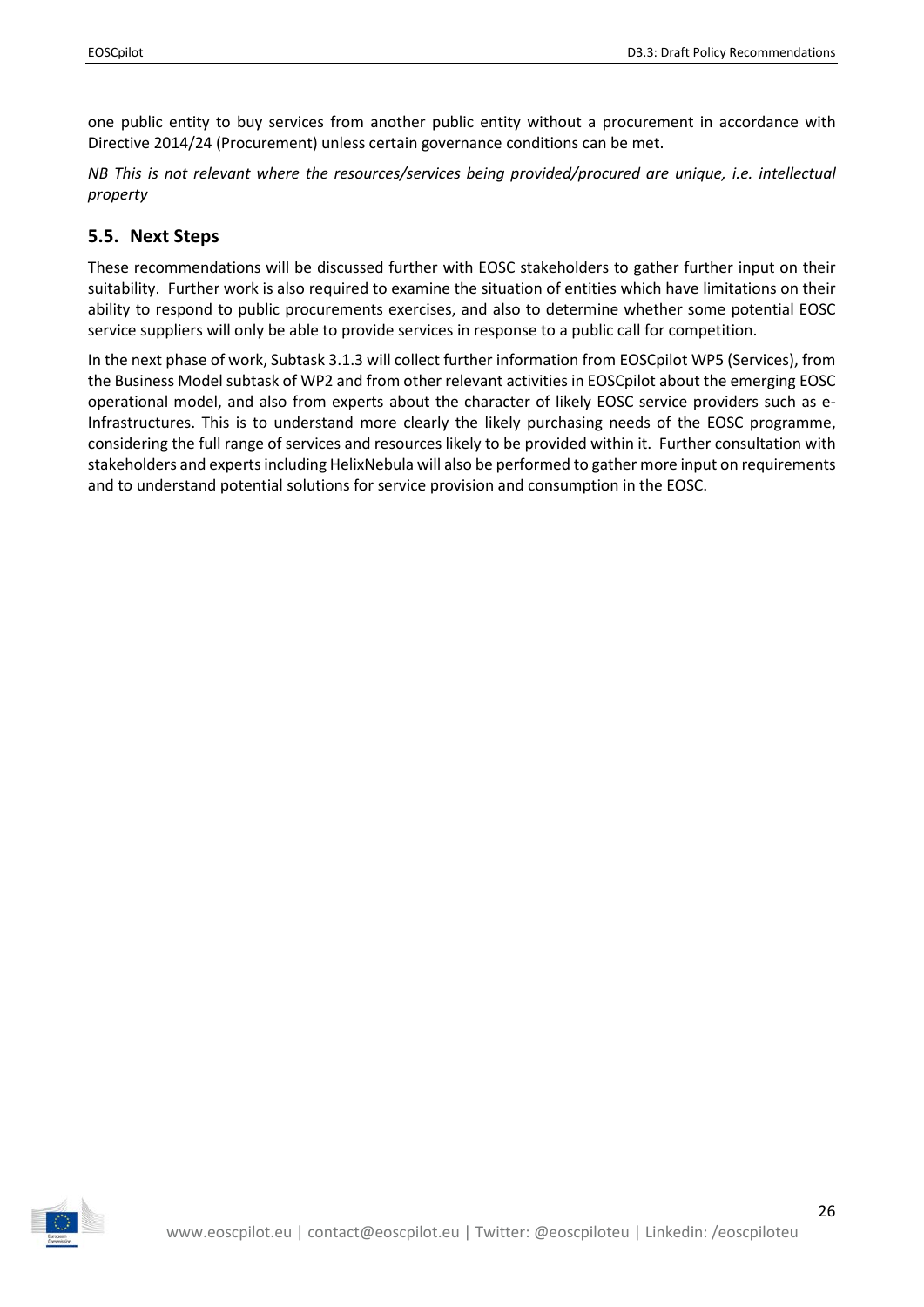# <span id="page-26-0"></span>**6. ETHICS**

## <span id="page-26-1"></span>**6.1. Introduction**

This section presents proposals for ensuring that an appropriate ethical dimension is included within the policies, structures and services of the developing European Open Science Cloud (EOSC), for the benefit of EOSC itself, its scientific user communities, and the wider European public.

It is based on a separate white paper<sup>16</sup>, developed by the authors and a group of external ethics experts, that provides a more detailed explanation and justification for the proposals made, linking the discussion as appropriate to the existing literature. The resulting policy recommendations have been summarised in this document simply to make it easier to review them.

The recommendations are based on the following assumptions and beliefs, which are discussed at greater length in the white paper:

- Ethical considerations should be an integral part of EOSC decisions and processes from the outset, and not seen as somehow additional or peripheral to the core scientific endeavour.
- 'Ethics' in EOSC will cover a much wider area than the management of sensitive personal data, extremely important though that is. Debates about ethics need to include all scientific disciplines, and not just those that collect and process personal data.
- In particular, we discuss in the white paper ethical issues relating to organisational conduct and policies, research conduct, research decision making, the use of data, especially 'big data' and sensitive personal data, and the interaction between science and society.
- Many of the potential ethical issues would more normally be seen as the responsibility of the individual researcher, (or their employer or funder), but this does not prevent EOSC from supporting and promoting ethical behaviours from other actors.
- The degree with which EOSC will act as a single organisation in terms of ethics related policies, rather than a federation of separate organisations each with their own ethical policies, is currently not clear but we have assumed convergence within EOSC around ethics policies because we believe that consistency in this area is itself of ethical value and is necessary for an EOSC-wide policy.
- It is difficult to anticipate all the ethical issues that may emerge as the scientific, technical, social and political landscape evolves.

It is therefore seen as crucially important to have strategy and governance mechanisms in place that can ensure ethical issues are appropriately dealt with in the future, however and whenever they are presented, as well as identifying and proposing responses to current issues.

## <span id="page-26-2"></span>**6.2. Policy Recommendations**

Because of the range of possible issues, and the need to retain flexibility, the paper proposes that ethical issues can be managed at a variety of different 'layers' of involvement and commitment, and identifies 5 such layers (see figure 1). An initial 'layer' of policies are seen as fundamental and inevitable. Above them are sets of policies that almost certainly will be useful and should be implemented, and then come policies that would be 'nice to have' but are probably not immediately essential, and that could be developed in later years.

Layer 0: These are seen as meeting the fundamental ethical, or ethics related, requirements that EOSC must implement. They fall into two groups:

<span id="page-26-3"></span><sup>&</sup>lt;sup>16</sup> Canham S, Ohmann C, Matei M, et al White Paper: Ethics - Supporting Document to D3.3 Draft Policy Recommendations. EOSC Pilot. 2018. Available at https://eoscpilot.eu/content/d33-Draft-Policy-Recommendations-White-Paper-4-Ethics

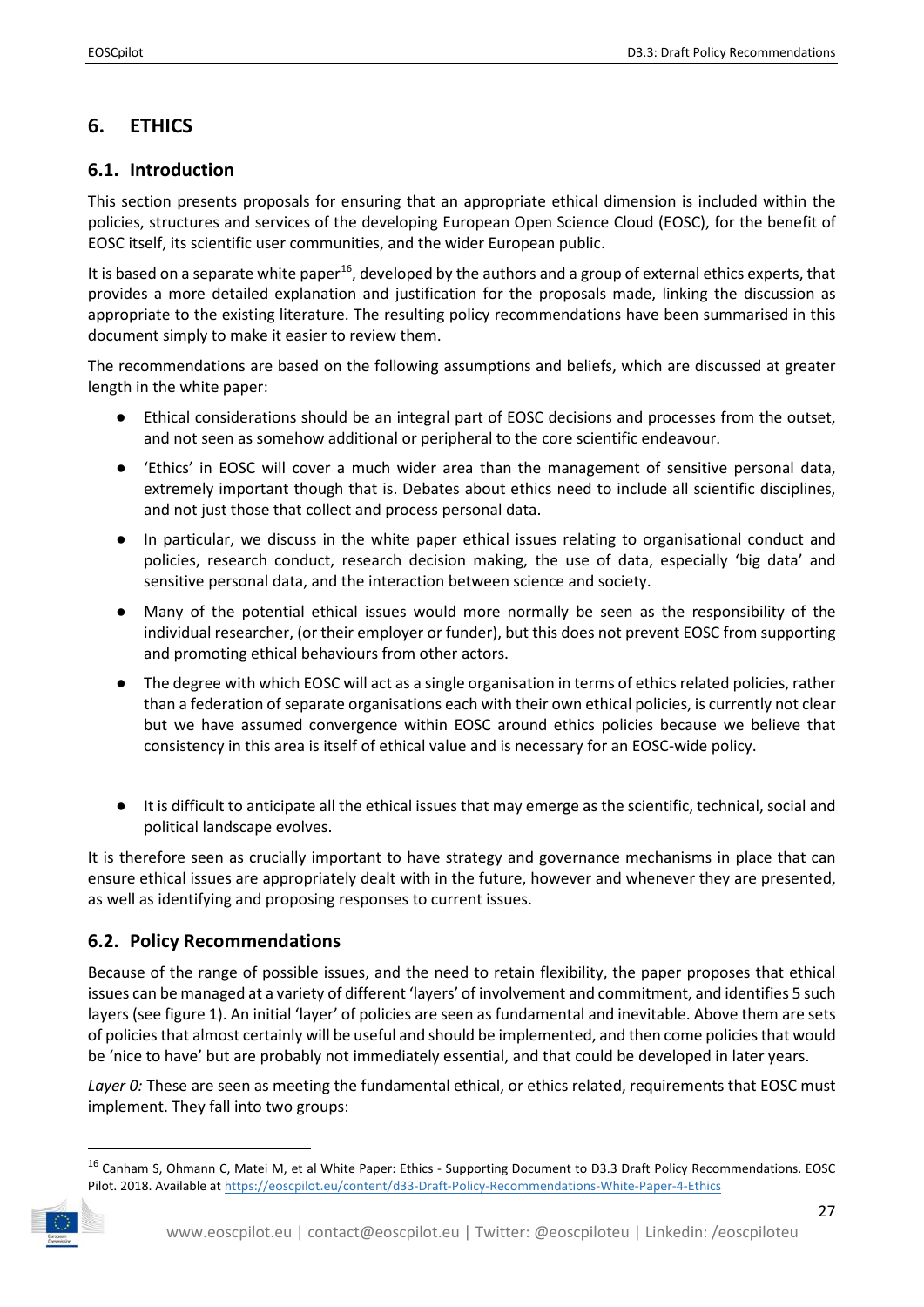- Organisational policies that demonstrate that EOSC itself, as an organisation, both recognises and implements the principles of ethically sound practice, to ensure its own actions are always defensible, and to maintain the trust of its users and the wider community. This would include a commitment to transparency, of financial dealings as well as of decision making, demonstrating independence from commercial interests or pressure groups, building in appropriate appeals mechanisms for some types of decisions, fairness in the management and allocation of services, and selection and treatment of staff according to modern best practices.
- Data management practices that support and enable research integrity. These include the clear identification of provenance of all materials, including company affiliations where applicable, and the clear signalling of problems identified with data or other materials, including retracted material. It also includes developing mechanisms to ensure that re-used material is properly cited, so that credit can be given to the original data generators. It implies a co-ordinated, comprehensive approach to metadata management within the science cloud.



**Figure 1 – Different Levels of Commitment to Ethical (and Legal) Issues Possible Within EOSC**

<span id="page-27-0"></span>*Layer 1:* This layer consists of a variety of theme or discipline specific, time limited, expert task groups, created to consider specific issues and responses – examples include the use of AI in analysing data, the use of consent for sharing personal data, the accessibility of potentially dangerous microbiological data, or intellectual property rights with reference to the pharmaceutical industry.

In general, however, these groups are likely to be reactive, in the sense that an ethical issue or problem will arise and be recognised as requiring a policy decision, and a task group will then be formed to consider it and report back. This approach fits in well with the proposed EOSC governance model, with the groups being a natural part of the diverse 'stakeholder forum' that will make up the organisation's 'steering layer'.

In most cases legal expertise will be required as well as subject specialist knowledge and ethical input, as applicable legislation will always need to be considered when proposing policies and processes. In fact, some groups may be largely 'legal', and some largely 'ethical', but most will require a mix of the two types of input.

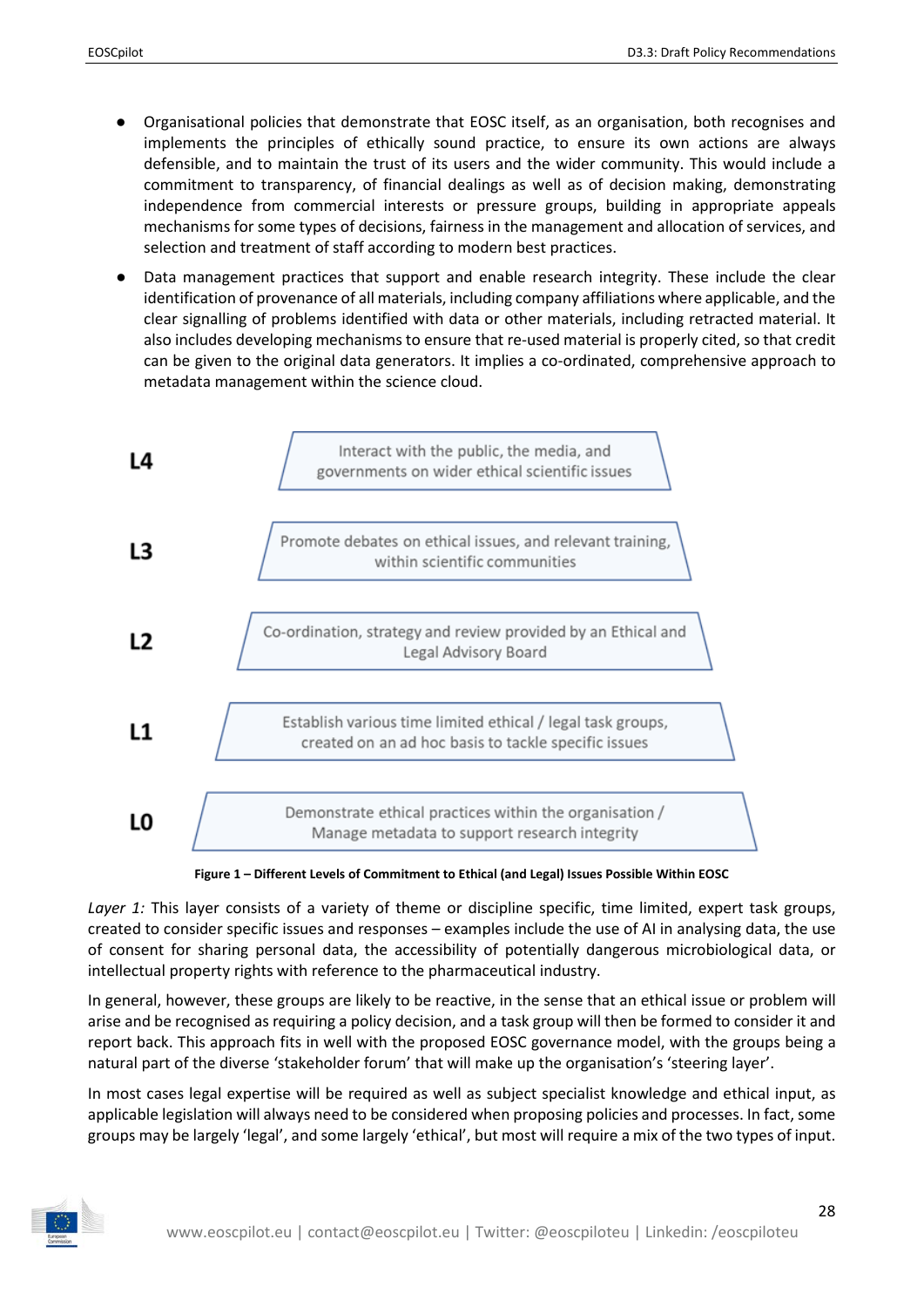Layer 2: As a natural extension of Layer 1, this layer introduces central co-ordination of the specific task groups described above, by establishing a standing, general EOSC ethics advisory board. As above, it probably makes more sense to make this a combined ethics and legal board, so an EOSC Ethics and Legal Advisory Board or ELAB. Such a committee should be independent of the EOSC executive, but it forms a natural part of the envisaged 'strategic layer', in effect setting and co-ordinating the ethical agenda for the organisation. Establishing this group would also make an important public statement about the importance of ethical and legal considerations to EOSC. An ELAB can provide several key functions:

- It can coordinate the work of the specific task groups described in layer 1 by anticipating as well as identifying issues and then seeking input from the relevant specialists. Rather than appearing reactive, EOSC becomes an organisation that is actively trying to advance open science, and support scientific communities, by clarification of the best and most ethical practices within the current legislative framework.
- It can provide the focal point that any specialist ethics / legal task group can report to, freeing such groups from any pressures (real or perceived) from the EOSC executive.
- It can provide a periodic report (perhaps every one or two years) to the EOSC strategy forums about the ethical and legal issues facing the organisation and the current 'performance' of EOSC's executive in ethical terms. A public version of that report should be published.
- It can identify and coordinate possible initiatives, such as those listed in layers 3 and 4 below, to help EOSC take the lead in selected ethical and legal issues surrounding science and its interactions with society.

#### **We believe that developing an ethical / legal infrastructure up to this level is the minimum required of EOSC if it is to have, and be seen to have, a serious commitment to ethical scientific research.**

In one sense establishing an ELAB is like setting up a Security Management System within an ISO 27001 certification process. The key requirement of ISO 27001 is not specific security measures but a mechanism for keeping security under review, and thus identifying the measures required on an ongoing basis. The EOSC ELAB would have the same function – keeping the organisation informed of the issues that need to be addressed and overseeing the process by which they are tackled and implemented.

*Layer 3:* Once a basic ethical and legal infrastructure is in place it becomes possible to build on that. One way would be by providing training and training materials for research staff in relevant ethical and legal issues, raising awareness and helping to promote research ethics in the more general sense. The focus here is on scientific practitioners and organisations, and other activities could therefore include promoting debates on ethical / legal issues within scientific meetings, collecting the views of researchers about these issues, and helping to organise the production of ethical / legal guidelines.

Layer 4: This final layer considers how EOSC could play a part and influence the wider debates concerned with the interface between science and society. This could include expanding the training programs described above, but this time providing input and materials to non-scientists, especially journalists. It could include examining how social media could be used to actively fight misleading interpretations, or even denial, of scientific data and results. It could also include working with government agencies to see how policies can best be informed by the data being generated and stored within EOSC. At this time these activities are hard to define exactly, but they represent an important opportunity for EOSC, to raise its own profile, to advance the cause of science and scientists, and to increase the 'return-on-investment' provided by EOSC at a societal level.

### <span id="page-28-0"></span>**6.3. Conclusion**

The promotion of ethical behaviour within the EOSC needs to consider a very wide range of issues, but awareness of ethical issues, and appropriate policy responses to them, needs to be integrated into the 'core' of EOSC from the outset. At the same time, there is a recognition that it is difficult to predict the precise

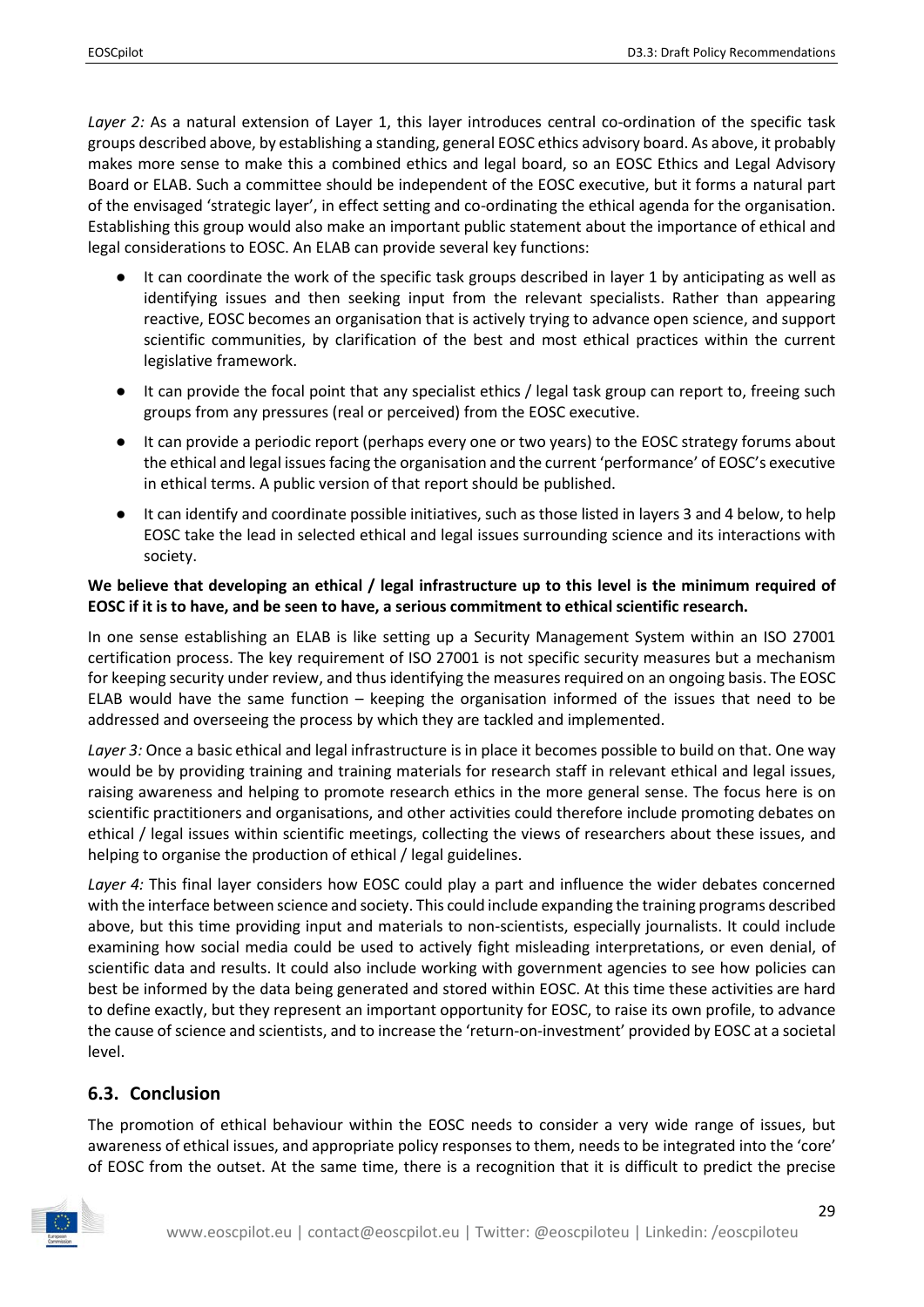nature and priority of the ethical challenges that the organisation will face in the future. Because of that we have proposed a highly flexible 'layered' approach, that stresses the need for responsive systems, targeted expert input and periodic review.

The 'layers' represent different levels of commitment to the active management of ethical issues in scientific research. The twin components of level 0 are seen as essential and inevitable. The activities and structures described as levels 1 and 2 are seen as reactive and proactive mechanisms, respectively, for the EOSC to manage specific ethical challenges. Level 3 takes this further by proposing that the science cloud works with scientific communities to promote understanding and involvement in ethical issues, whilst level 4 has EOSC taking a societal perspective, and working with governments and public opinion to promote the ethical understanding and application of science.

Key next steps include wide consultation on these proposals, with a variety of stakeholders, plus exploration of how the recommendations above can be integrated into the 'policy supporting services' that now need to be developed. The supporting white paper provides further details.

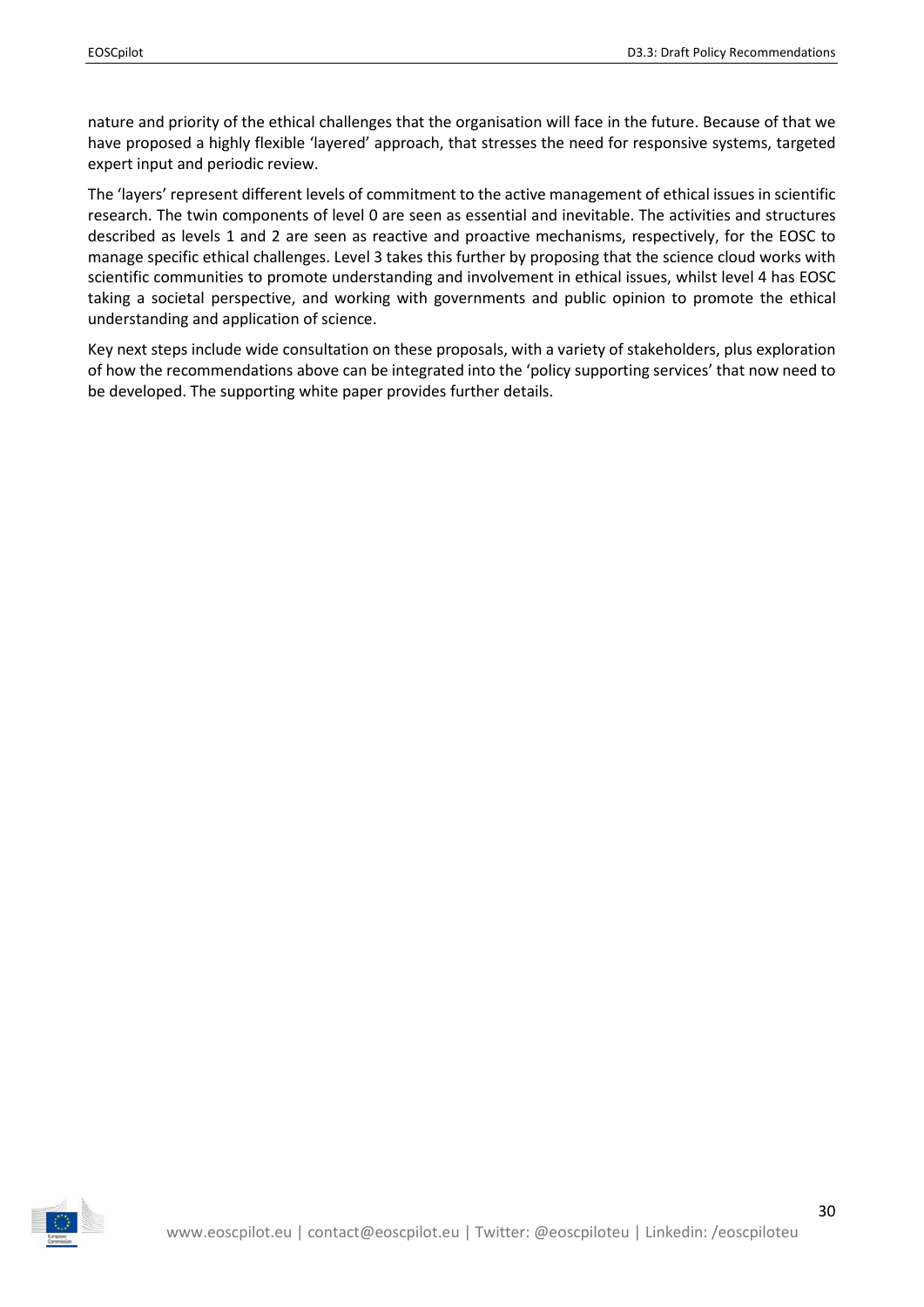## **7. DRAFT POLICY RECOMMENDATIONS – IMPLICATIONS FOR STAKEHOLDERS**

The tables presented on the following pages summarise possible implications of the recommendations for each of four key stakeholder groups

- EOSC Governance structures and the Rules of Participation
- Funders and Ministries
- Research Producing Organisations
- Research Infrastructures

The Open Science and Open Scholarship table also includes consideration of policy-makers as an additional category for some of its recommendations, recognising that not all policy-making organisations are ministries.

<span id="page-30-0"></span>Some of these implications are requirements – because some stakeholders will be involved in funding and organising the recommendations, others are impacts, and describe the beneficial consequences of implementing the recommendations.

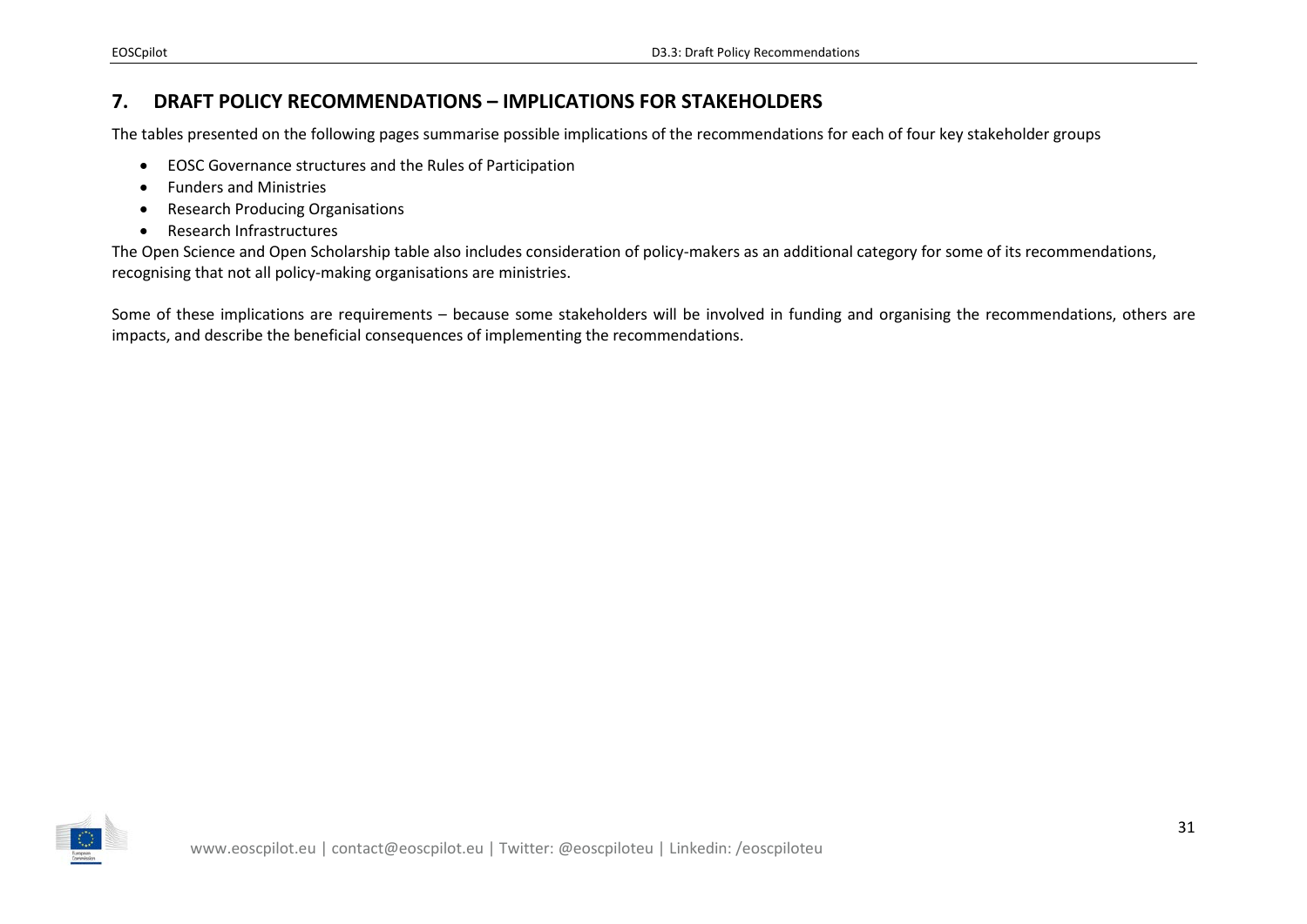## **7.1. Open Science and Open Scholarship**

<span id="page-31-0"></span>

| OS1. Develop a Charter for<br>Funders requirement for<br>Researchers will need to<br>Charter development<br>Encourages openness<br>Access to EOSC<br>and greater consistency<br>greater openness and<br>adopt the practice of<br>may be expected to<br>consistency of research<br>in access policies of<br>citing EOSC services,<br>apply pressure for<br>Infrastructures, Services and<br>infrastructures' access<br>infrastructures and<br>research infrastructures,<br><b>Other Resources</b><br>greater openness and<br>harmonisation of access<br>services and other<br>policies encourages<br>other resources used in<br>OS2. Adopt the AARC<br>their use<br>resources supplied<br>their research<br>policies<br>framework for enabling an<br>through the EOSC single<br>Beneficiaries would be<br><b>Evaluation and Ranking</b><br>interoperable AAI<br>login<br>of Openness Maturity<br>required to adopt/apply<br>infrastructure<br>will evaluate and rank<br><b>EOSC RoP should include</b><br>the AARC2<br>OS3. Adopt a minimum<br>recommendations which<br>RIs' openness and will<br>requirements for EOSC<br>metadata schema and limited<br>providers to adhere to<br>will result in improved<br>recommend activities to<br>number of APIs to be<br>accessibility of<br>the approved set of APIs<br>encourage greater<br>considered as standard for<br>infrastructures, services<br>openness<br>EOSC governance will<br>services, infrastructures and<br>etc<br>need to monitor<br>RIs should consider<br>other resources in the EOSC<br>adherence to the<br>Encourage beneficiary<br>assigning open source<br>Service Catalogue<br>approved set of<br>services, infrastructure<br>licenses to the software<br>OS4. Adopt and measure user<br>minimum metadata and<br>etc to adopt the EOSC-<br>comprising the core of<br>acknowledgement of use of or<br>the open infrastructure<br>APIs<br>approved set of<br>contribution to research<br>minimum metadata and<br>they are developing<br>Supports<br>results of EOSC services,<br>APIs supporting<br>interoperability of<br>RIs will need to adopt<br>infrastructures and other<br>interoperability of<br>services, infrastructures<br>the approved set of<br>resources<br>services, infrastructures<br>and other resources in<br>minimum metadata and<br>etc and the EOSC, to<br>OS5. Develop an Evaluation<br>the EOSC, based on<br>APIs for greater<br>ensure they meet the<br>and Ranking of Openness<br>widely recognised<br>interoperability of RIs<br><b>EOSC RoPs</b><br>Maturity of EOSC services,<br>and services, if they<br>standards | <b>Draft Policy</b><br><b>Recommendation</b> | <b>EOSC</b><br><b>Governance/Rules of</b><br><b>Participation</b> | <b>Funders and</b><br><b>Ministries</b> | <b>Research Producing</b><br><b>Organisations</b> | <b>Research</b><br><b>Infrastructures</b> | <b>Policymakers</b> |
|------------------------------------------------------------------------------------------------------------------------------------------------------------------------------------------------------------------------------------------------------------------------------------------------------------------------------------------------------------------------------------------------------------------------------------------------------------------------------------------------------------------------------------------------------------------------------------------------------------------------------------------------------------------------------------------------------------------------------------------------------------------------------------------------------------------------------------------------------------------------------------------------------------------------------------------------------------------------------------------------------------------------------------------------------------------------------------------------------------------------------------------------------------------------------------------------------------------------------------------------------------------------------------------------------------------------------------------------------------------------------------------------------------------------------------------------------------------------------------------------------------------------------------------------------------------------------------------------------------------------------------------------------------------------------------------------------------------------------------------------------------------------------------------------------------------------------------------------------------------------------------------------------------------------------------------------------------------------------------------------------------------------------------------------------------------------------------------------------------------------------------------------------------------------------------------------------------------------------------------------------------------------------------------------------------------------------------------------------------------------------------------------------------------------------------------------------------------------------------------------------------------------------------------------------------------------------------------------------------------|----------------------------------------------|-------------------------------------------------------------------|-----------------------------------------|---------------------------------------------------|-------------------------------------------|---------------------|
| wish to participate in<br><b>EOSC RoP should include</b><br>resources<br>the EOSC<br>requirement for users to<br>acknowledge<br>- use of research<br>use/contribution of<br>infrastructures for                                                                                                                                                                                                                                                                                                                                                                                                                                                                                                                                                                                                                                                                                                                                                                                                                                                                                                                                                                                                                                                                                                                                                                                                                                                                                                                                                                                                                                                                                                                                                                                                                                                                                                                                                                                                                                                                                                                                                                                                                                                                                                                                                                                                                                                                                                                                                                                                                  | infrastructures and other                    |                                                                   |                                         |                                                   |                                           |                     |

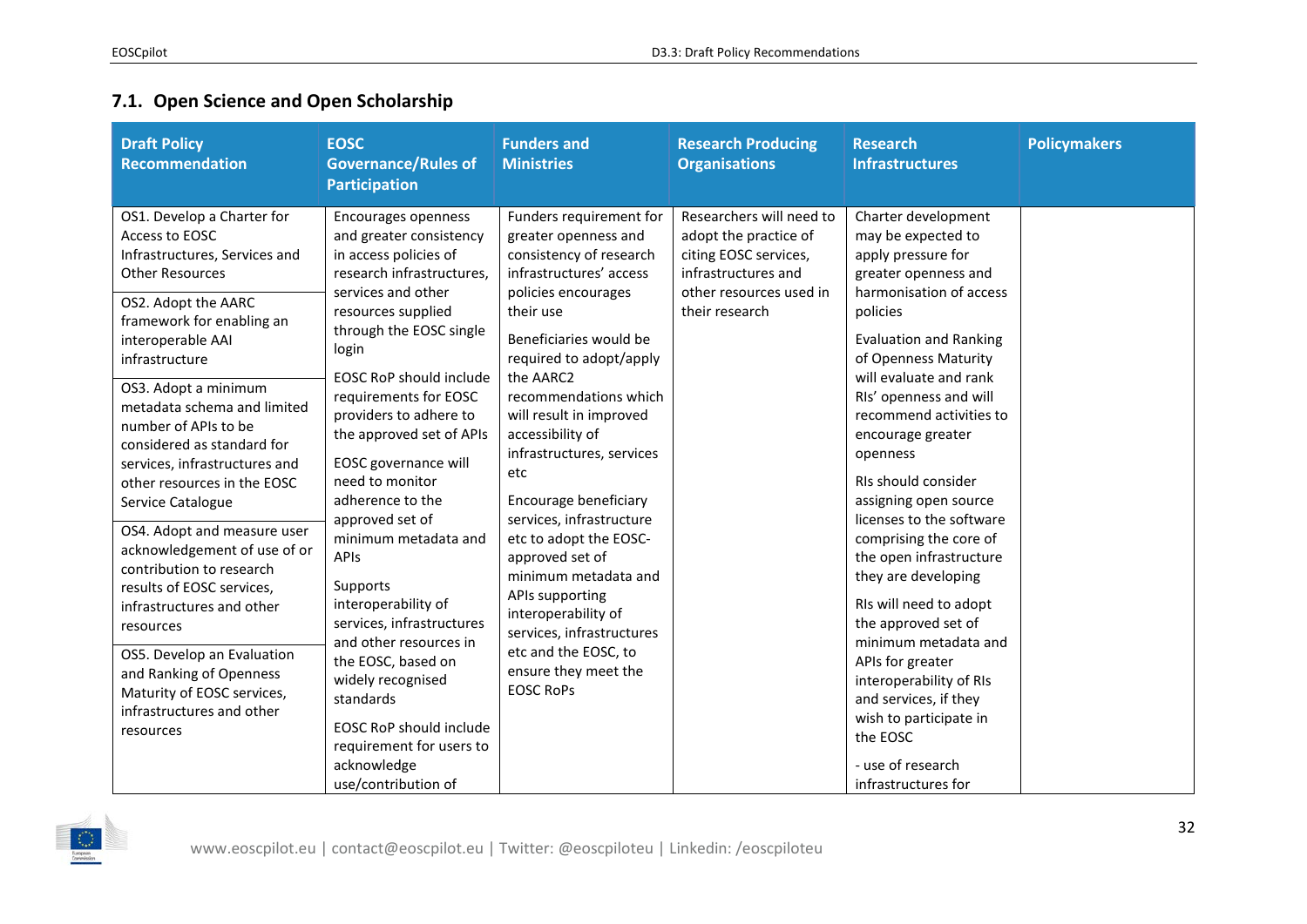| EOSC services,<br>infrastructures and<br>other resources<br>- EOSC governance will<br>need to develop<br>monitoring of<br>acknowledgements<br>which will establish and<br>develop practice of<br>citation of EOSC services<br>etc providing a metric<br>for "usability" of<br>services etc | research outputs is<br>recognised and cited,<br>however RIs may feel<br>under pressure to<br>increase their usage |  |
|--------------------------------------------------------------------------------------------------------------------------------------------------------------------------------------------------------------------------------------------------------------------------------------------|-------------------------------------------------------------------------------------------------------------------|--|
|--------------------------------------------------------------------------------------------------------------------------------------------------------------------------------------------------------------------------------------------------------------------------------------------|-------------------------------------------------------------------------------------------------------------------|--|

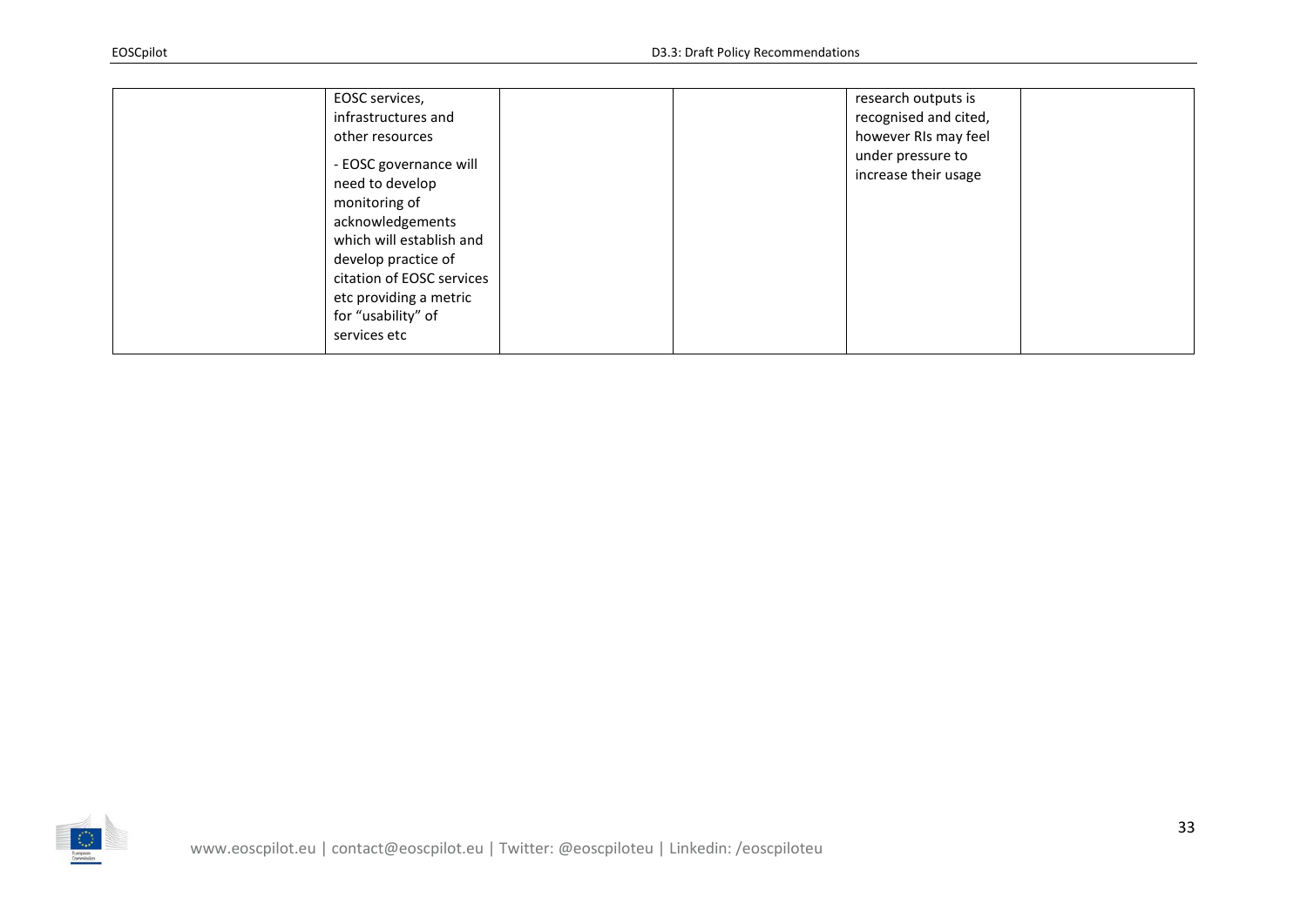| <b>Draft Policy</b><br><b>Recommendation</b>                                                                                                                                                                                                                                                                                                     | <b>EOSC</b><br><b>Governance/Rules of</b><br><b>Participation</b>                                                                                                                                                                                                                                                                                | <b>Funders and</b><br><b>Ministries</b>                                                                                                                                                                                                                                                                      | <b>Research Producing</b><br><b>Organisations</b>                                                                                                                                                                                                                                                                                                   | <b>Research</b><br><b>Infrastructures</b>                                                                                                                                                                                                                                                                   | <b>Policymakers</b> |
|--------------------------------------------------------------------------------------------------------------------------------------------------------------------------------------------------------------------------------------------------------------------------------------------------------------------------------------------------|--------------------------------------------------------------------------------------------------------------------------------------------------------------------------------------------------------------------------------------------------------------------------------------------------------------------------------------------------|--------------------------------------------------------------------------------------------------------------------------------------------------------------------------------------------------------------------------------------------------------------------------------------------------------------|-----------------------------------------------------------------------------------------------------------------------------------------------------------------------------------------------------------------------------------------------------------------------------------------------------------------------------------------------------|-------------------------------------------------------------------------------------------------------------------------------------------------------------------------------------------------------------------------------------------------------------------------------------------------------------|---------------------|
| OS6. Adopt a minimal set of<br>standards for data/metadata<br>and exchange protocols<br>OS7. Reduce regulatory<br>complexity for researchers<br>OS8. Develop and adopt a<br>European Open Science<br>Concordat<br>OS9. Encourage the<br>development of an EOSC TDM<br>(Text and Data mining) Policy<br>Framework<br>OS10. Develop principles for | Accepts or modifies the<br>standardisation process<br>across EOSC entities<br>European Open Science<br>Concordat supports<br>EOSC RoP by stating<br>principles and<br>expectations around<br>openness reflecting to<br>users the standards of<br>openness they need to<br>seek in their research<br>and to providers the<br>baseline of openness | Suggests or mandates<br>the standardisation<br>process across and<br>beyond EOSC<br>Requires cross-border<br>coordination and<br>cooperation between<br>European states, RIs<br>and RPOs and beyond<br>increased rates of<br>regulatory compliance<br>by researchers; simpler<br>to implement and<br>monitor | Implement and evaluate<br>standardisation within<br>the research process<br>Requires collaboration<br>cross-border and with<br>funders/ministries and<br><b>RIS</b><br>Collaborate with<br>Industry to open up<br>patents, for example<br>piloting open patents in<br>specific industry sectors<br>with high R&D costs, a<br>high regulatory burden | Develop and deploy<br>standardisation tools<br>and testing processes<br>Requires collaboration<br>cross-border and with<br>funders/ministries and<br><b>RPOs</b><br>RIs can support the<br>principles and<br>expectations around<br>openness which RIs and<br>users should meet<br>RIs can support the data |                     |
| long-term data stewardship<br>enabling curation, provenance<br>and quality<br>OS11. Use community<br>accepted standards and                                                                                                                                                                                                                      | they should provide<br>Supports EOSC RoP by<br>stating principles around<br>data stewardship<br>Supports best practice in<br>data management in the<br>EOSC<br>Supports all research<br>outputs produced<br>through the EOSC to<br>have unique and<br>persistent digital                                                                         | Ensures all affected<br>beneficiary groups are<br>involved in developing<br>the Concordat by<br>providing principles and<br>expectations around<br>openness for<br>beneficiaries and<br>expecting increased<br>levels of compliance to<br>stated standards of<br>openness                                    | or high equipment costs<br>Expect guidance on<br>standards to result in<br>wider adherence to<br>approved data<br>stewardship practices by<br>those involved in the<br>research process<br>Require standardisation<br>of costs around<br>subscriptions (eg big<br>deals)                                                                            | stewardship standards<br>which RIs and users<br>should meet<br>Require tandardisation<br>of costs around storage<br>and services capabilities                                                                                                                                                               |                     |
| conventions<br>OS12. Standardise costs types<br>of Open Science (OA, RDM,<br>Preservation, etc) at all levels<br>OS13. Make DMPs a<br>requirement and develop                                                                                                                                                                                    |                                                                                                                                                                                                                                                                                                                                                  |                                                                                                                                                                                                                                                                                                              |                                                                                                                                                                                                                                                                                                                                                     | requirements (eg<br>storage costs per Giga-<br>or Tera-Bytes of<br>datasets)<br>Support all usage<br>applications of DMPs                                                                                                                                                                                   |                     |
| consistent (i.e. aligned)<br>requirements for DMPs                                                                                                                                                                                                                                                                                               | identifiers as well as to                                                                                                                                                                                                                                                                                                                        | Ensures all affected<br>beneficiary groups are                                                                                                                                                                                                                                                               |                                                                                                                                                                                                                                                                                                                                                     | Research outputs<br>produced using RIs                                                                                                                                                                                                                                                                      |                     |

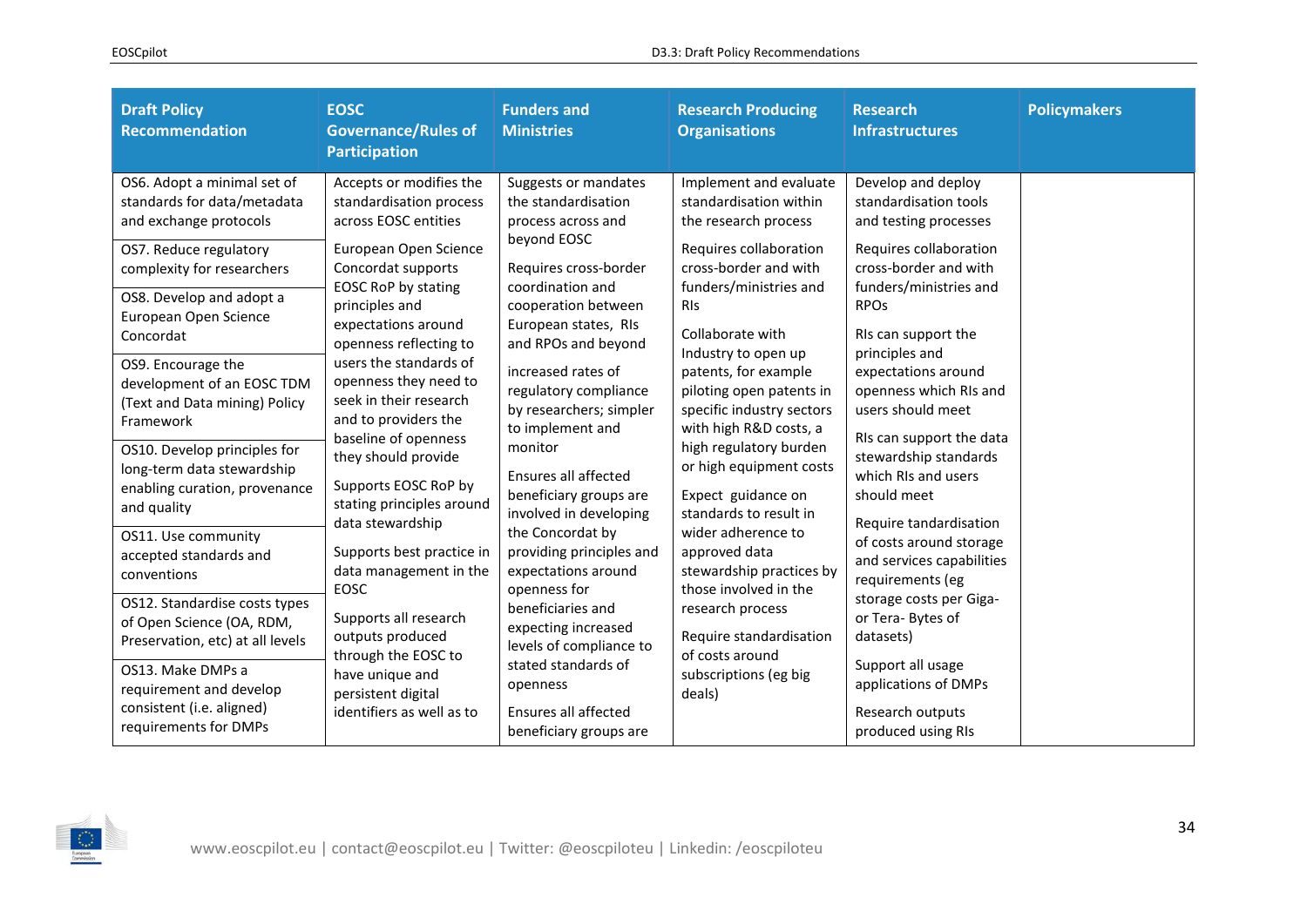| OS14. Encourage the use of<br>unique and persistent digital<br>identifiers<br>OS15. Ensure that<br>infrastructures, services and<br>other resources supplied<br>through the EOSC provide<br>assurance, for example by<br>developing accreditation or<br>certification schemes<br>OS16. Develop, support and<br>promote an EOSC Skills and<br>Capability Framework as a<br>common reference point | be open, FAIR and<br>citable<br>Provides the basis for<br>mechanisms to monitor<br>compliance with Open<br>Science policies<br>Accreditation or<br>certification schemes for<br>research outputs to be<br>developed by EOSC<br>governance; - consider<br>introduction of badging<br>systems supporting<br>specific rewards for data<br>availability and for re-<br>use<br>Provides a Skills and<br>Capability Framework to<br>offer RI, RPOs, and other<br>service providers and<br>users a common<br>reference point for<br>describing the necessary<br>skills and competences<br>for RDM, to ensure<br>research outputs are<br>appropriately open, FAIR<br>and citable | involved in developing<br>the principles for Data<br>Stewardship<br>Requires standardisation<br>of costs around OA<br>publishing and RDM eg<br>APCs (peer review<br>process and data<br>stewardship)<br>Supports research<br>outputs to be open, FAIR<br>and citable<br>Provides basis for<br>mechanisms to monitor<br>compliance with Open<br>Science policies<br>- Lowering the gap<br>between supply and<br>demand for ICT jobs | Standardise<br>requirements for DMPs;<br>consistent processes to<br>support implementation<br>can be developed<br>Support research<br>outputs to be open, FAIR<br>and citable<br>Provide basis for<br>mechanisms to monitor<br>compliance with Open<br>Science policies<br>- Use of EOSC<br>development skills<br>framework to create job<br>profiles, describing the<br>necessary skills and<br>competences for RDM | should be assigned<br>unique and persistent<br>digital identifiers<br>Supports research<br>outputs to be open, FAIR<br>and citable<br>Provides basis for<br>mechanisms to monitor<br>compliance with Open<br>Science policies<br>- Mapping job profiles to<br>EOSC services, validating<br>the services with the<br>feedback in the<br>framework of skills &<br>training |  |
|--------------------------------------------------------------------------------------------------------------------------------------------------------------------------------------------------------------------------------------------------------------------------------------------------------------------------------------------------------------------------------------------------|--------------------------------------------------------------------------------------------------------------------------------------------------------------------------------------------------------------------------------------------------------------------------------------------------------------------------------------------------------------------------------------------------------------------------------------------------------------------------------------------------------------------------------------------------------------------------------------------------------------------------------------------------------------------------|------------------------------------------------------------------------------------------------------------------------------------------------------------------------------------------------------------------------------------------------------------------------------------------------------------------------------------------------------------------------------------------------------------------------------------|----------------------------------------------------------------------------------------------------------------------------------------------------------------------------------------------------------------------------------------------------------------------------------------------------------------------------------------------------------------------------------------------------------------------|--------------------------------------------------------------------------------------------------------------------------------------------------------------------------------------------------------------------------------------------------------------------------------------------------------------------------------------------------------------------------|--|
|--------------------------------------------------------------------------------------------------------------------------------------------------------------------------------------------------------------------------------------------------------------------------------------------------------------------------------------------------------------------------------------------------|--------------------------------------------------------------------------------------------------------------------------------------------------------------------------------------------------------------------------------------------------------------------------------------------------------------------------------------------------------------------------------------------------------------------------------------------------------------------------------------------------------------------------------------------------------------------------------------------------------------------------------------------------------------------------|------------------------------------------------------------------------------------------------------------------------------------------------------------------------------------------------------------------------------------------------------------------------------------------------------------------------------------------------------------------------------------------------------------------------------------|----------------------------------------------------------------------------------------------------------------------------------------------------------------------------------------------------------------------------------------------------------------------------------------------------------------------------------------------------------------------------------------------------------------------|--------------------------------------------------------------------------------------------------------------------------------------------------------------------------------------------------------------------------------------------------------------------------------------------------------------------------------------------------------------------------|--|

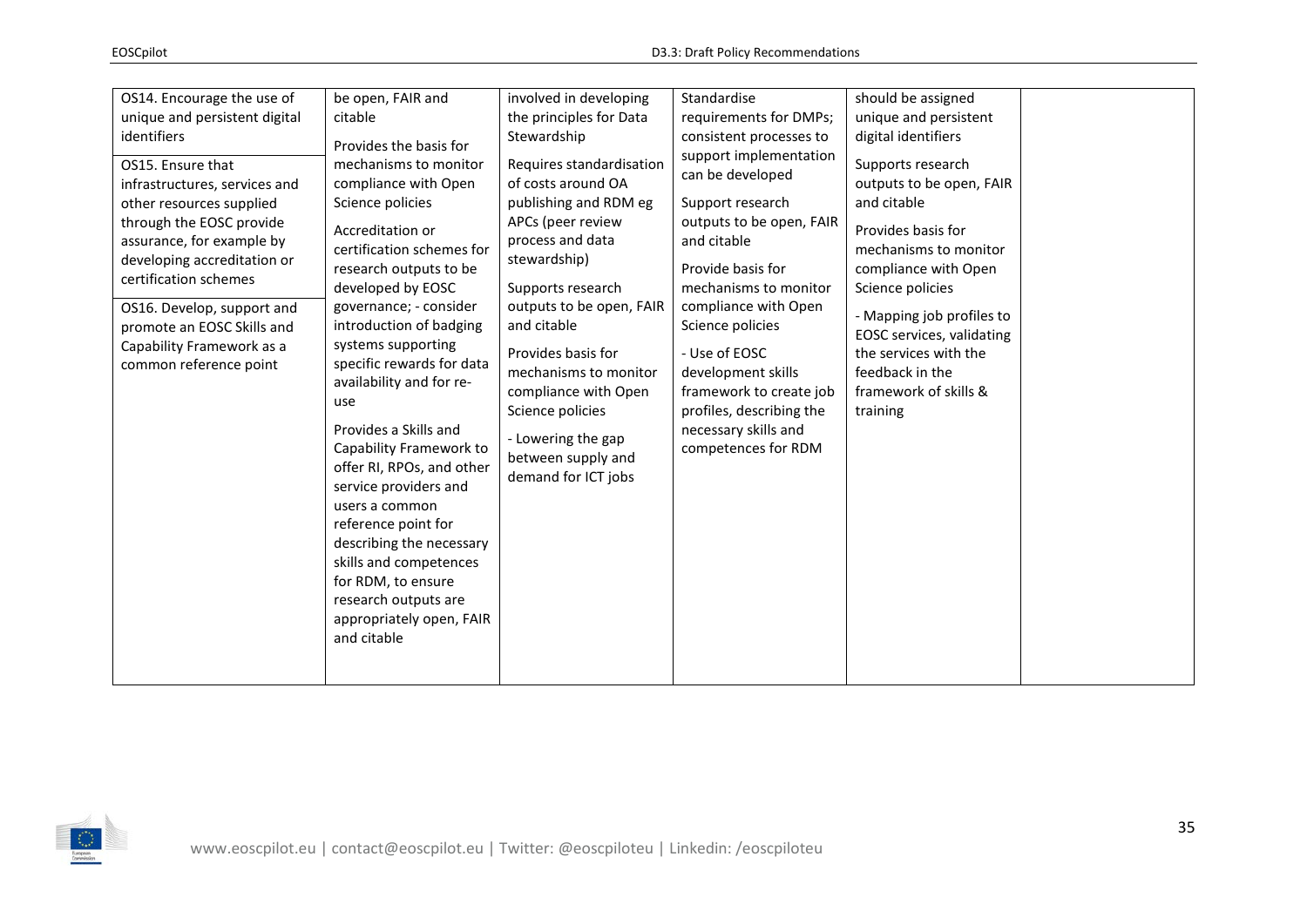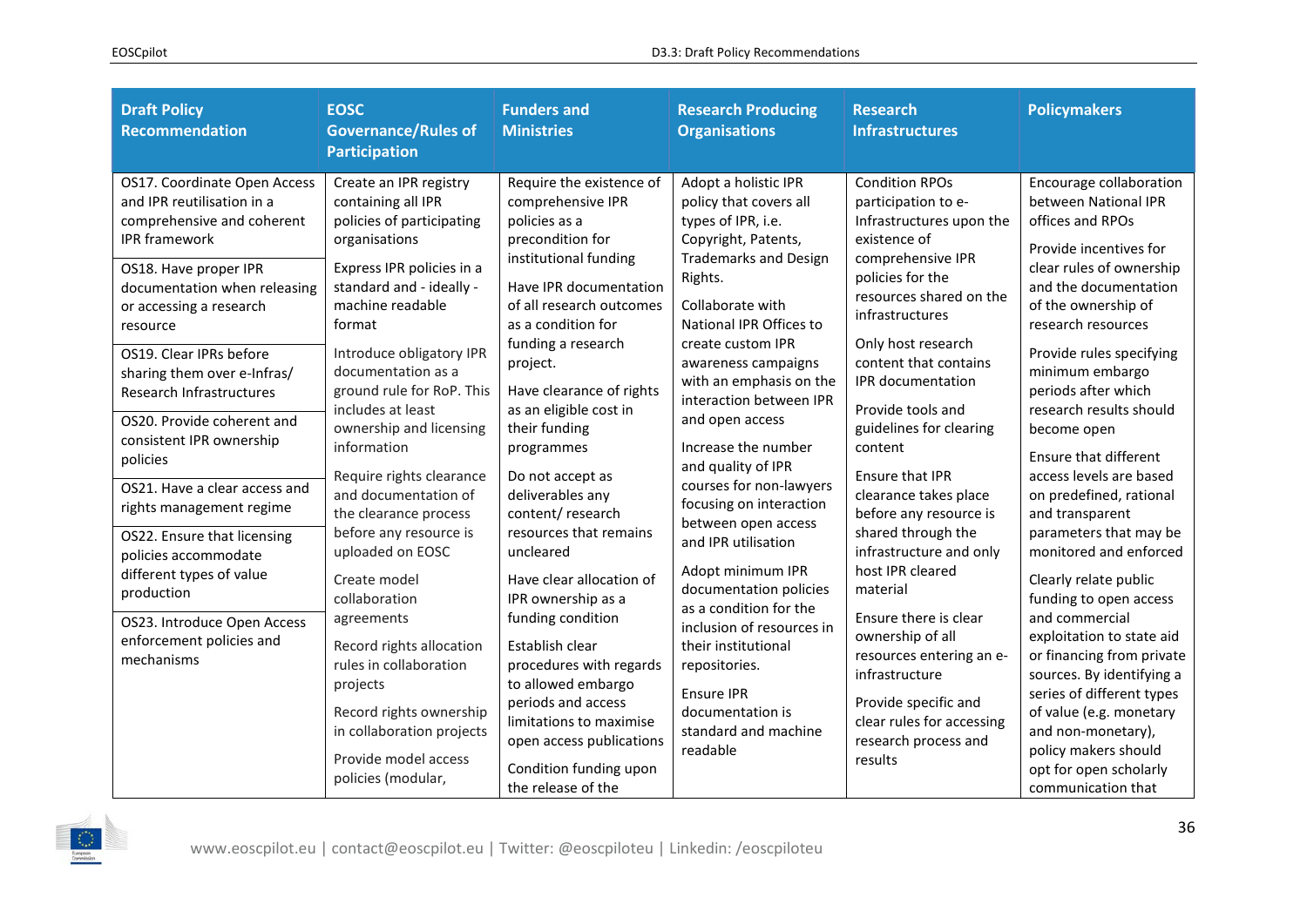<span id="page-36-3"></span><span id="page-36-2"></span><span id="page-36-1"></span><span id="page-36-0"></span>

| standard and machine                                                              | research output, at a                                                                                | Introduce specific IPR                                                                        | Have very clear rules as                                                                        | could be complemented                                                                           |
|-----------------------------------------------------------------------------------|------------------------------------------------------------------------------------------------------|-----------------------------------------------------------------------------------------------|-------------------------------------------------------------------------------------------------|-------------------------------------------------------------------------------------------------|
| readable)                                                                         | certain stage or certain                                                                             | ownership rules for the                                                                       | to the kind of content                                                                          | with other types of                                                                             |
| Ensure that all resource                                                          | degree, as open and<br><b>FAIR content</b>                                                           | following instances:                                                                          | they host and how they<br>support scholarly                                                     | protection, e.g. patent<br>protection, especially if                                            |
| providers have an access<br>policy in place                                       | Request a justification,                                                                             | regular research<br>activities of the staff                                                   | communication and<br>commercial exploitation                                                    | the disclosure<br>obligations of a patent                                                       |
| Produce and EOSC wide<br>modular and<br>standardise model<br>policy for scholarly | on the basis of a<br>comprehensive IPR<br>exploitation plan of any<br>decision not to openly         | research collaboration in<br>the framework of<br>projects funded by third<br>parties          | accordingly<br>Follow a coherent<br>licence policy                                              | are fulfilled through the<br>open access publication<br>of the underpinning<br>research         |
| communications and IPR<br>Produce decision trees                                  | release research output<br>Require that individual<br>researchers and RPOs                           | research collaborations<br>with commercial parties                                            | encouraging Free<br>Cultural Work Licences <sup>20</sup><br>Follow a license                    | Take all measures<br>possible to reduce                                                         |
| for the choice of open<br>access policies in<br>accordance to IPR<br>policies     | have a clear exploitation<br>plan along with an open<br>scholarly                                    | research conducted in<br>collaboration with RPOs<br>spin offs                                 | compatibility<br>framework, i.e. suggest<br>a limited range of                                  | licence pollution by<br>encouraging the use of<br>standard and existing<br>licences and also by |
| Provide Licence<br>compatibility charts,<br>wizards and training                  | communication plan. In<br>case they fund<br>consortia, they should<br>provide model consortia        | research collaborations<br>with the government                                                | licences and ensure<br>there are licence<br>calculators in place to<br>allow user to re-use and | linking funding and<br>career development<br>with the opening up of                             |
| Use standard and<br>documented licences<br>Create machine                         | agreements, and in all<br>cases, make suggestions<br>in relation to both open<br>licences to be used | Specify in clear terms<br>the division of<br>ownership between the<br>RPOs and the individual | re-combine material <sup>21</sup><br>Introduce Standard<br><b>Operational Procedures</b>        | research results.<br>Introduce policies<br>linking the assessment<br>of an RPO with the         |
| readable licensing<br>policies                                                    | (mostly those<br>characterised as Free                                                               | researcher                                                                                    | (SOPs) for all kinds of<br>infringements taking<br>place over their                             | maturity of its<br>enforcement                                                                  |
| Have an EOSC-wide<br>enforcement policy                                           | <b>Cultural Work</b><br>licences <sup>17</sup> ), as well as<br>model licensing                      | Establish clear access<br>procedures in<br>accordance to their IPR                            | network.                                                                                        | mechanisms,<br>particularly in relation to<br>the violation of Open                             |
| Create SOPs for handling<br>infringement of open                                  | frameworks <sup>18</sup>                                                                             | policies and ensure that<br>such policies do not                                              |                                                                                                 | licences                                                                                        |

<sup>&</sup>lt;sup>17</sup> For the relevant definition, see<https://creativecommons.org/share-your-work/public-domain/freeworks/>

<sup>&</sup>lt;sup>18</sup> E.g. the UK OpenGov Licensing Framework [http://www.nationalarchives.gov.uk/information-management/re-using-public-sector-information/uk-government-licensing](http://www.nationalarchives.gov.uk/information-management/re-using-public-sector-information/uk-government-licensing-framework/)[framework/](http://www.nationalarchives.gov.uk/information-management/re-using-public-sector-information/uk-government-licensing-framework/)

<sup>20</sup> See<https://creativecommons.org/share-your-work/public-domain/freeworks/>

<sup>21</sup> E.g.<http://janelia-flyem.github.io/licenses.html>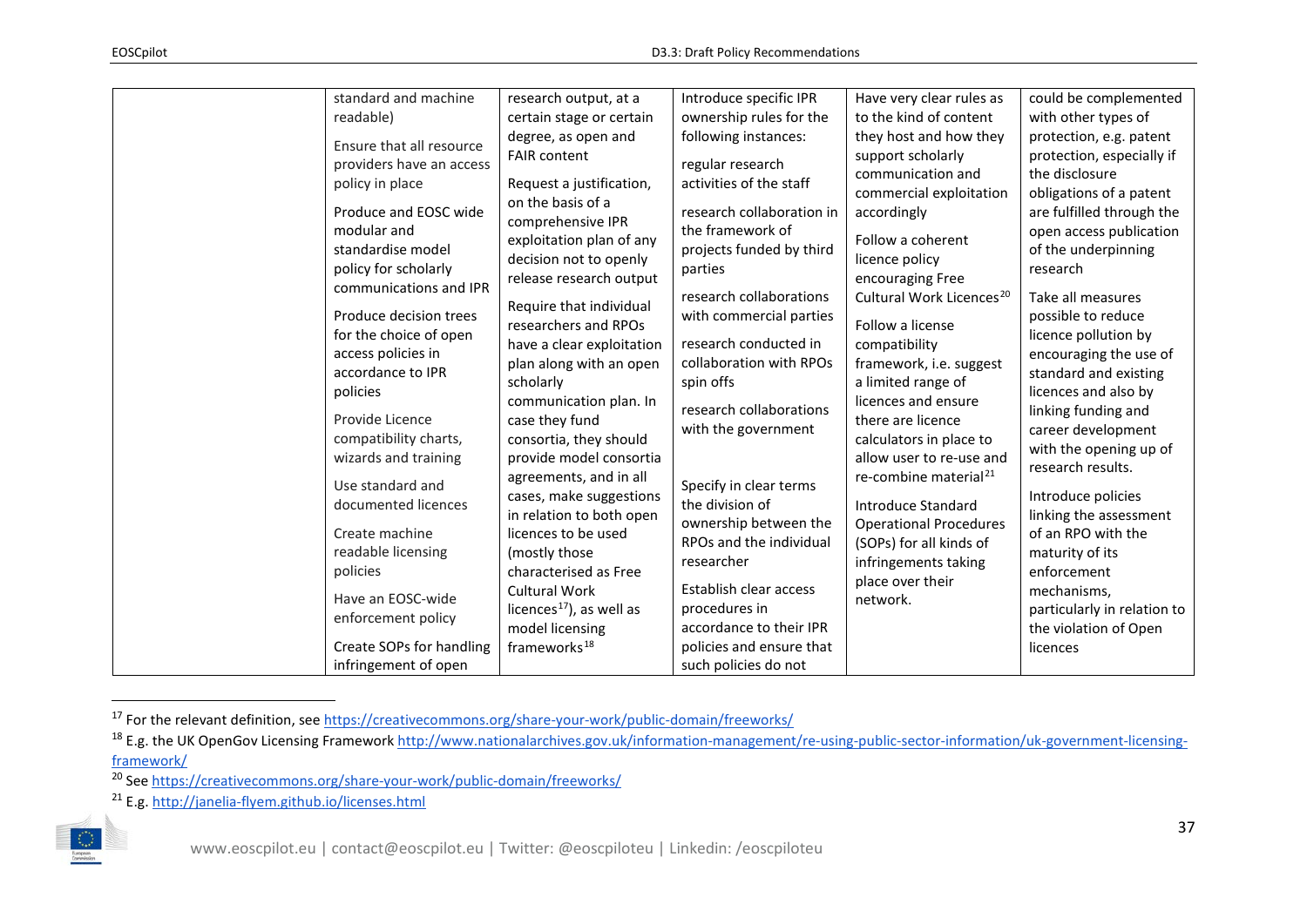<span id="page-37-0"></span>

| licences and          | Require the existence of               | preclude neither open     | Provide guidance and    |
|-----------------------|----------------------------------------|---------------------------|-------------------------|
| communicate it to the | SOPs for the                           | access publication of     | training in relation to |
| users                 | enforcement of open                    | results nor the           | the types of liability  |
|                       | licences                               | utilisation and           | related to different    |
|                       | Undertake the funding                  | exploitation of research  | types of releasing      |
|                       | of the whole or part of                | output.                   | research resources.     |
|                       | the litigation process, as             | Provide clear decision    |                         |
|                       | well as encourage                      | paths for making choices  |                         |
|                       | collaborations with civil              | in relation to releasing  |                         |
|                       | society orgs (e.g. FSF). <sup>19</sup> | research results under    |                         |
|                       |                                        | open licences and the     |                         |
|                       |                                        | exploitation of research  |                         |
|                       |                                        | results                   |                         |
|                       |                                        |                           |                         |
|                       |                                        | Provide training and      |                         |
|                       |                                        | support in relation to    |                         |
|                       |                                        | the different value       |                         |
|                       |                                        | production models and     |                         |
|                       |                                        | set open licensing as the |                         |
|                       |                                        | default choice for the    |                         |
|                       |                                        | publication of research   |                         |
|                       |                                        | output                    |                         |
|                       |                                        | Introduce model           |                         |
|                       |                                        | licensing agreements for  |                         |
|                       |                                        | open innovation           |                         |
|                       |                                        | networks                  |                         |
|                       |                                        |                           |                         |
|                       |                                        | Establish IPR policies in |                         |
|                       |                                        | relation to different     |                         |
|                       |                                        | forms of exploitation.    |                         |
|                       |                                        | Such policies should      |                         |
|                       |                                        | contain at least the      |                         |
|                       |                                        | following elements:       |                         |
|                       |                                        | have a patent or other    |                         |
|                       |                                        | industrial property       |                         |

 <sup>19</sup> E.g.<https://www.gnu.org/licenses/why-assign.html>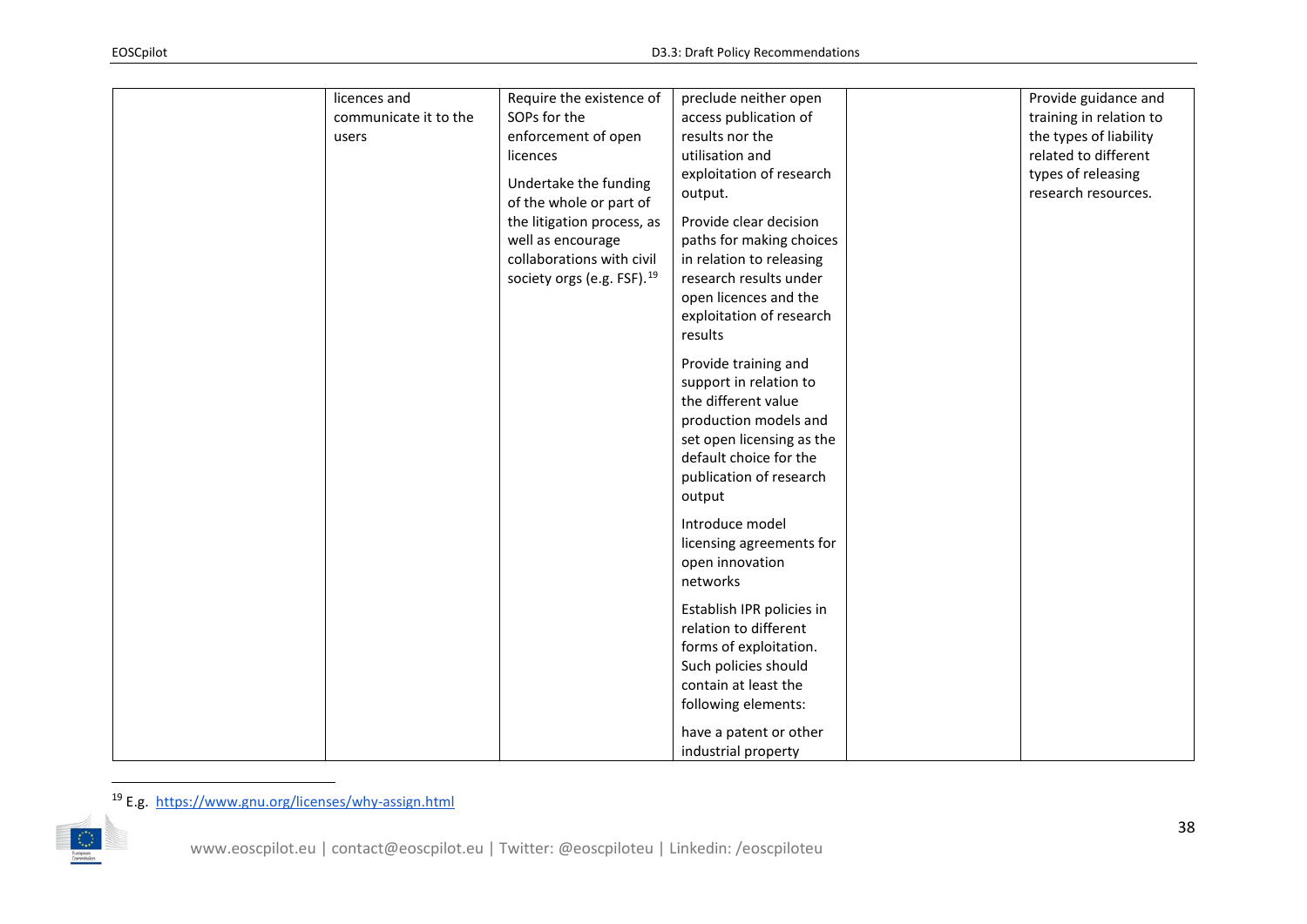|  |  | assessment of research<br>results                                                                                                                                                                  |  |
|--|--|----------------------------------------------------------------------------------------------------------------------------------------------------------------------------------------------------|--|
|  |  | identify value in<br>monetary and non-<br>monetary terms -at<br>least- in relation to core<br>assets                                                                                               |  |
|  |  | identify possible<br>embargos and specify<br>how the scholarly<br>communication of<br>research results affects<br>the exploitation<br>possibilities of research<br>results                         |  |
|  |  | specify a life-cycle or<br>asset management plan<br>for different assets<br>contained in the<br>research results                                                                                   |  |
|  |  | introduce model<br>dual/multiple-licence<br>agreements                                                                                                                                             |  |
|  |  | Establish standard<br>operational procedures<br>(SOPs) for responding to<br>infringement, reporting<br>to affected owners and<br>limiting damage,<br>including notice and<br>take down procedures. |  |
|  |  | Establish risk mitigation<br>strategies, particularly                                                                                                                                              |  |

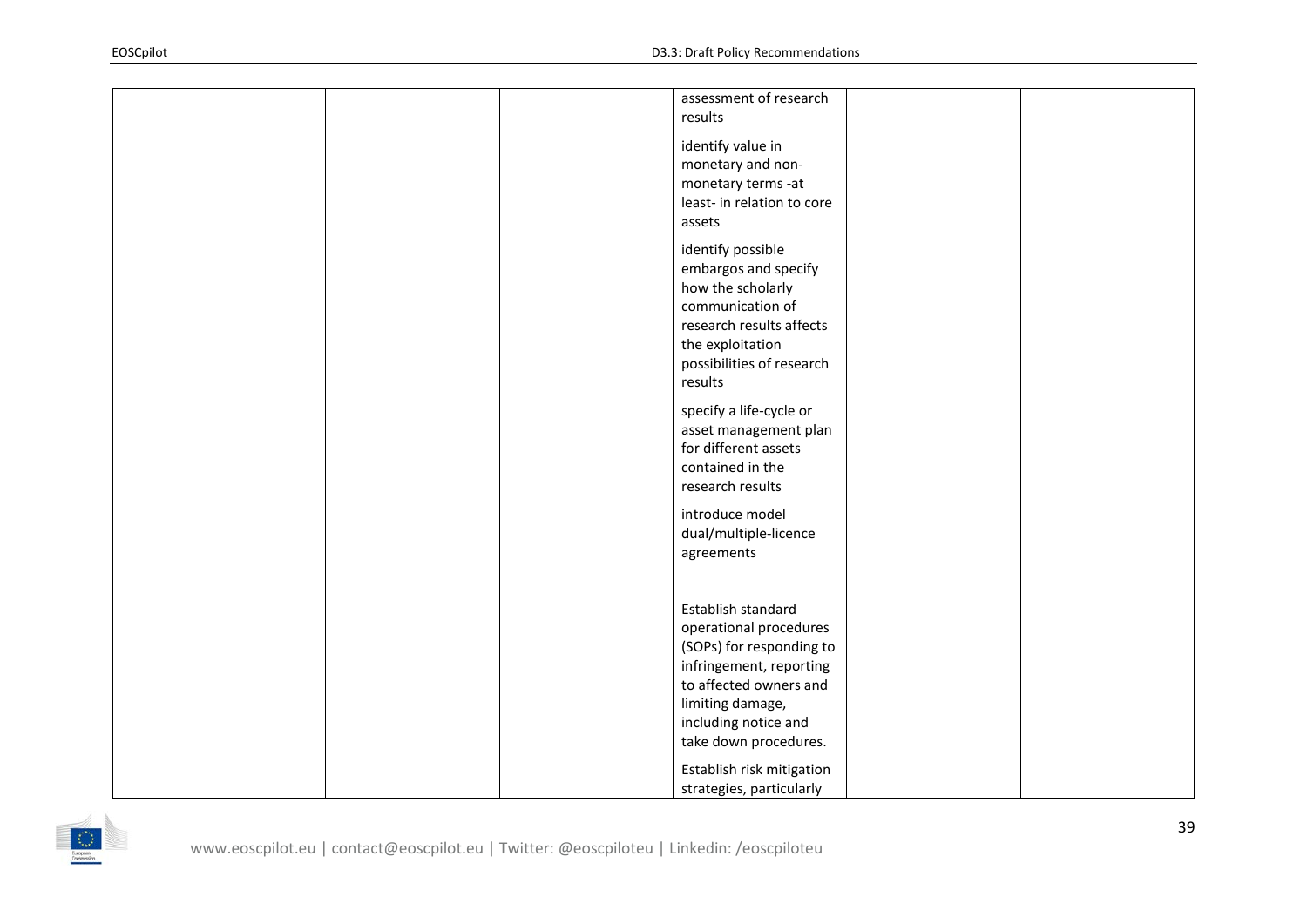|  | through comprehensive<br>rights clearance at the<br>source of the<br>information entry with a<br>focus on:     |  |
|--|----------------------------------------------------------------------------------------------------------------|--|
|  | violation of attribution<br>terms                                                                              |  |
|  | violation of copyleft<br>terms                                                                                 |  |
|  | violation of the non-<br>commercial clauses                                                                    |  |
|  | Introduce warning and<br>mediation strategies<br>before escalating legal<br>action in case of<br>infringement. |  |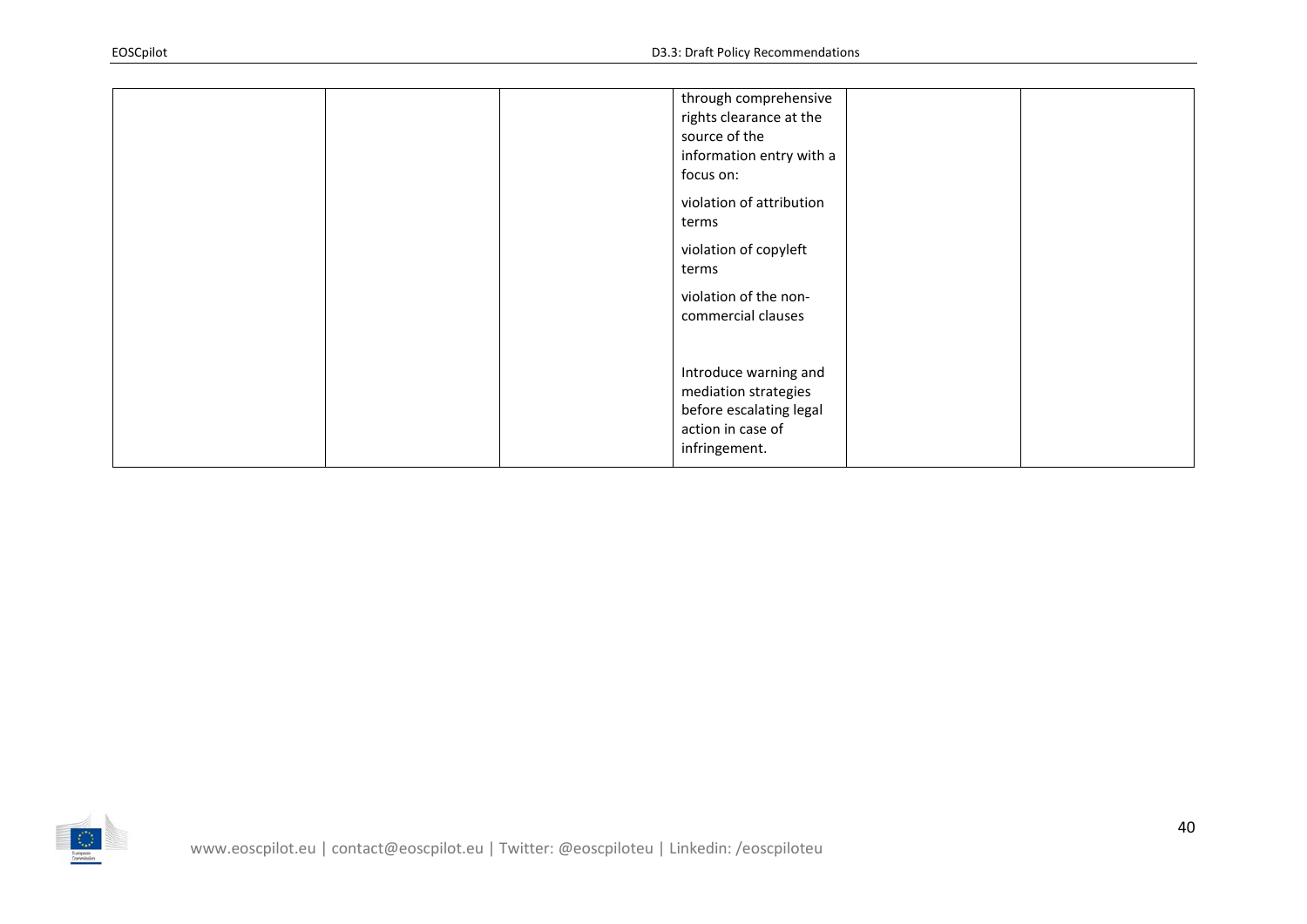| <b>Draft Policy</b><br><b>Recommendation</b>                                                                                                                                                                                                                                                                                                                                                                                                        | <b>EOSC</b><br><b>Governance/Rules of</b><br><b>Participation</b>                                                                                                                                                                                                                                                                                                                                                                                                                                                                                                                                                                                                                                                                                                         | <b>Funders and</b><br><b>Ministries</b>                                                                                                                                                                                                                                                                                                                                                                                                                                                                                                                                                                                                                                                                            | <b>Research Producing</b><br><b>Organisations</b>                                                                                                                                                                                                                                                                                                                                                                                                                                                                                                                                                                                                                                                                      | <b>Research</b><br><b>Infrastructures</b>                                                                                                                                                                                                                                                                                                                                                                                                                                                                                                            | <b>Policymakers</b>                                                                                                                                                |
|-----------------------------------------------------------------------------------------------------------------------------------------------------------------------------------------------------------------------------------------------------------------------------------------------------------------------------------------------------------------------------------------------------------------------------------------------------|---------------------------------------------------------------------------------------------------------------------------------------------------------------------------------------------------------------------------------------------------------------------------------------------------------------------------------------------------------------------------------------------------------------------------------------------------------------------------------------------------------------------------------------------------------------------------------------------------------------------------------------------------------------------------------------------------------------------------------------------------------------------------|--------------------------------------------------------------------------------------------------------------------------------------------------------------------------------------------------------------------------------------------------------------------------------------------------------------------------------------------------------------------------------------------------------------------------------------------------------------------------------------------------------------------------------------------------------------------------------------------------------------------------------------------------------------------------------------------------------------------|------------------------------------------------------------------------------------------------------------------------------------------------------------------------------------------------------------------------------------------------------------------------------------------------------------------------------------------------------------------------------------------------------------------------------------------------------------------------------------------------------------------------------------------------------------------------------------------------------------------------------------------------------------------------------------------------------------------------|------------------------------------------------------------------------------------------------------------------------------------------------------------------------------------------------------------------------------------------------------------------------------------------------------------------------------------------------------------------------------------------------------------------------------------------------------------------------------------------------------------------------------------------------------|--------------------------------------------------------------------------------------------------------------------------------------------------------------------|
| OS24. Adopt the<br>recommendation of the OSPP<br>Working Group on Rewards<br>and embed Open Science in<br>the evaluation of researchers<br>at all stages of their career<br>OS25. Promote and support<br><b>Open Next Generation Metrics</b><br>infrastructure<br>OS26. Develop and operate<br>Open Science Monitoring as an<br>integral core service of EOSC<br>OS27. Develop and maintain a<br>machine-readable Open<br>Science Registry for EOSC | EOSC must consider<br>Open Science Monitor<br>as one of its key core<br>services<br>All EOSC services must<br>develop OS reporting<br>mechanisms and<br>exchange data with<br>EOSC OSM<br>EOSC must be part of a<br>global an Open Metrics<br>initiative where all types<br>of next generation<br>metrics are collected<br>and processed. Use RDA<br>as one of the venues for<br>global collaboration on<br>the specifications.<br>Ensure metrics are<br>automatically collected<br>from EOSC stakeholders<br>who want to measure<br>openness and FAIRness<br>of their organization and<br>research outputs<br>Develop and introduce a<br>badging system for all<br>aspects of open science<br>(e.g., OA publications<br>and data, stewardship<br>for FAIR data, links to | Define Open science,<br>Data Science and<br>relevant services and<br>adjust grant policies<br>accordingly, by<br>prioritising support for<br><b>EOSC</b> infrastructure and<br><b>EOSC</b> repositories<br>Provide consistent<br>policies for domain-<br>specific Data<br>Management Plan, the<br>application of FAIR<br>principles and rewards<br>Provide financial<br>incentives for<br>researchers to make<br>data openly available<br>not only at the end of<br>their project but also in<br>other phases of the<br>research process<br>Provide the set of<br>metrics specified by the<br>OS Monitor for<br>measuring Open<br>Science. Embed the<br>framework into national<br>infrastructures and<br>services | Provide the set of<br>metrics specified by the<br>OS Monitor for<br>measuring Open Science<br>Introduce the use of<br>combined metrics in<br>researcher career<br>assessment. Use Journal<br>Impact Factor, h-index<br>and usage metrics wisely<br>and only for the purpose<br>each individual metric<br>was initially introduced<br>for<br>Promote open peer<br>review (including peer-<br>review of DMPs and<br>data) as a way of<br>incentivising researchers<br>and getting credit;<br>include peer-review in<br>recruitment and in<br>promotion of<br>researchers<br>Encourage the<br>establishment of Open<br><b>Science Championships</b><br>and other relevant<br>initiatives promoting OS<br>practices uptake | Put in place the<br>appropriate monitoring<br>mechanisms and<br>services (based on the<br>agreed framework) and<br>provide the set of<br>metrics specified by the<br>OS Monitor for<br>measuring Open Science<br>Define mechanisms to<br>require the use of a<br>standardised metrics<br>system in line with those<br>proposed by funder or<br>specific domain<br>communities<br>Consider innovative<br>ways of promoting the<br>use of services, for<br>instance by rewarding<br>researchers with free<br>storage space for<br>sharing big datasets | Conform to the OS<br>Monitor specs and<br>provide data and<br>indicators accordingly<br>- Provide citation and<br>usage data in the Open<br>Metrics Infrastructure |

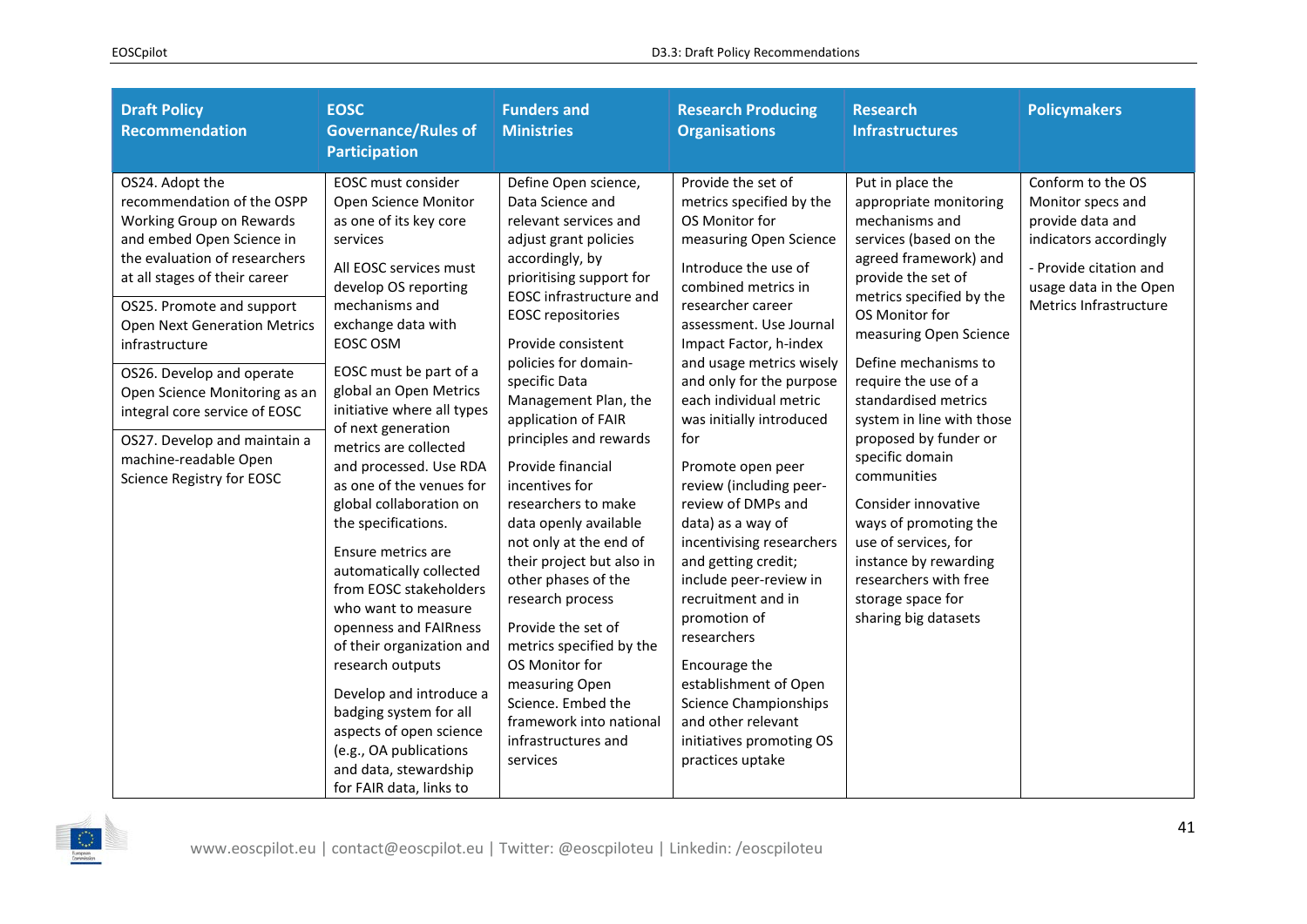| software and methods,<br>assisting citizen science)<br>to intrinsically motivate<br>researchers, boost their<br>active participation in<br>open science, increase<br>public recognition and<br>foster self-guided OS<br>training.<br>Assist in the<br>development of OS<br>policy models to be used<br>in EOSC and promote<br>the use of machine-<br>readable policy<br>documents<br>A federated EOSC<br>should be supported by<br>an Open Science registry | Adopt the OS policy<br>model (preferably<br>machine readable) and<br>record OS policies at<br>national level<br>Establish and support<br>national OS nodes to<br>network with EU and<br>global initiatives |  |  |  |
|-------------------------------------------------------------------------------------------------------------------------------------------------------------------------------------------------------------------------------------------------------------------------------------------------------------------------------------------------------------------------------------------------------------------------------------------------------------|------------------------------------------------------------------------------------------------------------------------------------------------------------------------------------------------------------|--|--|--|
|-------------------------------------------------------------------------------------------------------------------------------------------------------------------------------------------------------------------------------------------------------------------------------------------------------------------------------------------------------------------------------------------------------------------------------------------------------------|------------------------------------------------------------------------------------------------------------------------------------------------------------------------------------------------------------|--|--|--|

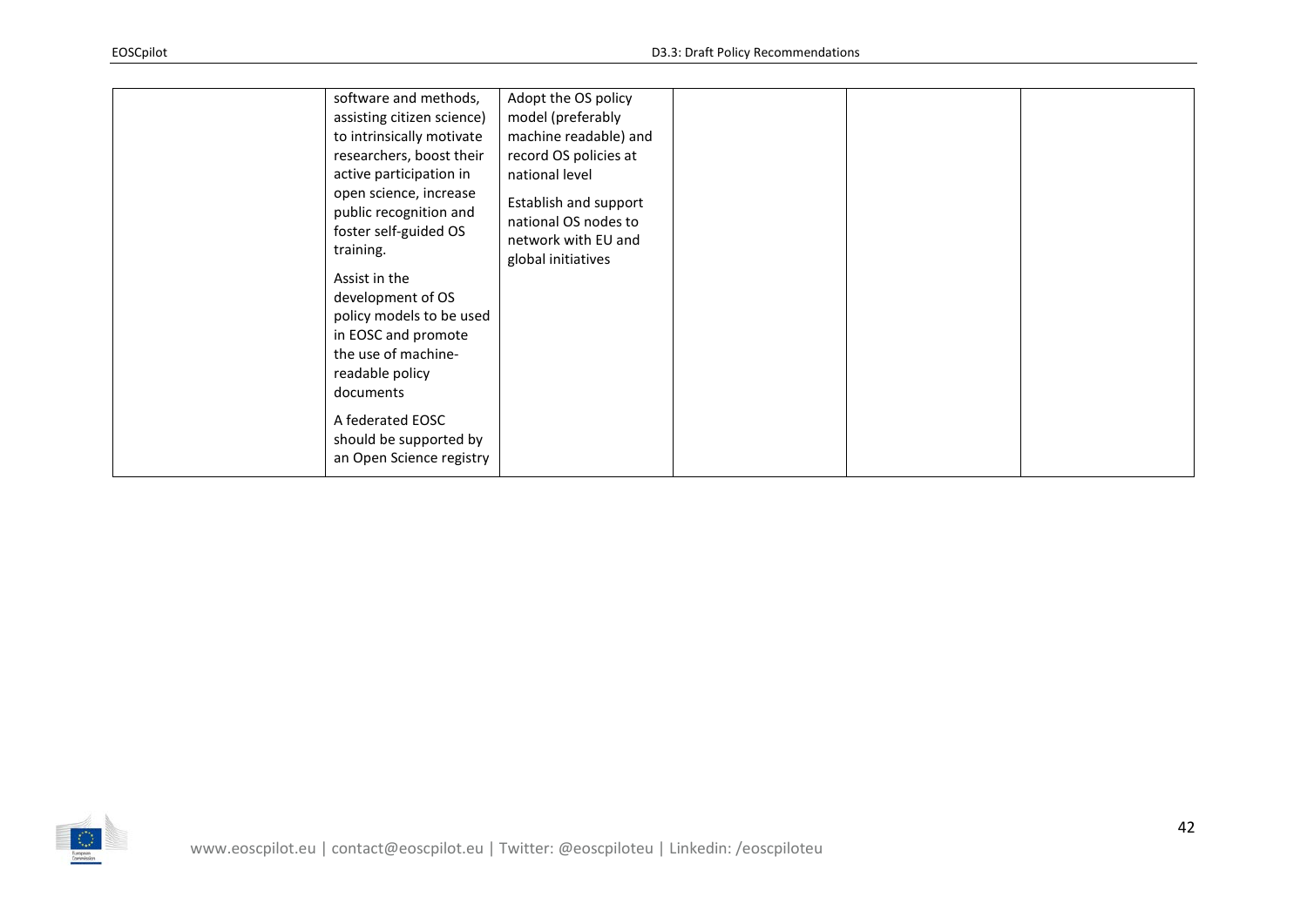## **7.2. Data Protection, Assurance, Special Regimes and Property Rights**

<span id="page-42-0"></span>

| <b>Draft Policy Recommendation</b>                                                                                                                                                                                                                                                                                                                                                                                                                                        | <b>EOSC Governance/Rules of Funders and Ministries</b><br><b>Participation</b>                                                                                                                                                                                                                                         |                                                                                                                                                                                                                                 | <b>Research Producing</b><br><b>Oganisations</b>                                                                                                                          | <b>Research Infrastructures</b>                                                                                                                                                                               |
|---------------------------------------------------------------------------------------------------------------------------------------------------------------------------------------------------------------------------------------------------------------------------------------------------------------------------------------------------------------------------------------------------------------------------------------------------------------------------|------------------------------------------------------------------------------------------------------------------------------------------------------------------------------------------------------------------------------------------------------------------------------------------------------------------------|---------------------------------------------------------------------------------------------------------------------------------------------------------------------------------------------------------------------------------|---------------------------------------------------------------------------------------------------------------------------------------------------------------------------|---------------------------------------------------------------------------------------------------------------------------------------------------------------------------------------------------------------|
| DP1. Legal basis for data protection:<br>consent and legitimate interest of<br>controller. For data processed<br>through the EOSC:<br>Explain the purpose of all<br>data recording and processing<br>ii)<br>Apply a concept of tiered<br>consent (in compliance with "broad<br>consent" of the GDPR)<br>iii)<br>privacy-by-design<br>Adapt<br>privacy-by-default solutions<br>and<br>(providing data subjects with a<br>technological solution for consent<br>withdrawal) | EOSC<br>(a)<br>Implication:<br>governance should include a<br>management system<br>for<br>personal data related to data<br>recording and<br>processing<br>purposes.<br>(b) Impact: essential to meet<br>the requirements of the GDPR.<br>Impact: high, uniform,<br>(c)<br>standard of data protection<br>for the EOSC. | (d) Implication: funding of<br>by EOSC,<br>relevant actions<br>RPOs and RIs.<br>(e) Impact: essential to meet<br>the requirements of the GDPR.<br>Impact: high, uniform,<br>(t)<br>standard of data protection<br>for the EOSC. | (g) Implication: tiered consent<br>Careful documentation of<br>consent to particular research<br>areas.<br>(h) Impact: essential to meet<br>the requirements of the GDPR. | (i) Implication: RIs need to<br>provide (and if necessary<br>privacy-by-<br>develop)<br>design/privacy-by-default<br>systems and processes.<br>(j) Impact: essential to meet<br>the requirements of the GDPR. |

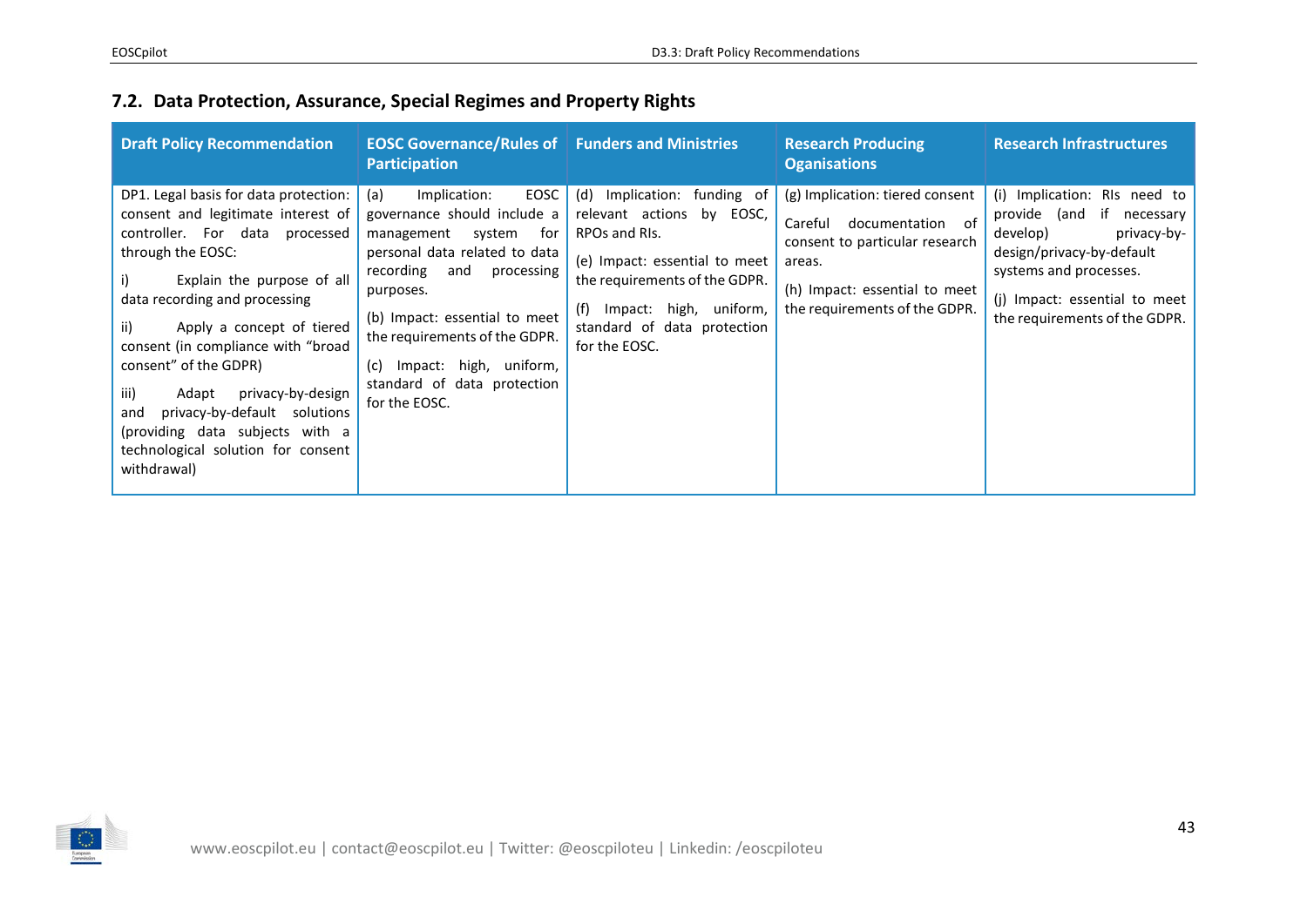| <b>Draft Policy Recommendation</b>                                                                                                                                                                                                                                                                                                                                                                                                                                                                                                                                                                                                                                                                                                                                                                                                                                      | <b>EOSC Governance/Rules of Funders and Ministries</b><br><b>Participation</b>                                                                                                                                                                                                                                                                               |                                                                                                                                                                                                                                        | <b>Research Producing</b><br><b>Oganisations</b>                                                                                                                      | <b>Research Infrastructures</b>                                                                                                                                                                                                 |
|-------------------------------------------------------------------------------------------------------------------------------------------------------------------------------------------------------------------------------------------------------------------------------------------------------------------------------------------------------------------------------------------------------------------------------------------------------------------------------------------------------------------------------------------------------------------------------------------------------------------------------------------------------------------------------------------------------------------------------------------------------------------------------------------------------------------------------------------------------------------------|--------------------------------------------------------------------------------------------------------------------------------------------------------------------------------------------------------------------------------------------------------------------------------------------------------------------------------------------------------------|----------------------------------------------------------------------------------------------------------------------------------------------------------------------------------------------------------------------------------------|-----------------------------------------------------------------------------------------------------------------------------------------------------------------------|---------------------------------------------------------------------------------------------------------------------------------------------------------------------------------------------------------------------------------|
| DP2. Opening clause of Art. 89 GDPR<br>The EOSC should constantly<br>i)<br>monitor EU and member state<br>legislation to<br>- examine relevant changes in said<br>legislation<br>influencing<br>data<br>processing;<br>raise<br>awareness<br>regarding<br>potential difficulties arising from<br>individual<br>member<br>state<br>implementation of the GDPR based<br>on its opening clauses as well as<br>further emerging EU regulations.<br>Analyse<br>differing<br>how<br>ii)<br>data<br>member-state<br>protection<br>legislation arising from opening<br>clauses may affect data processing<br>for scientific research purposes;<br>Analyse whether there is<br>iii)<br>room for further harmonisation in<br>the context of the respective<br>legislations;<br>Encourage harmonisation<br>iv)<br>taking into account specific legal<br>bases for data processing. | monitor<br>Implication:<br>(a)<br>member<br>relevant<br>state<br>legislation<br>and<br>identify<br>room for<br>possible<br>EOSC<br>policies.<br>(b) Impact: encourage further<br>harmonisation.<br>(c) Impact: essential for the<br>lawful processing of data.<br>Impact: potential to<br>(d)<br>achieve a high standard of<br>data protection for the EOSC. | (e) Implication: funding of<br>relevant actions by EOSC,<br>RPOs and RIs.<br>(f) Impact: essential for the<br>lawful processing of data.<br>Impact: potential to<br>(g)<br>achieve a high standard of<br>data protection for the EOSC. | (h) Implication: encourage<br>harmonisation taking into<br>account legal bases for data<br>processing.<br>(i) Impact: essential for the<br>lawful processing of data. | (i)<br>Implication:<br>raise<br>awareness regarding potential<br>difficulties<br>arising<br>from<br>member<br>individual<br>state<br>implementation of the GDPR.<br>(k) Impact: essential for the<br>lawful processing of data. |

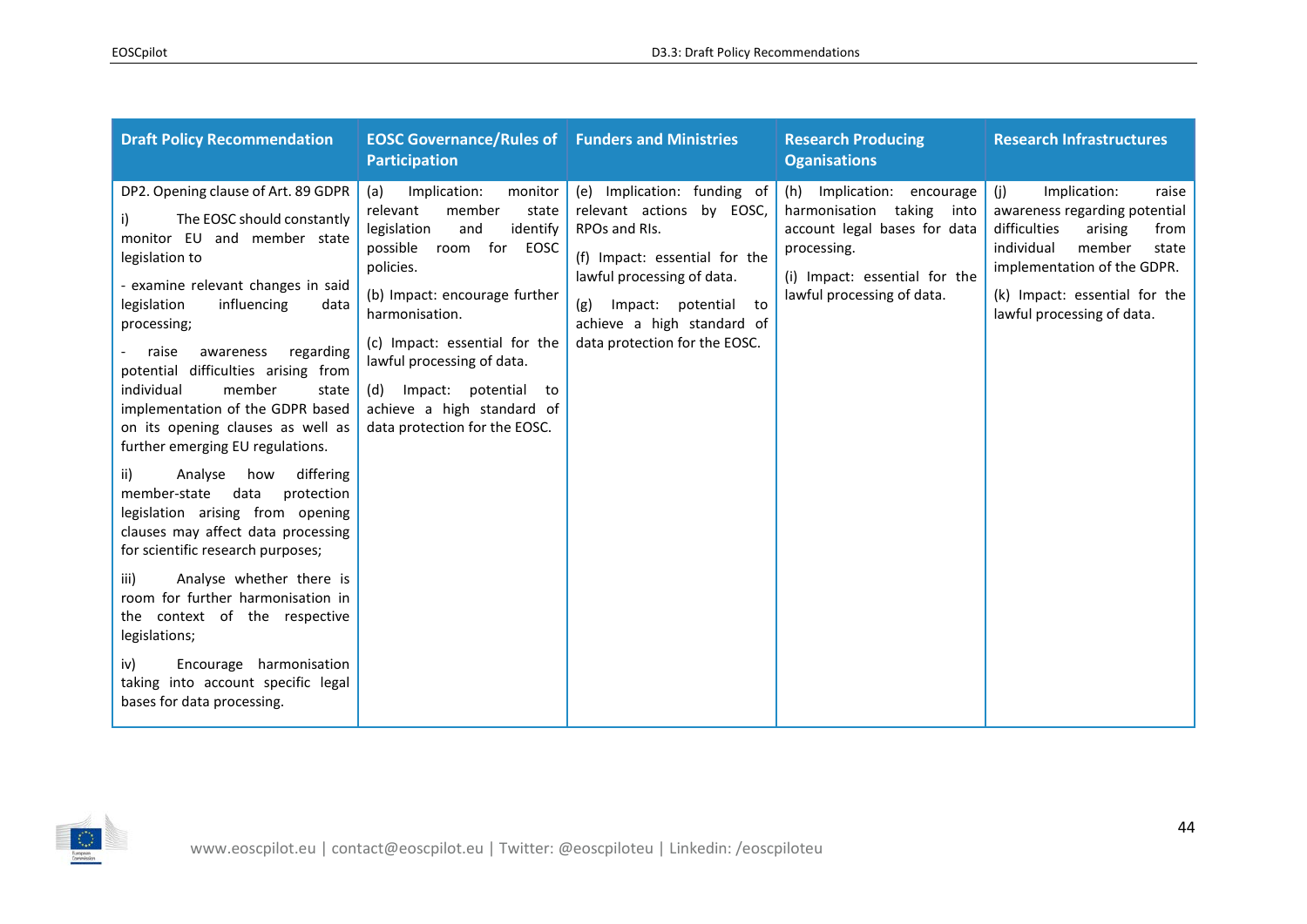| <b>Draft Policy Recommendation</b>                                                                                                                                                                                                                                                                                                                                                                                                                                                                                         | <b>EOSC Governance/Rules of Funders and Ministries</b><br><b>Participation</b>                                                                                                                                                                              |                                                                                                                                                                            | <b>Research Producing</b><br><b>Oganisations</b>                                                                                                               | <b>Research Infrastructures</b>                                                                                                                                                                                                                                                                                          |
|----------------------------------------------------------------------------------------------------------------------------------------------------------------------------------------------------------------------------------------------------------------------------------------------------------------------------------------------------------------------------------------------------------------------------------------------------------------------------------------------------------------------------|-------------------------------------------------------------------------------------------------------------------------------------------------------------------------------------------------------------------------------------------------------------|----------------------------------------------------------------------------------------------------------------------------------------------------------------------------|----------------------------------------------------------------------------------------------------------------------------------------------------------------|--------------------------------------------------------------------------------------------------------------------------------------------------------------------------------------------------------------------------------------------------------------------------------------------------------------------------|
| Developing a user-friendly<br>DP3.<br>EOSC data protection policy<br>a) Introduction of a special tag for<br>the processing of data in the EOSC<br>by some<br>already<br>done<br>las.<br>stakeholders). We recommend at<br>least a differentiation between<br>- personal data<br>- special categories of personal data<br>- data to be processed under special<br>conditions (e.g. the data of minors)<br>b) Introduction of special regimes to<br>classify data according to the level of<br>data protection constraints. | EOSC<br>(a)<br>Implication:<br>governance should introduce<br>special regimes<br>(-> classified<br>according to<br>research area or level of<br>protection).<br>(b) Impact: support for users<br>identification of<br>the<br>via<br>respective regulations. | Implication: funding of<br>(c)<br>relevant actions, particularly<br>by RIs.<br>(d) Impact: support for users<br>identification of<br>the<br>via<br>respective regulations. | (e) Implication: adhere to the<br>measures of the other actors.<br>(f) Impact: Support for users<br>identification of<br>via<br>the<br>respective regulations. | (g) Implication: Introduction of<br>a tag that (at a minimum)<br>differentiates between<br>i) Personal data<br>ii)<br>Special categories of<br>personal data<br>iii) Data to be processed under<br>special conditions.<br>(h) Impact: Support for users<br>identification<br>of<br>the<br>via<br>respective regulations. |

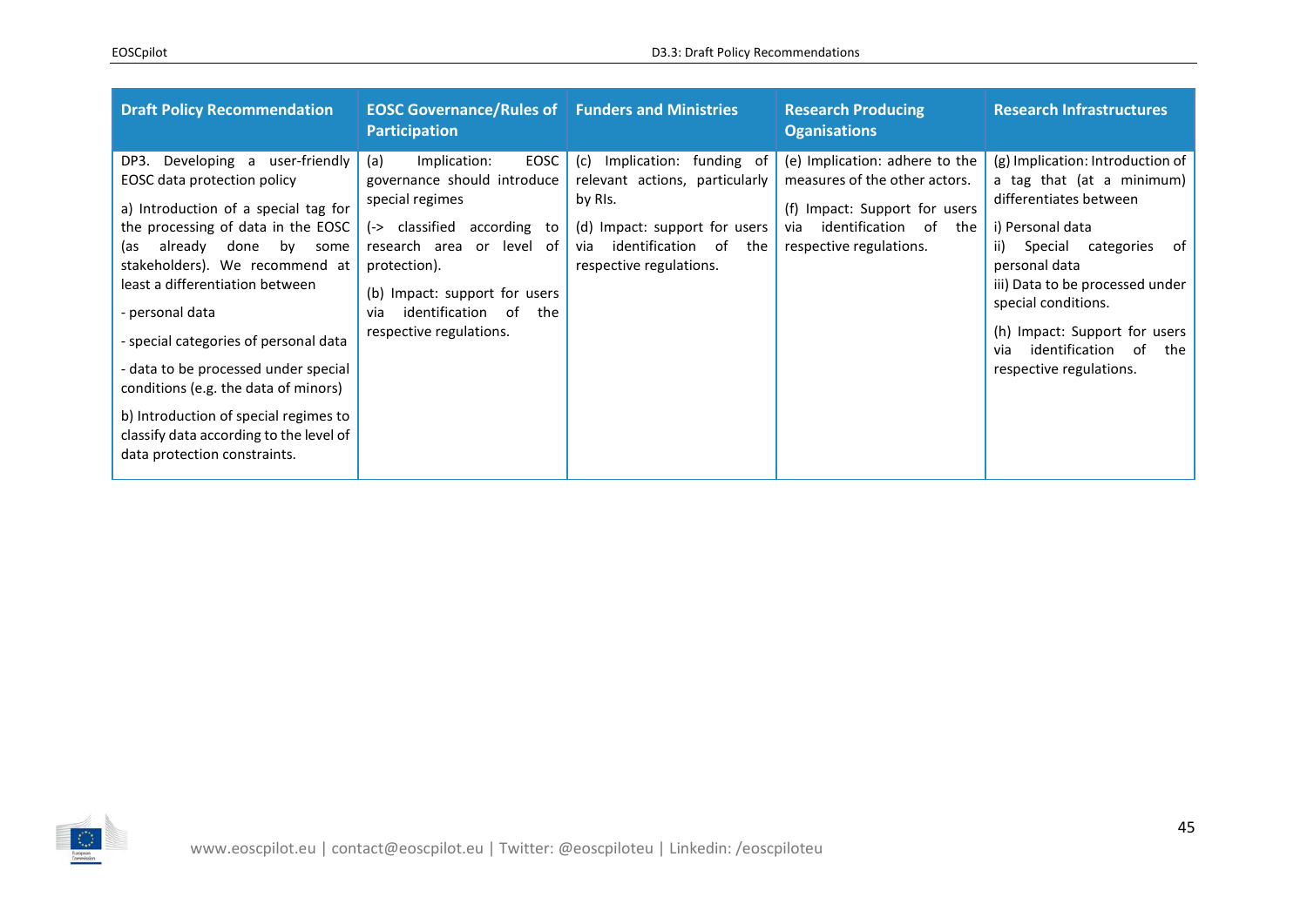| <b>Draft Policy Recommendation</b>                                                                                                                                                                                                                                                                                                                                                                                                                                                                 | <b>EOSC Governance/Rules of Funders and Ministries</b><br><b>Participation</b>                                                                                                                                                                                                                                                                                                                       |                                                                                                                                                                                                                                                   | <b>Research Producing</b><br><b>Oganisations</b>                                                                                                                                                                                                                   | <b>Research Infrastructures</b>                                                                                                                                                                                                                                              |
|----------------------------------------------------------------------------------------------------------------------------------------------------------------------------------------------------------------------------------------------------------------------------------------------------------------------------------------------------------------------------------------------------------------------------------------------------------------------------------------------------|------------------------------------------------------------------------------------------------------------------------------------------------------------------------------------------------------------------------------------------------------------------------------------------------------------------------------------------------------------------------------------------------------|---------------------------------------------------------------------------------------------------------------------------------------------------------------------------------------------------------------------------------------------------|--------------------------------------------------------------------------------------------------------------------------------------------------------------------------------------------------------------------------------------------------------------------|------------------------------------------------------------------------------------------------------------------------------------------------------------------------------------------------------------------------------------------------------------------------------|
| DP4. Education/Consultation<br>GDPR training for the staff<br>of research providing organisations<br>and research infrastructures, with<br>emphasis on communication of legal<br>knowledge<br>GDPR training for data<br>ii)<br>subjects (including data donors),<br>with special focus on the rights of<br>data subjects<br>Establishment of one single<br>iii)<br>point of contact for data subjects (in<br>case the EOSC has its own data<br>protection officer, they may take up<br>this role). | (a) Implication: establish one<br>single point of contact for data<br>(potentially<br>subjects<br>the<br>EOSC's own data protection<br>officer).<br>(b) Impact: benefits due to<br>better understanding of the<br>GDPR among involved actors<br>data<br>subjects<br>and<br>and<br>enhanced trust.                                                                                                    | (c) Implication: funding of<br>relevant actions by EOSC,<br>RPOs and RIs.<br>(d) Impact: benefits due to<br>better understanding of the<br>GDPR among involved actors<br>data subjects<br>and<br>and<br>enhanced trust.                           | (e) Implication: provide data<br>protection training for staff &<br>inform them of legal issues.<br>(f) Impact: benefits due to<br>better understanding of the<br>GDPR among involved actors<br>data subjects<br>and<br>and<br>enhanced trust.                     | (g) Implication: provide data<br>protection training for staff &<br>inform them of legal issues.<br>(h) Impact: benefits due to<br>better understanding of the<br>GDPR among involved actors<br>data subjects<br>and<br>and<br>enhanced trust.                               |
| EOSC<br>should<br>DP5.<br>Assurance:<br>personalised<br>policy<br>develop a<br>catalogue for users                                                                                                                                                                                                                                                                                                                                                                                                 | Implication:<br>(a)<br>EOSC<br>governance should develop a<br>personalised policy catalogue<br>that works as a protocol to<br>fulfil<br>the<br>documentation<br>obligation and keeps users<br>informed<br>about<br>relevant<br>changes.<br>Meets<br>the<br>(b)<br>Impact:<br>obligation for documentation<br>under the GDPR and provides<br>the EOSC with a mechanism to<br>keep its users informed. | (c) Implication: funding of<br>relevant actions by EOSC<br>governance, RIs and RPOs.<br>Impact:<br>(d)<br>meets<br>the<br>obligation for documentation<br>under the GDPR and provides<br>the EOSC with a mechanism to<br>keep its users informed. | Implication: Implement<br>(e)<br>and monitor use of the<br>personalised policy catalogue<br>by users.<br>(f)<br>Meets<br>Impact:<br>the<br>obligation for documentation<br>under the GDPR and provides<br>the EOSC with a mechanism to<br>keep its users informed. | (g) Implication: cooperate with<br>users to support their use of<br>personalised<br>the<br>policy<br>catalogue?<br>(h)<br>Impact:<br>meets<br>the<br>obligation for documentation<br>under the GDPR and provides<br>the EOSC with a mechanism to<br>keep its users informed. |

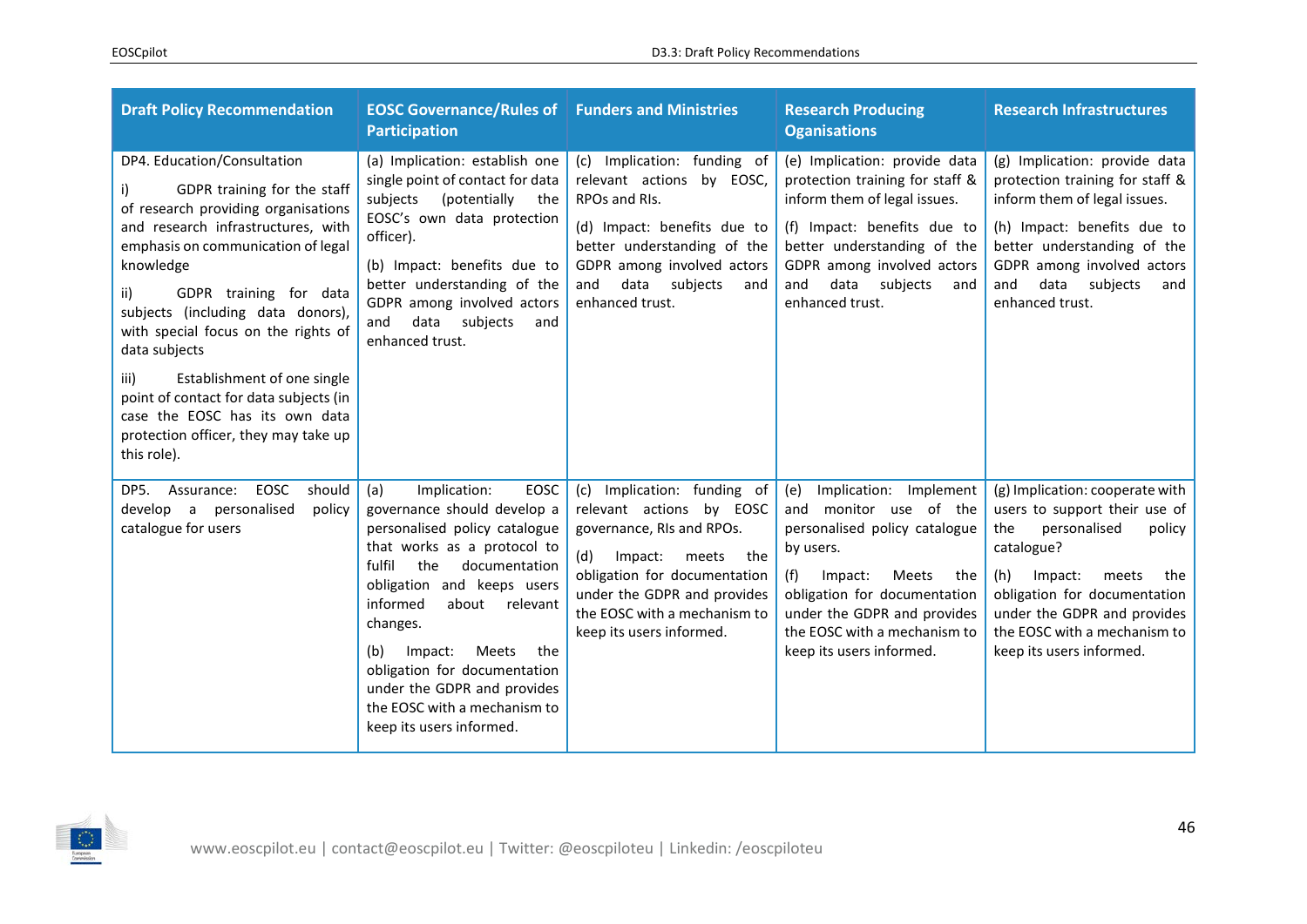## **7.3. Procurement**

<span id="page-46-0"></span>

| <b>Draft Policy Recommendation</b>                                                                                                                                                                                                                                                                                                                                                                          | <b>EOSC Governance/RoP</b>                                                                                                                                                                                                                                                                                                                                                                                                                                                                                                                                                                                                                                                                                                                              | <b>Funders/Ministries</b>                                                                                                                                                                                                   | <b>RPOs</b>                                                                                                                                                                                                                                                                                                                                                                                                                                                                                                                                                                    | <b>RIs</b>                                                                                                                                                                                                                                                                                                                                                                                                                                                                                                                                                                                                                                                                                                                                                                                                    |
|-------------------------------------------------------------------------------------------------------------------------------------------------------------------------------------------------------------------------------------------------------------------------------------------------------------------------------------------------------------------------------------------------------------|---------------------------------------------------------------------------------------------------------------------------------------------------------------------------------------------------------------------------------------------------------------------------------------------------------------------------------------------------------------------------------------------------------------------------------------------------------------------------------------------------------------------------------------------------------------------------------------------------------------------------------------------------------------------------------------------------------------------------------------------------------|-----------------------------------------------------------------------------------------------------------------------------------------------------------------------------------------------------------------------------|--------------------------------------------------------------------------------------------------------------------------------------------------------------------------------------------------------------------------------------------------------------------------------------------------------------------------------------------------------------------------------------------------------------------------------------------------------------------------------------------------------------------------------------------------------------------------------|---------------------------------------------------------------------------------------------------------------------------------------------------------------------------------------------------------------------------------------------------------------------------------------------------------------------------------------------------------------------------------------------------------------------------------------------------------------------------------------------------------------------------------------------------------------------------------------------------------------------------------------------------------------------------------------------------------------------------------------------------------------------------------------------------------------|
| P1. The EOSC governance, RPOs and<br>should consider exploiting<br>RIs.<br>aggregated procurement in the<br>EOSC. This should be undertaken in<br>with EC Directive<br>accordance<br>2014/14<br>(Procurement).<br>The<br>aggregated procurements could be<br>by organisations<br>carried<br>out<br>participating in EOSC or by EOSC<br>itself if it has legal form and is a<br><b>Contracting Authority</b> | (a) Implication: If aggregated<br>is<br>to<br>procurement<br>be<br>performed by the EOSC itself,<br>a function will be needed to<br>manage the contracts/systems<br>resulting from the aggregated<br>procurement<br>(b) Implication: the entity<br>leading the procurement will<br>able<br>need<br>be<br>to<br>to<br>describe/represent with a<br>mandate the entities within<br>the EOSC user community who<br>wish to benefit from the<br>aggregated procurement<br>(c) Impact: potential to deliver<br>choice of suppliers, meeting<br>agreed terms and conditions<br>suitable for the research<br>community, to users<br>(d) Impact: harnessing the<br>market power of the European<br>research community to deliver<br>attractive prices for users | framework<br>(e)<br>Impact:<br>contracts deliver cost savings<br>for service consumers<br>(f)<br>Implication:<br>funding<br>conditions must allow for<br>aggregated procurements let<br>by a centralised purchasing<br>body | (g) Implication: If aggregated<br>is<br>to<br>be<br>procurement<br>performed by an RPO, a<br>function will be needed to<br>manage the contracts/systems<br>resulting from the aggregated<br>procurement<br>(h) Implication: RPOs may<br>need to establish a mandate<br>for the entity carrying out the<br>aggregated procurement to do<br>so on their behalf<br>framework<br>(i)<br>Impact:<br>deliver<br>contracts<br>greater<br>choice of suppliers of services,<br>lower prices, without needing<br>undertake a<br>lengthy<br>to<br>procurement<br>process<br>independently | (j) Implication: If aggregated<br>is<br>procurement<br>to<br>be<br>performed by an RI, a function<br>will be needed to manage the<br>contracts/systems<br>resulting<br>the<br>from<br>aggregated<br>procurement<br>(k) Implication: RIs may need<br>to establish a mandate for the<br>entity carrying out the<br>aggregated procurement to do<br>so on their behalf<br>Implication:<br>funding<br>(1)<br>conditions must allow for<br>aggregated procurements let<br>by a centralised purchasing<br>body to be sufficient for the<br>procurement obligations in<br>any funding agreement<br>framework<br>(m)<br>Impact:<br>deliver<br>contracts<br>greater<br>choice of suppliers of services,<br>lower prices, without needing<br>undertake<br>lengthy<br>a<br>to<br>procurement<br>process<br>independently |

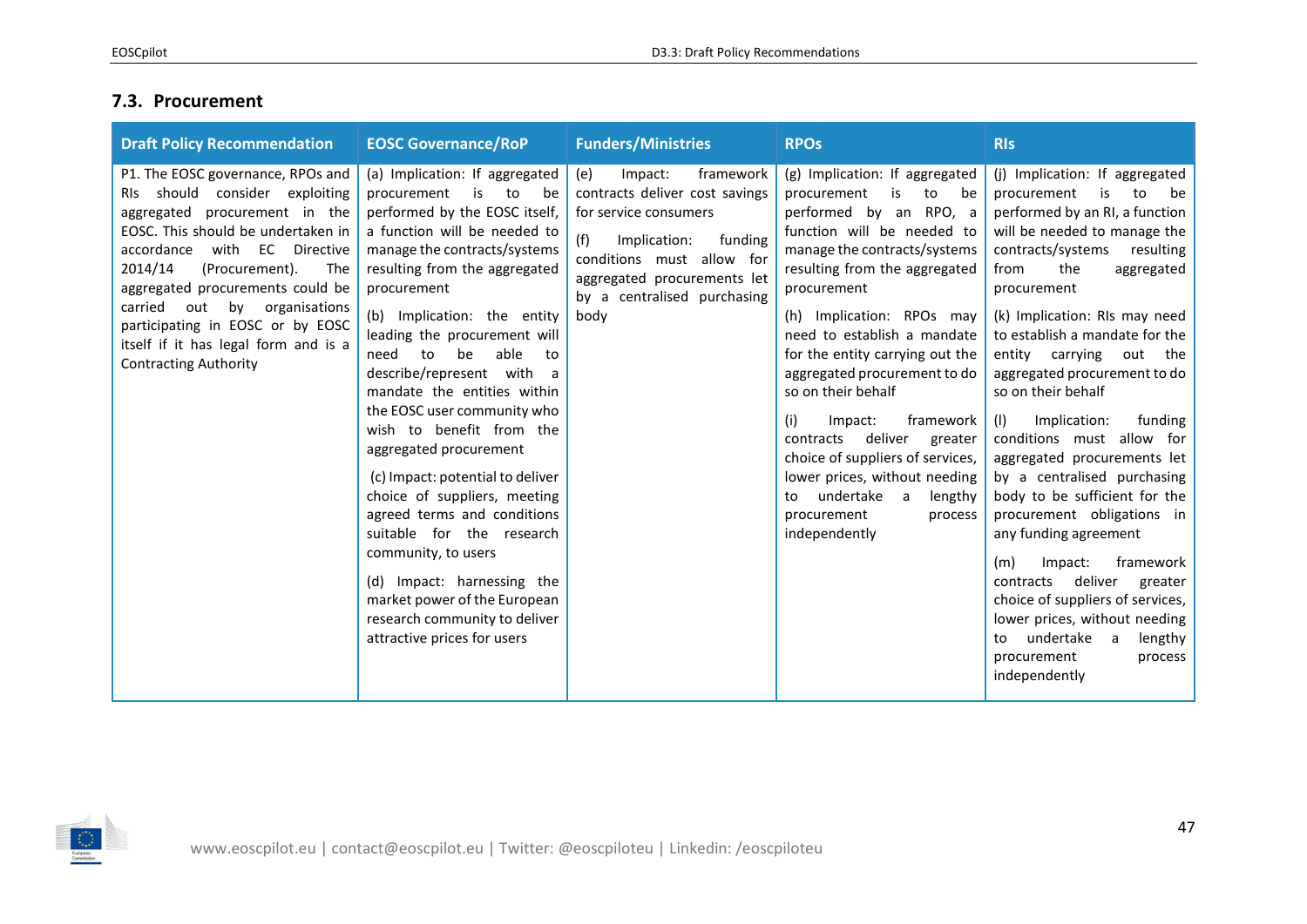| <b>Draft Policy Recommendation</b>                                                                                                                                                                                                                                                                                                                                                                                                                                                                                                                                                                                                                                                                                               | <b>EOSC Governance/RoP</b>                                                                                                                                                                              | <b>Funders/Ministries</b>                                                                                                                                                                                                                       | <b>RPO<sub>s</sub></b>                                                                                                                                                                                                                                                                                                                                            | <b>RIS</b>                                                                                                                                                                                                                                                                                                                                                           |
|----------------------------------------------------------------------------------------------------------------------------------------------------------------------------------------------------------------------------------------------------------------------------------------------------------------------------------------------------------------------------------------------------------------------------------------------------------------------------------------------------------------------------------------------------------------------------------------------------------------------------------------------------------------------------------------------------------------------------------|---------------------------------------------------------------------------------------------------------------------------------------------------------------------------------------------------------|-------------------------------------------------------------------------------------------------------------------------------------------------------------------------------------------------------------------------------------------------|-------------------------------------------------------------------------------------------------------------------------------------------------------------------------------------------------------------------------------------------------------------------------------------------------------------------------------------------------------------------|----------------------------------------------------------------------------------------------------------------------------------------------------------------------------------------------------------------------------------------------------------------------------------------------------------------------------------------------------------------------|
| P <sub>2</sub><br>EOSC<br>governance,<br>funders/ministries, RPOs and RIs<br>should be aware that in the context<br>EOSC,<br>organisations'<br>of<br>the<br>governance arrangements should be<br>recognised as a possible mechanism<br>to allow for sharing resources where<br>it makes sense to do so (e.g. forming<br>a special-purpose vehicle). It may<br>not be possible for one public entity<br>to buy services from another public<br>entity without a procurement in<br>accordance with Directive 2014/24<br>(Procurement)<br>unless<br>certain<br>governance conditions can be met.<br>NB This is not relevant where the<br>resources/services<br>being<br>provided/procured are unique, i.e.<br>intellectual property | Implication:<br>Where<br>(a)<br>services are to be charged to<br>EOSC<br>having<br>users,<br>a<br>arrangement<br>governance<br>which removes the need for a<br>would<br>procurement<br>be<br>beneficial | (b) Implication: Conditions of<br>funding would have to allow<br>the<br>for<br>recipients<br>to<br>participate<br><sub>in</sub><br>federations/special<br>purpose<br>vehicles if they expect to have<br>to pay for services they wish to<br>use | (c) Implication: Where RPO's<br>wish to sell services to other<br>Contracting Authorities they<br>may need to respond to<br>procurements issued by other<br><b>Contracting Authorities</b><br>(d) Impact: Where the correct<br>governance arrangements are<br>established RPO's can easily<br>provide services to other<br>Contracting Authorities in the<br>EOSC | (e) Implication: Where RIs<br>wish to sell services to other<br>Contracting Authorities they<br>may need to respond to<br>procurements issued by other<br><b>Contracting Authorities</b><br>(f) Impact: Where the correct<br>governance arrangements are<br>established RI's can easily<br>provide services<br>to<br>other<br>Contracting Authorities in the<br>EOSC |

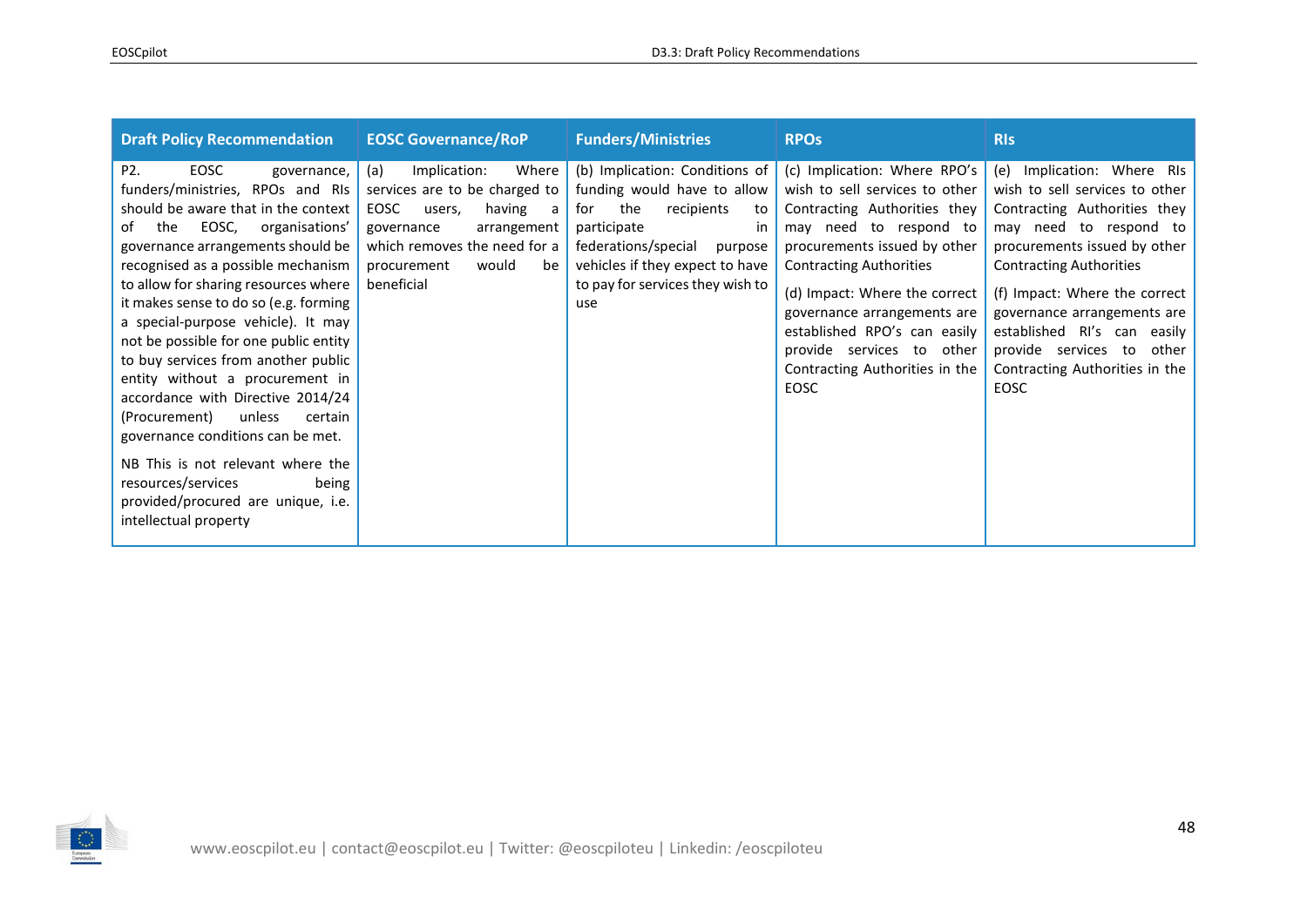## **7.4. Ethics**

Numbering of the Ethics recommendations refers to the layered model as presented in Chapter 6.

<span id="page-48-0"></span>

| <b>Draft Policy Recommendation</b>                                                                                                               | <b>EOSC Governance/Rules of Funders and Ministries</b><br><b>Participation</b>                                                                                                                                                                                                                                                                          |                                                                                                                                                                                                                                                                                            | <b>Research Producing</b><br><b>Organisations</b>                                                                                                                                                                                                                                                                                                                                                                                                            | <b>Research Infrastructures</b>                                                                                                                                                                                                                                                                                                        |
|--------------------------------------------------------------------------------------------------------------------------------------------------|---------------------------------------------------------------------------------------------------------------------------------------------------------------------------------------------------------------------------------------------------------------------------------------------------------------------------------------------------------|--------------------------------------------------------------------------------------------------------------------------------------------------------------------------------------------------------------------------------------------------------------------------------------------|--------------------------------------------------------------------------------------------------------------------------------------------------------------------------------------------------------------------------------------------------------------------------------------------------------------------------------------------------------------------------------------------------------------------------------------------------------------|----------------------------------------------------------------------------------------------------------------------------------------------------------------------------------------------------------------------------------------------------------------------------------------------------------------------------------------|
| LOA: EOSC and its constituent<br>organisations demonstrate ethical<br>practices<br>(transparency,<br>independence, fair decision making<br>etc.) | (a) The details of the 'ethical<br>practices' need to be<br>defined and agreed.<br>(b) A commitment to them<br>needs to be built into the<br>Rules of Participation.<br>(c) EOSC should then be<br>more defensible, against<br>potential legal action or<br>social criticism.                                                                           | (d) The process of defining<br>and agreeing 'ethical<br>practices' (see a) needs to<br>be funded.<br>(e) Assurance is available<br>that EOSC activities are<br>justifiable and defensible.<br>(f) A clear set of policies is<br>available that EOSC can be<br>monitored against - see L2B. | (g) A demonstrable<br>commitment to the defined<br>ethical practices will be<br>required.<br>(h) Benefit from a more<br>consistent, clearer set of<br>organisational policies and<br>guidelines.<br>(i) Benefit from a more settled<br>and professional EOSC (core)<br>organisation, with greater<br>staff satisfaction and stability.                                                                                                                       | (j) A demonstrable<br>commitment to the defined<br>ethical practices will be<br>required.<br>(k) Benefit from a more<br>consistent, clearer set of<br>organisational policies and<br>guidelines.<br>(I) Benefit from a more settled<br>and professional EOSC (core)<br>organisation, with greater<br>staff satisfaction and stability. |
| LOB: Metadata is managed and<br>monitored to support research<br>integrity, (provenance, credit, status<br>etc.)                                 | (a) Consistent policies for<br>provenance and discovery<br>metadata, that support<br>research integrity, need to<br>be defined.<br>(b) A commitment to them<br>needs to be built into the<br>Rules of Participation.<br>(c) Ongoing monitoring and<br>support of metadata<br>application (including this<br>type of metadata) needs to<br>be developed. | (d) The process of defining<br>and agreeing the required<br>metadata rules (see a)<br>needs to be funded.<br>(e) Assurance is available<br>that research integrity is<br>being actively supported<br>within EOSC, thereby<br>enhancing the quality of the<br>available resources.          | (f) Demonstrable,<br>consistent application of<br>the provenance and<br>discovery metadata will be<br>required.<br>(g) Training and tools to<br>support correct metadata<br>application required, (and<br>will need funding).<br>(h) Research outputs and<br>their provenance are more<br>accurately described.<br>(i) Individual researchers enjoy<br>accurate,<br>fairer<br>more<br>(e.g. academic<br>recognition<br>credit<br>apportioned<br>accurately). | (j) Support of consistent<br>application of the<br>provenance and discovery<br>metadata will be required.<br>(k) Tools to support correct<br>metadata application will be<br>will<br>required,<br>need<br>development and funding.                                                                                                     |

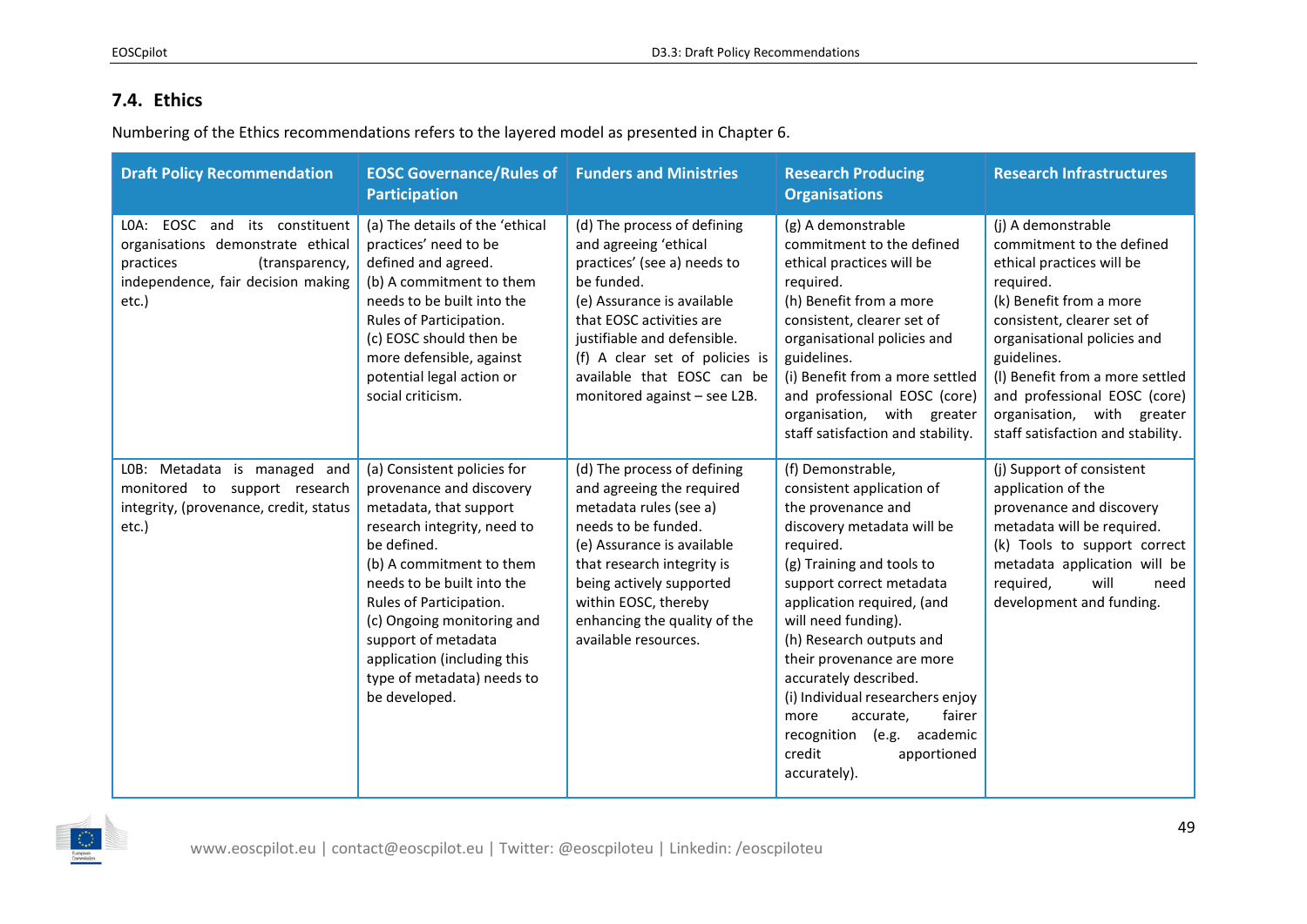| <b>Draft Policy Recommendation</b>                                                                                                                                | <b>EOSC Governance/Rules of Funders and Ministries</b><br><b>Participation</b>                                                                                                                                                                                                                                                                                                         |                                                                                                                                                                                                                                                                                                                                                                                                                | <b>Research Producing</b><br><b>Organisations</b>                                                                                                                                                                                                                | <b>Research Infrastructures</b>                                                                                                                                                                                                                   |
|-------------------------------------------------------------------------------------------------------------------------------------------------------------------|----------------------------------------------------------------------------------------------------------------------------------------------------------------------------------------------------------------------------------------------------------------------------------------------------------------------------------------------------------------------------------------|----------------------------------------------------------------------------------------------------------------------------------------------------------------------------------------------------------------------------------------------------------------------------------------------------------------------------------------------------------------------------------------------------------------|------------------------------------------------------------------------------------------------------------------------------------------------------------------------------------------------------------------------------------------------------------------|---------------------------------------------------------------------------------------------------------------------------------------------------------------------------------------------------------------------------------------------------|
| L1: Establish a variety of theme or<br>discipline specific, time limited,<br>expert task groups, created to<br>specific<br>consider<br>issues<br>and<br>responses | (a) A framework needs to be<br>developed for establishing<br>such groups, their terms of<br>reference and reporting, and<br>their funding.                                                                                                                                                                                                                                             | (b) Funds (relatively limited)<br>need to be set aside for the<br>support of these groups.<br>(c) Funders would have the<br>ability to request work on<br>specific topics, if they had<br>concerns about them.                                                                                                                                                                                                 | (d) Problems are examined<br>by the most appropriate<br>experts with solutions<br>arising within the relevant<br>communities.<br>(e) Problems are examined in<br>response to perceived need,<br>with flexibility about where<br>effort is applied.               | (f) Problems are examined<br>by the most appropriate<br>experts with solutions<br>arising within the relevant<br>communities.<br>(g) Problems are examined in<br>response to perceived need<br>with flexibility about where<br>effort is applied. |
| L2A: Co-ordinate specific groups<br>using an EOSC Ethics and Legal<br>Advisory Board (ELAB) - identifying<br>issues, establish groups, etc.                       | (a) As L1, but the framework<br>now co-ordinated by the<br><b>Ethics and Legal Advisory</b><br>Board (ELAB).<br>(b) The terms of reference,<br>reporting lines, membership<br>selection (etc.) of the ELAB<br>itself need to be agreed.<br>(c) Rules of Participation need<br>to include recognition of ELAB<br>and a commitment to co-<br>with<br>it<br>operate<br>when<br>necessary. | (d) As L1, but funds now<br>also needed to pay for the<br>ELAB standing group,<br>though still relatively<br>limited.<br>(e) A 'go-to' group* is<br>available with which funders<br>can discuss ethical / legal<br>issues of concern and co-<br>ordinate activity.<br>(f) Confidence that scientific<br>communities are<br>themselves addressing<br>relevant ethical issues in a<br>timely and pro-active way. | (g) As L1, but potential<br>problems can now be<br>identified and addressed by<br>relevant research<br>communities in a pro-active<br>fashion.<br>(h) A 'go-to' group* is<br>available within the EOSC<br>structure with which these<br>issues can be discussed. | (i) As L1, but potential<br>problems can now be<br>identified and addressed by<br>relevant RIs in a pro-active<br>fashion.<br>(j) A 'go-to' group* is<br>available within the EOSC<br>structure with which these<br>issues can be discussed.      |

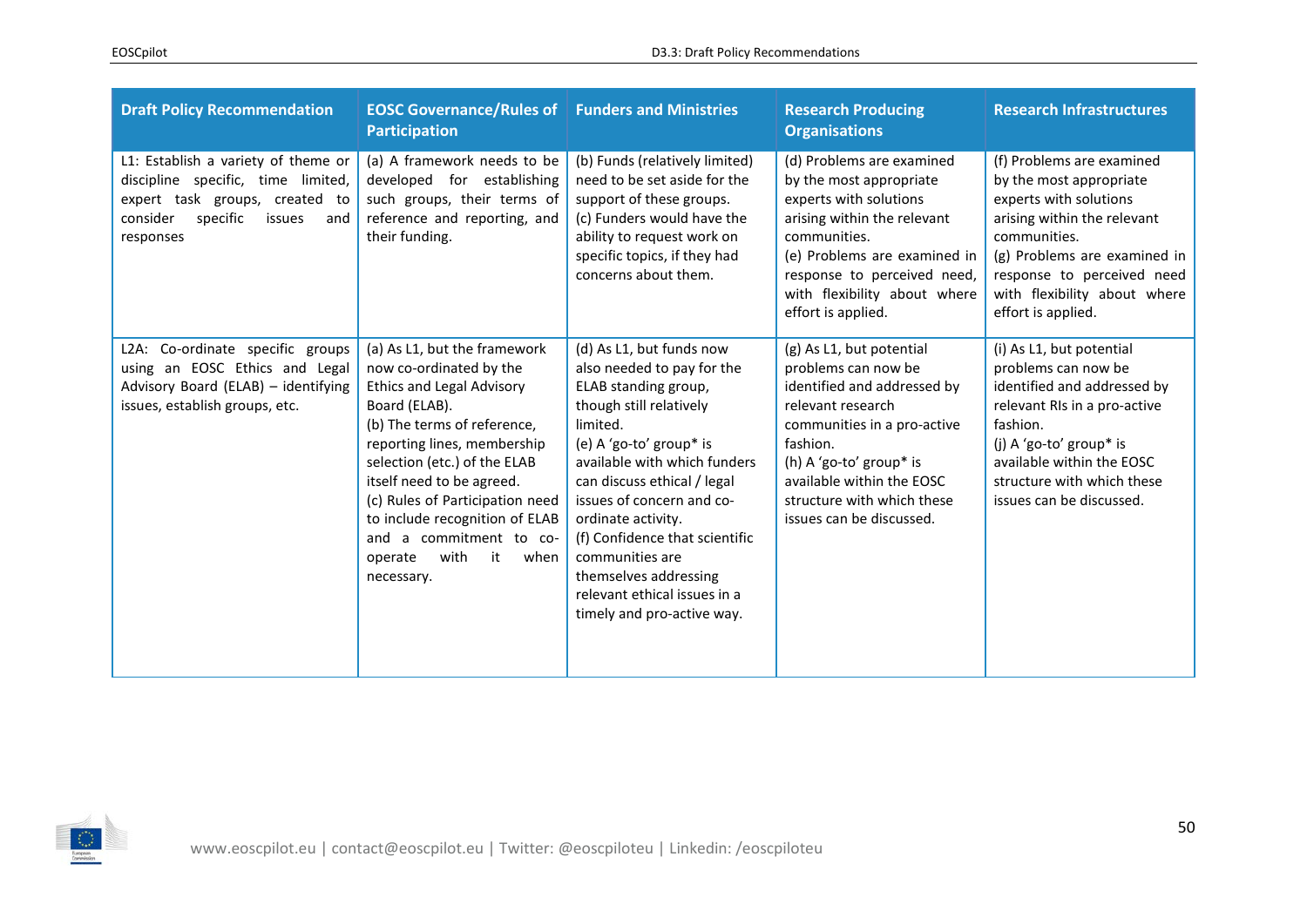| <b>Draft Policy Recommendation</b>                                                                                                                      | <b>EOSC Governance/Rules of</b><br><b>Participation</b>                                                                                                                                                                            | <b>Funders and Ministries</b>                                                                                                                                                                                                                         | <b>Research Producing</b><br><b>Organisations</b>                                                                                                                                                                                               | <b>Research Infrastructures</b>                                                                                                                                                                          |
|---------------------------------------------------------------------------------------------------------------------------------------------------------|------------------------------------------------------------------------------------------------------------------------------------------------------------------------------------------------------------------------------------|-------------------------------------------------------------------------------------------------------------------------------------------------------------------------------------------------------------------------------------------------------|-------------------------------------------------------------------------------------------------------------------------------------------------------------------------------------------------------------------------------------------------|----------------------------------------------------------------------------------------------------------------------------------------------------------------------------------------------------------|
| L2B: Periodic review of EOSC activity<br>and related contextual issues by<br>ELAB,<br>feeding<br>into<br>executive<br>structures                        | (a) Mechanism available for<br>feedback to executive on<br>ethical and legal issues and<br>compliance with relevant<br>policies.<br>(b) Details of process<br>(frequency, terms of<br>reference, etc.) would need<br>to be agreed. | (c) As L2A, but additional<br>funding required for the<br>periodic review activity<br>(d) Increased confidence that<br>the management of EOSC and<br>scientific communities are<br>monitoring themselves and<br>holding<br>themselves<br>responsible. | (e) Provides greater<br>assurance to researching<br>organisations of<br>appropriate ethical<br>behaviour within EOSC.<br>(f) Improves opportunity to<br>identify new issues that need<br>to be examined.                                        | (g) Provides greater<br>assurance to research<br>infrastructures, of<br>appropriate ethical<br>behaviour within EOSC.<br>(h) Improves opportunity to<br>identify new issues that need<br>to be examined. |
| L3: Providing training and training<br>materials for research staff in<br>relevant ethical and legal issues<br>related to EOSC                          | (a) Some oversight required<br>to record and monitor<br>activity in this area<br>(b) Co-ordination of occasional<br>impact and cost / benefit<br>studies on this type of activity                                                  | (c) Funding (relatively<br>modest) required these<br>training activities<br>(d) Improved self-governance<br>of scientific activity, with less<br>governmental input                                                                                   | (e) Research staff become<br>better prepared to identify<br>and manage ethical issues,<br>pro-actively.                                                                                                                                         | Research infrastructure<br>(f)<br>staff become better prepared<br>to identify and manage ethical<br>issues, pro-actively.                                                                                |
| L4A: Providing training and training<br>materials<br>for<br>civil<br>servants.<br>journalists and others involved in<br>interpreting scientific results | $(a)$ As L3<br>$(b)$ As L3                                                                                                                                                                                                         | (c) Funding (relatively<br>modest) required these<br>training activities.<br>(d) More extensive and<br>considered application of<br>scientific evidence within<br>governmental planning<br>policies.                                                  | (e) More accurate reporting<br>of scientific investigations<br>to the public.<br>(f) Better liaison between<br>government departments<br>and research communities.<br>(g) Greater recognition and<br>status for EOSC scientific<br>communities. | (h)<br>Greater recognition and<br>for<br>EOSC<br>status<br>service<br>providers.                                                                                                                         |

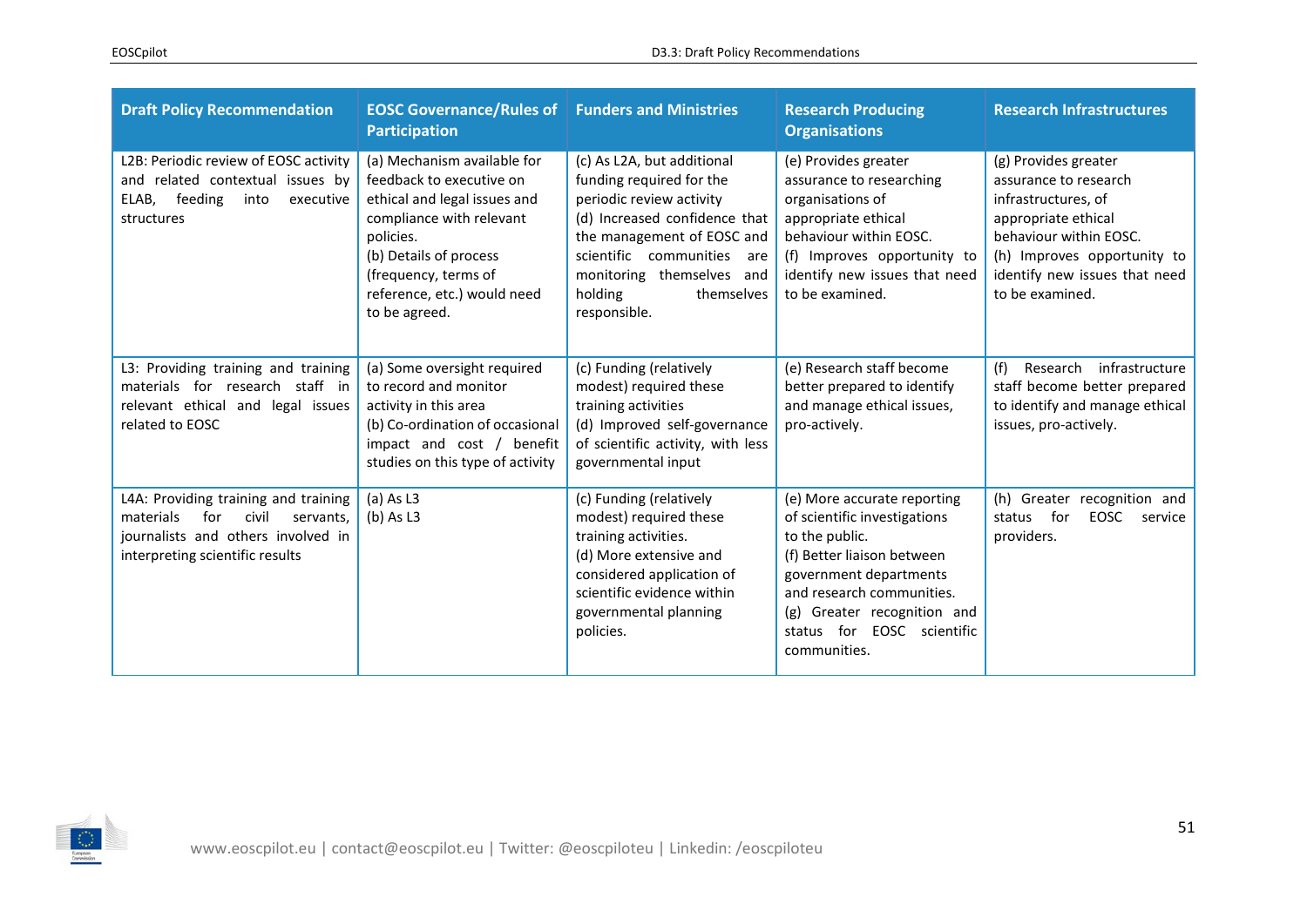| <b>Draft Policy Recommendation</b>                                                                                                              | <b>EOSC Governance/Rules of Funders and Ministries</b><br><b>Participation</b> |                                                                                                                                                                                                              | <b>Research Producing</b><br><b>Organisations</b>                                                                                                                                                                                           | <b>Research Infrastructures</b> |
|-------------------------------------------------------------------------------------------------------------------------------------------------|--------------------------------------------------------------------------------|--------------------------------------------------------------------------------------------------------------------------------------------------------------------------------------------------------------|---------------------------------------------------------------------------------------------------------------------------------------------------------------------------------------------------------------------------------------------|---------------------------------|
| L4B: Participating in debates<br>over scientific data and results<br>to try to ensure accurate<br>interpretation (formal and<br>informal media) | $(a)$ As L3<br>$(b)$ As L3                                                     | (c) Funding (relatively<br>modest) required on ad hoc<br>basis.<br>(d) Better understanding<br>and interpretation of<br>scientific data (and its<br>limitations) amongst both<br>politicians and the public. | (e) Increased input from<br>scientists and scientific data<br>in public debates and<br>decision making.<br>(f) Increased appreciation<br>of the importance of<br>scientific evidence,<br>increased role and<br>influence for scientists and |                                 |
|                                                                                                                                                 |                                                                                |                                                                                                                                                                                                              | scientific groups.                                                                                                                                                                                                                          |                                 |

\*i.e. A recognised group, permanently available within the EOSC structure, with which these issues can be discussed and to which proposals can be made.

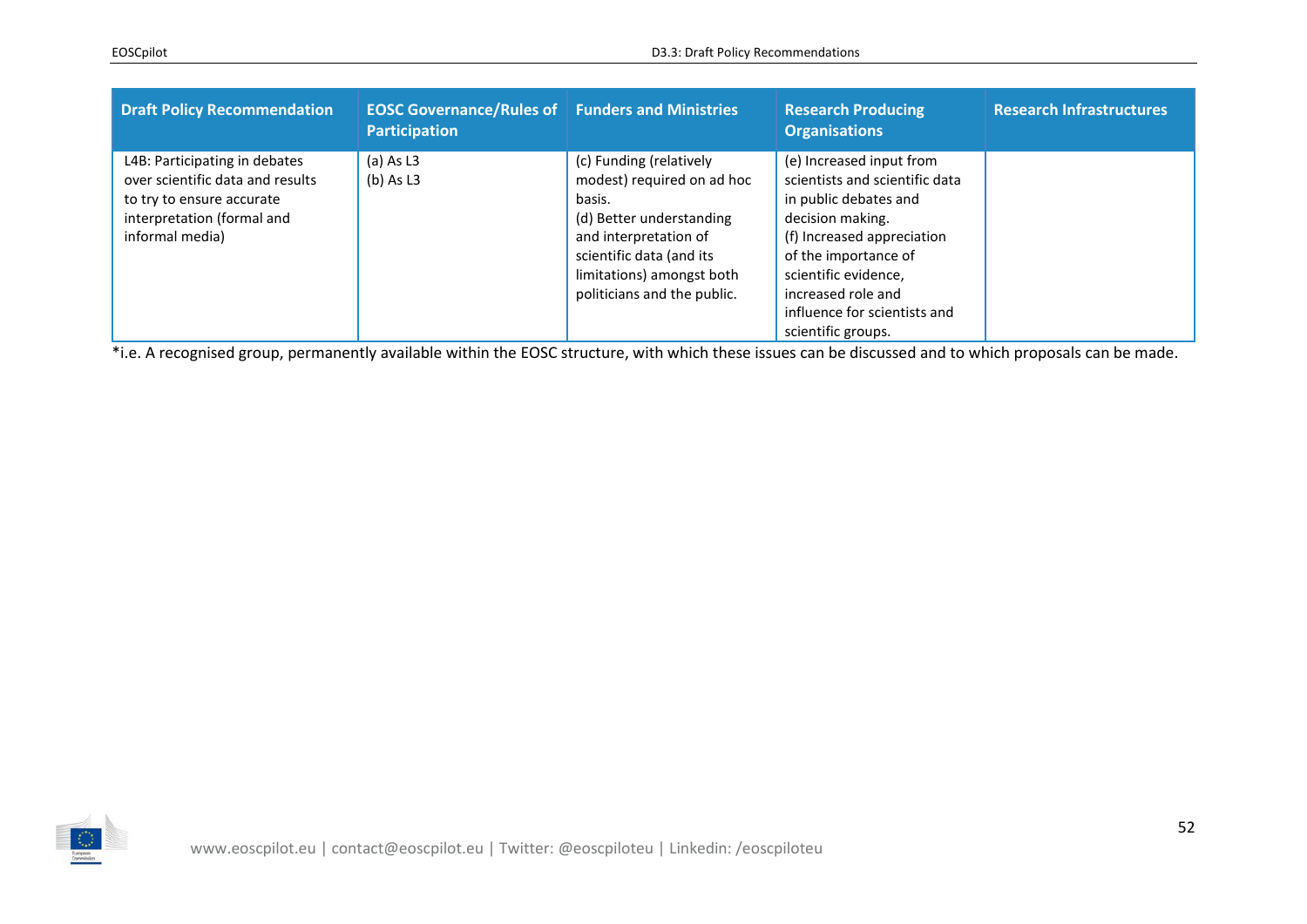## <span id="page-52-0"></span>**8. CONCLUSIONS**

This Deliverable presents draft policy recommendations aimed at addressing strategic and operational challenges to the establishment of the EOSC. Based on a consideration of drivers and constraints in each policy area to identify issues and opportunities for the EOSC, the recommendations aim to help define and achieve good practice in the EOSC. The recommendations cover a broad scope of issues and policy areas, and have been drafted during a period in which the EOSC concept and model have been in the process of being defined. The work has drawn on EC policy documents relating to the EOSC, deliverables already published by the EOSCpilot project which form some of the most detailed studies available to date of aspects of the EOSC, the EOSCpilot Science Demonstrator projects, views and requirements expressed by stakeholders in workshops and interviews, and the knowledge and expertise of the T3.1 team. The surrounding policy environment itself has also been evolving, including ongoing member state implementation of aspects of the General Data Protection Regulation, publication by the EC of an updated Recommendation on Access to and Preservation of Scientific Data and a proposal to revise the Directive on Public Sector Information, and publication of reports and recommendations by the HLEG EOSC, the OSPP and the FAIR Data Expert Group.

The draft recommendations have been formed taking account, amongst other things, of the aim for the EOSC that it will provide a trusted, open environment for the scientific community for storing, sharing and reusing scientific data and results, the emerging models of EOSC governance, architecture and Rules of Participation, and the experience, evidence and views of the Science Demonstrators which are piloting EOSC activities and processes.

The work was conducted in four subtasks - **Open Science and Open Scholarship**, **Data Protection**, **Procurement** and **Ethics**. The draft recommendations recognise some of the opportunities the EOSC presents, to act proactively in several areas and achieve high standards for data sharing, ensure clear guidelines for ethical behaviour, and make GDPR and FAIR unique assets and components of a coherent OS policy framework for Europe which also facilitates EU member states in their policy-making role. The EOSC could achieve free flow and monitoring of data assisted by:

- the establishment of a **FAIR and Data Stewardship policy framework** for use also by EOSC stakeholders
- the establishment of an **EOSC OS Monitor**
- creating a coherent and open science-friendly **framework for IPR management**
- providing **procurement solutions** which cater for the scale of the EOSC and the demands of big data
- achieving good **ethical behaviour** during research practice going beyond the traditional area of sensitive personal data
- providing **GDPR** guidance and achieving **automated compliance**.

The next phase of work will consult widely on the draft recommendations presented here, with EOSC stakeholders, expert groups, other EOSC projects, EOSCpilot WPs 5 (Services) and 6 (Interoperability), and considering the EOSC governance and Rules of Participation proposals. The draft recommendations will be prioritised and consolidated to produce a proposal for a unified EOSCpilot Policy Framework in line with the general recommendations from Deliverable D3.1 which supports an open, ethical and secure European Open Science Cloud, with clear guidance and support for its adoption and implementation by all stakeholder groups.

Overall, the aim is to produce a final set of policy recommendations which will support and add value for the EOSC, helping to make the case for it as the proposed model for Open Science in Europe and supporting the European approach to harnessing the potential of data by coupling investment in digital innovation with strong data protection rules and high ethical standards.

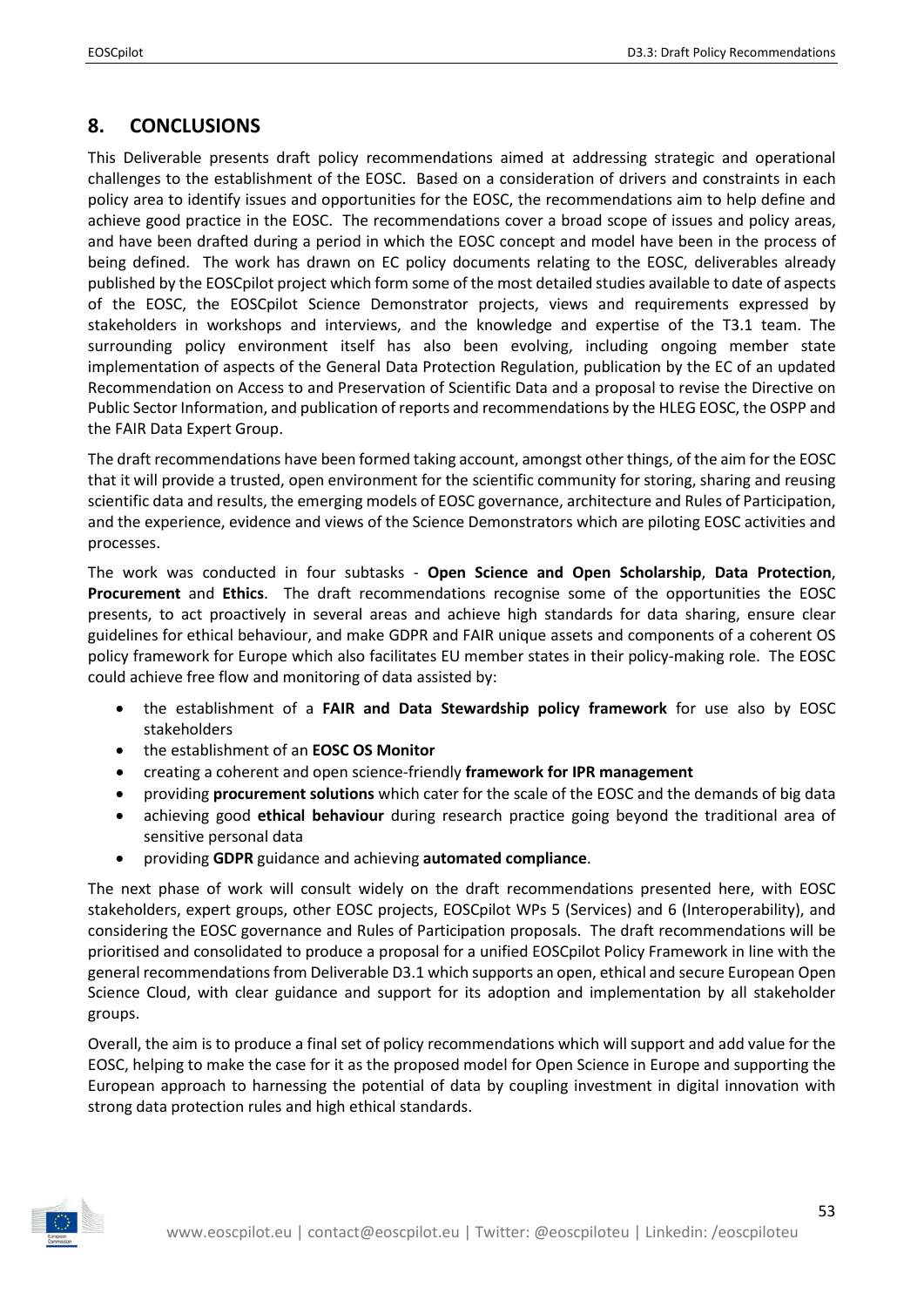# <span id="page-53-0"></span>**WHITE PAPER 1. OPEN SCIENCE AND OPEN SCHOLARSHIP**

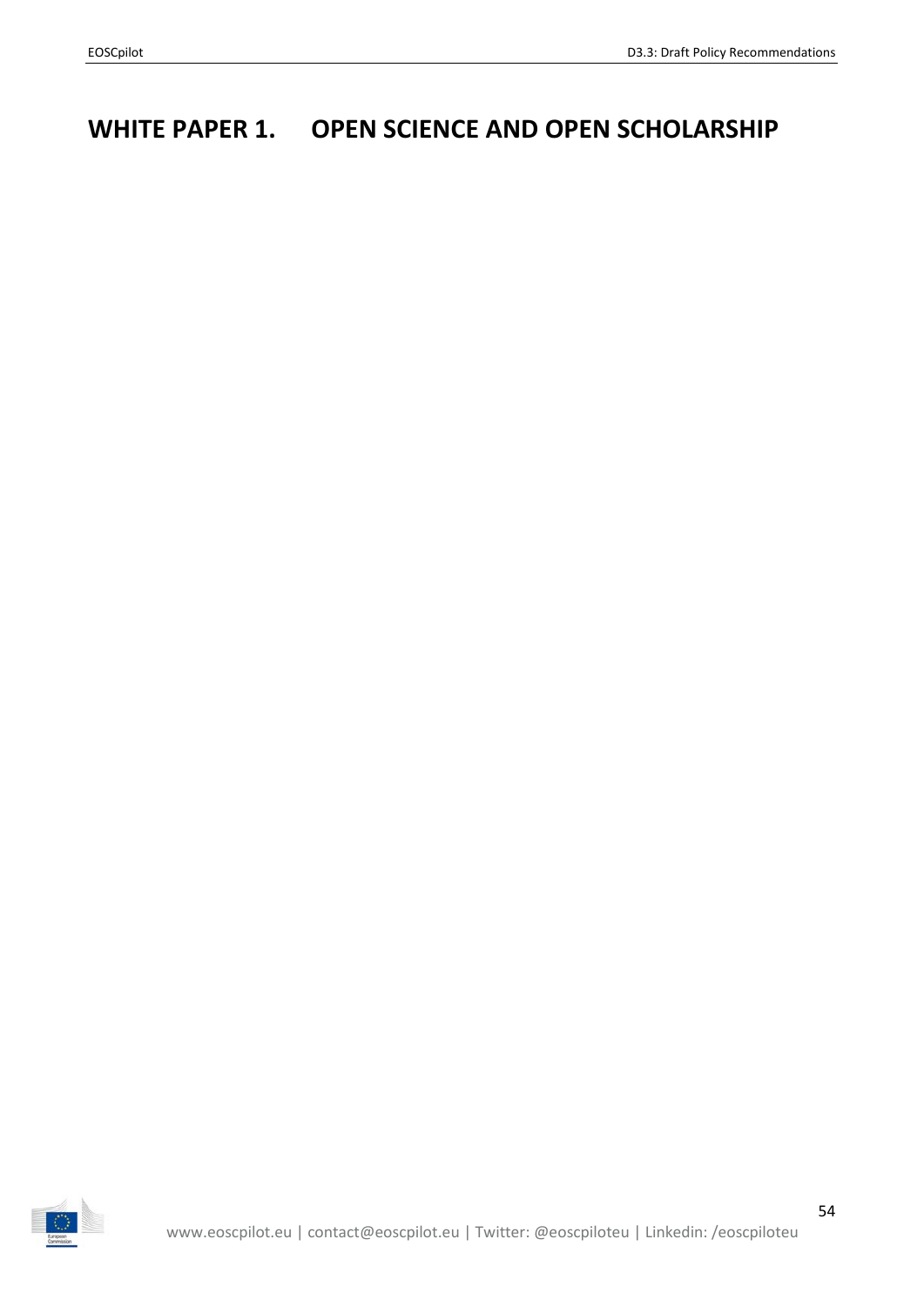# <span id="page-54-0"></span>**WHITE PAPER 2. DATA PROTECTION, ASSURANCE, SPECIAL REGIMES AND PROPERTY RIGHTS**

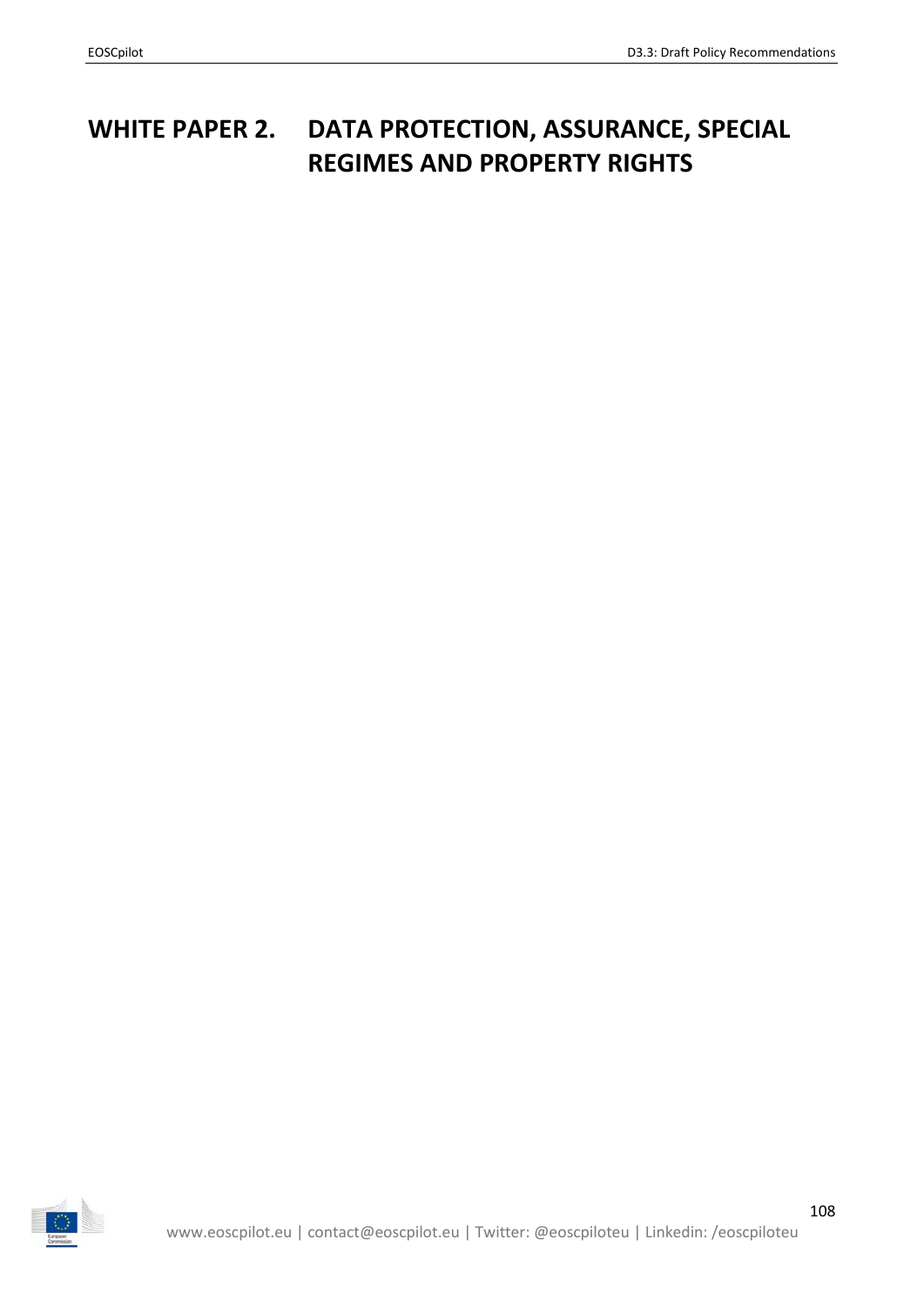# <span id="page-55-0"></span>**WHITE PAPER 3. PROCUREMENT**